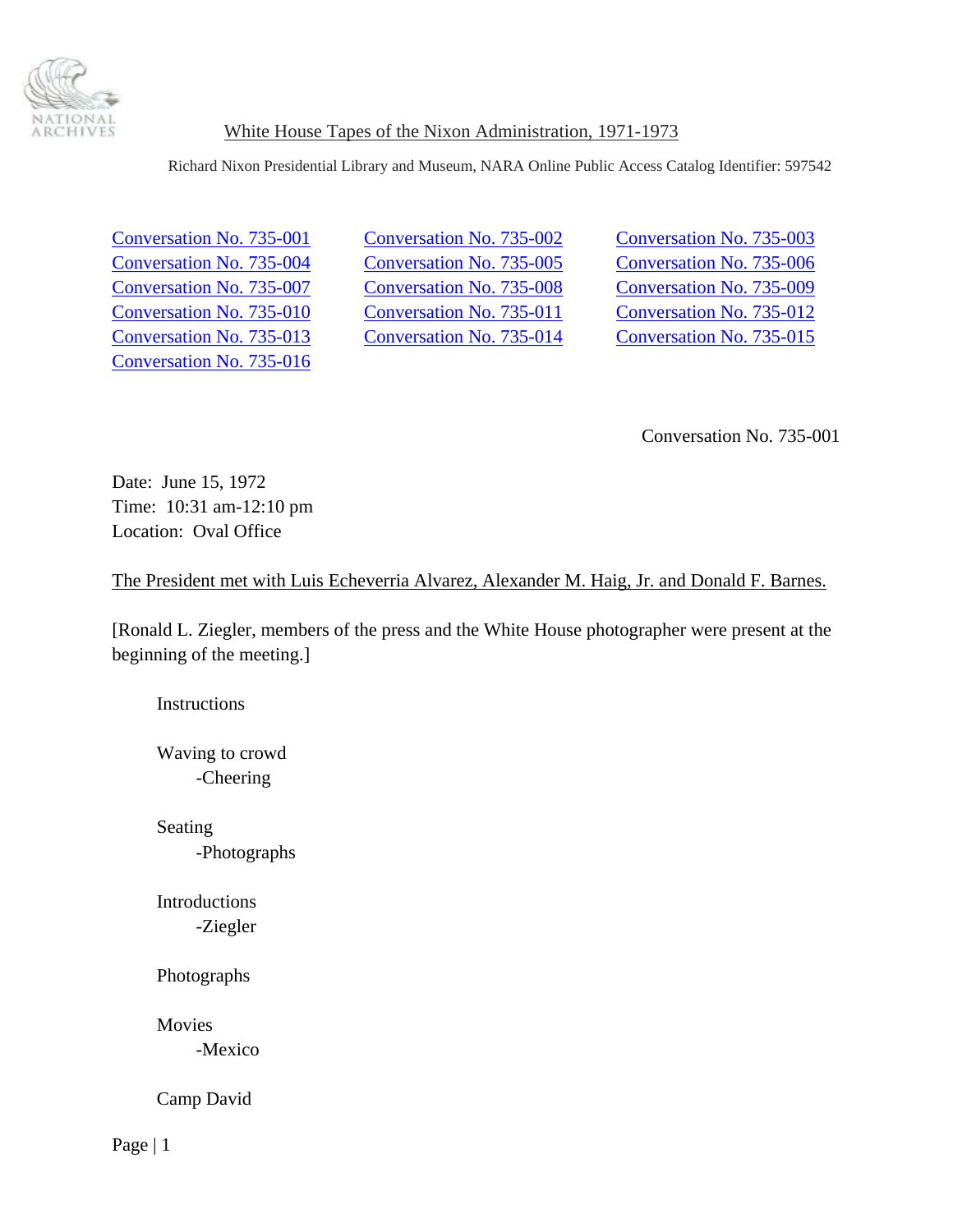

Richard Nixon Presidential Library and Museum, NARA Online Public Access Catalog Identifier: 597542

 Introductions -Number of people -Chicago -Washington

 United States [US]-Mexican relations -Present meeting -Importance -The President's view -Henry A. Kissinger -Travel schedule -Future consultations -People's Republic of China [PRC] -Mexico City visit -Japan -European countries -Canada -Echeverria's response -Previous meeting with Kissinger -Water salinity problem -Resolution -Echeverria's visits to the Mexicali Valley -California -Arizona -1944 agreement between United States [US] and Mexico -Nelson A. Rockefeller -Coverage -Source of water -Wells -Age of water -Colorado River -Irrigation -Recycling -Relationship between Kissinger and Mexico's Foreign Secretary [Emilio Rabasa Mishkin]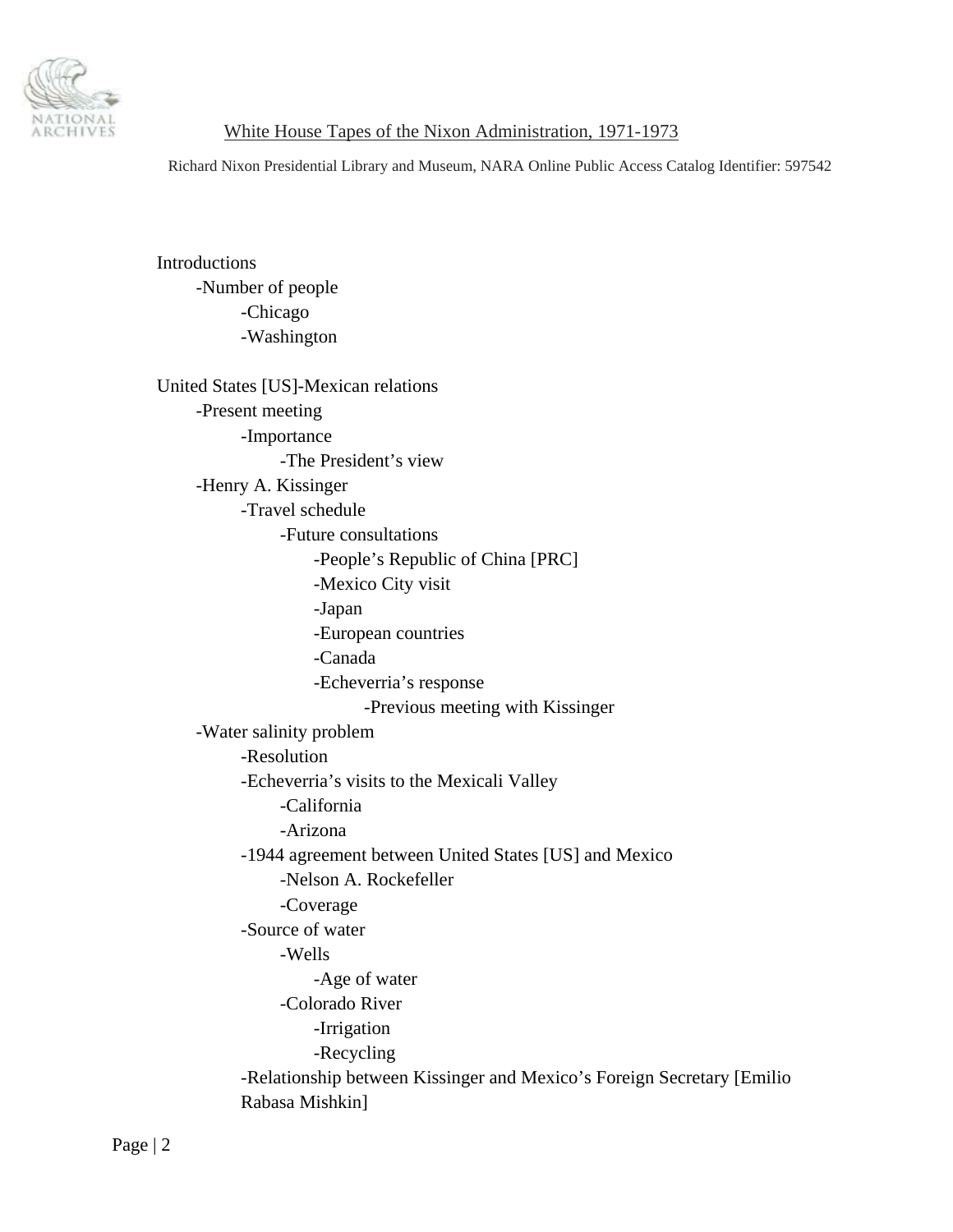

Richard Nixon Presidential Library and Museum, NARA Online Public Access Catalog Identifier: 597542

 -Resolution of salination problem -California and Arizona -Indication of upcoming problems for Mexico and Latin American countries -Water distribution -Mexican and American farmers -Quality and quantity of water -Mexico's willingness to alleviate problems -California -Possible wording of statement -Meeting between Mishkin and Kissinger -Recapitulation of the conversation -Solutions -Water treatment -1944 agreement -Colorado River -Water treatment 1944 agreement -Imperial Dam -Water quality and quantity problem -Complexity -Echeverria -Water quality -Commissioner -Solution -Echeverria -The President -Visiting intermediaries in Mexico -Reactions to water problem -Baja, California -Mohawk River -Colorado River -Echeverria's role -Nixon's role -Kissinger -Improvement of water quality -Importance of technical matters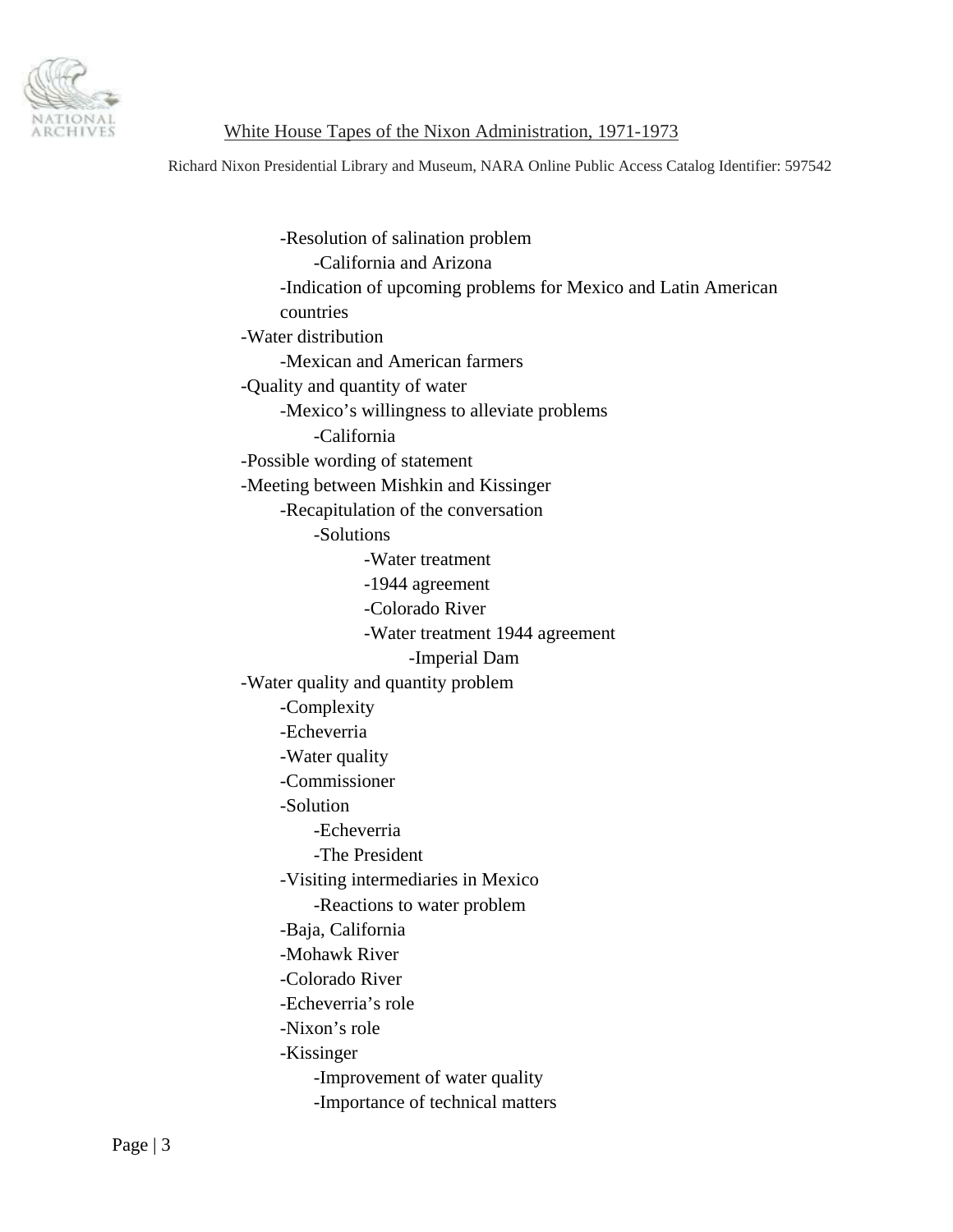

Richard Nixon Presidential Library and Museum, NARA Online Public Access Catalog Identifier: 597542

 -Mexican interest in water treatment problem -Latin America's interest -Kissinger -William P. Rogers -Water usage in Mexico and United States [US] -Arizona and California -American Congressional reactions -Arizona and California -Interest of US farmers -Approval of the President's executive actions -Sensitivity of issue

### An unknown man entered at an unknown time after 10:31 am.

 The Mexican President's schedule -Joint session of Congress -Blair House -Mrs. Echeverria -The President's schedule

### The unknown man left at an unknown time before 11:56 am.

 United States [US] foreign policies -Leonid I. Brezhnev -United States [US]-Soviet Union [USSR] relationship -Negotiations -Water treatment problem between United States [US] and Mexico -Possible statement by the President -Congressional reactions -Personal commitment by the President -Mexico expectations -Mexican citizens in United States [US] -Technical problem -Water quality -Possible statement by the President -Resolution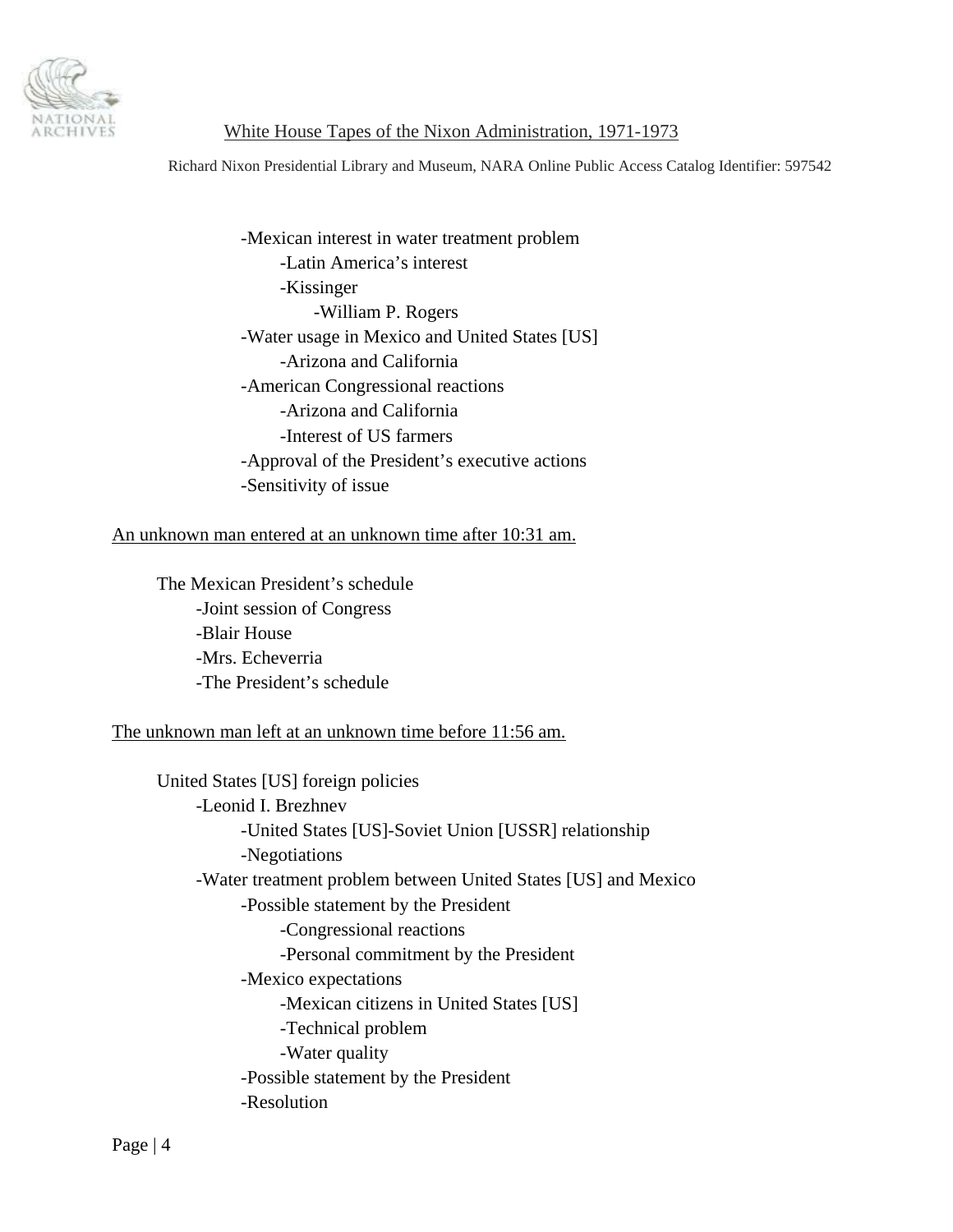

Richard Nixon Presidential Library and Museum, NARA Online Public Access Catalog Identifier: 597542

 -Timing -Gustavo Diaz Ordaz -Previous meeting with the President -Salinity -Oaxaca Dam -Puerto Vallarta -San Diego -State Department -Presidential level of action -Second meeting between the President and Echeverria -Statement -Water quality -Water treatment technical study -Kissinger and Haig -Forthcoming meeting with Mexico's Foreign Secretary -Wording for possible statement -State Department involvement -Rogers -White House position -Solution -The President's commitments -Echeverria's view -Significance of Mexican border to United States [US] -Echeverria -Latin America Echeverria's schedule

 -Joint session of Congress -Third World policy -Latin America -Fidel Castro

### Cuba

 -Relationship with Soviet Union -Echeverria's view -United States [US] interests in relation to Cuba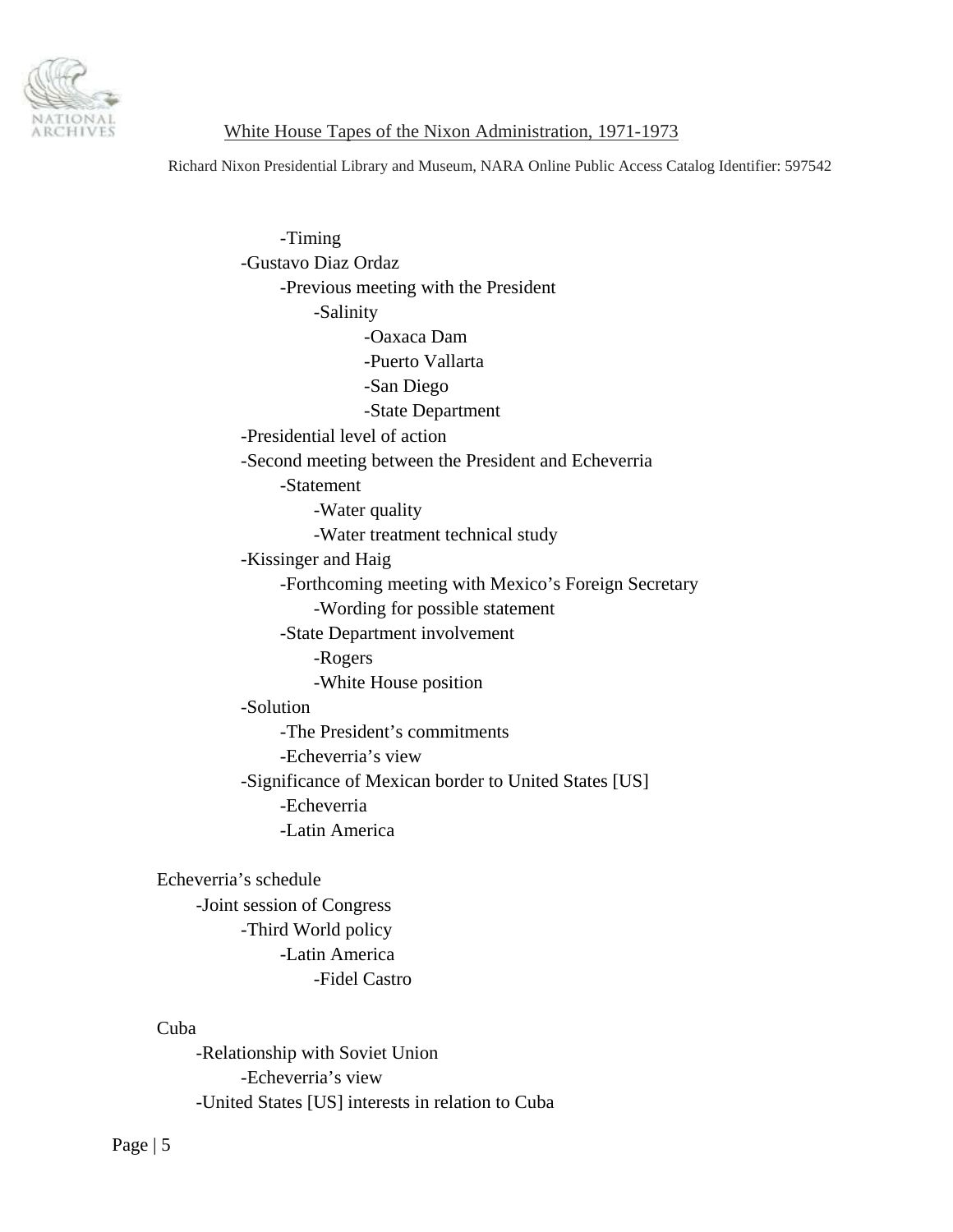

Richard Nixon Presidential Library and Museum, NARA Online Public Access Catalog Identifier: 597542

 -Caribbean -Latin America -Influence -United States [US] resistance -United States [US] attitudes -Latin America -Castro -Comparison with European countries Latin American problems -Population growth -Unemployment -Communism -Social tensions -Possible solutions -Echeverria's schedule in United States [US] -Meeting with United States [US] business leaders -Rockefeller -Mexico's role -Private investment -Echeverria's address to business leaders -Technology -Employment -Economic development -Mexican business leaders -Importance -Trade -United States [US]-Mexican relations -Brazil -Popular interest in Soviet Union [USSR] -Struggle between capitalism and communism -Echeverria's dinner with United States [US] business leaders -Expropriations -United States [US] business leaders' concerns -Effect on investment -The President's conversation with United States [US] businessman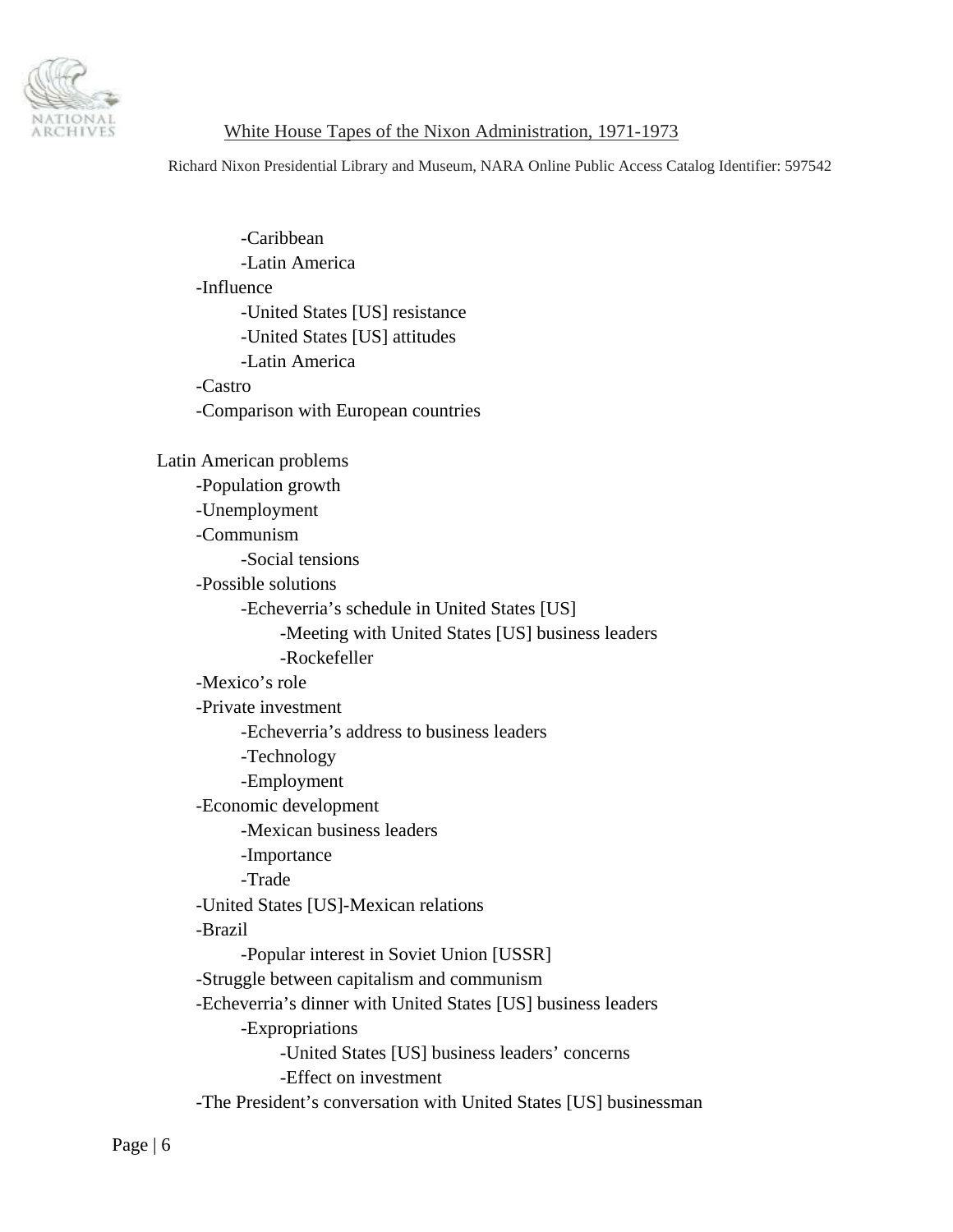

Richard Nixon Presidential Library and Museum, NARA Online Public Access Catalog Identifier: 597542

 -Mexico and Brazil -Financial climate -Necessity for stability -Mexico as model for Latin America -Freedom of speech and press -Elections -Mixed economy -Importance of United States [US] investment -Effect -Necessity for private investment -Social disorder -Minorities in the US - United States [US] interests in solutions

 The President's meetings in the Soviet Union [USSR] and People's Republic of China [PRC]

 -Results -Echeverria's view

 Latin America -Mexico's role -Importance -Echeverria's role -Haig and Kissinger -Salinity problem

 Demonstration in San Antonio, Texas -Mexican political prisoners -Angela Davis efforts -Cuban and Chilean involvement -Chicanos -University of California groups -Attacks on Mexico

 Latin America's future -Dictatorships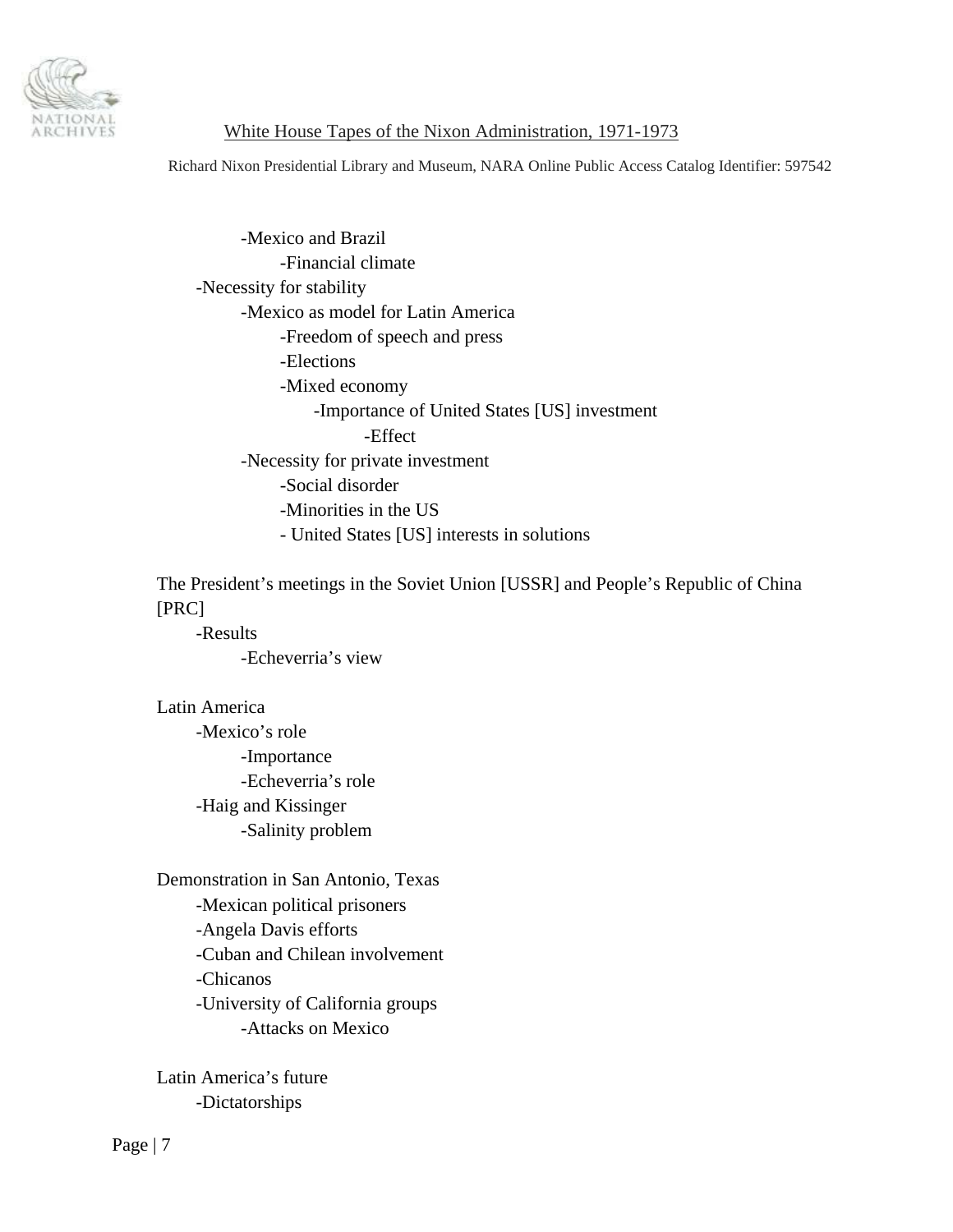

Richard Nixon Presidential Library and Museum, NARA Online Public Access Catalog Identifier: 597542

 -Need for private investment -Threat of communism -The President's August 15 announcement -Economic statement -President of Anaconda Copper Company -Visit to Mexico -Investment in Mexico -Lack of technology and capital -Overpopulation -Soviet and Chinese communist propaganda -Need for private investment -Role of Latin American governments -Echeverria's conversation with Salvador Allende Gossens -Investment problems in Chile -Possible socialist dictatorship -Investment programs -Castro -Need for long term planning -Soviet propaganda -United States [US] prosperity -Need for new United States [US] policy -Echeverria's forthcoming meeting with United States [US] businessmen -Latin America -Compared with Mexico -Brazil -The President's view -Communism -United States [US] future investments -The President's view -Instability -Expropriation -Partnership with local interests -Communism -Echeverria's poossible statements -The President's view -Stability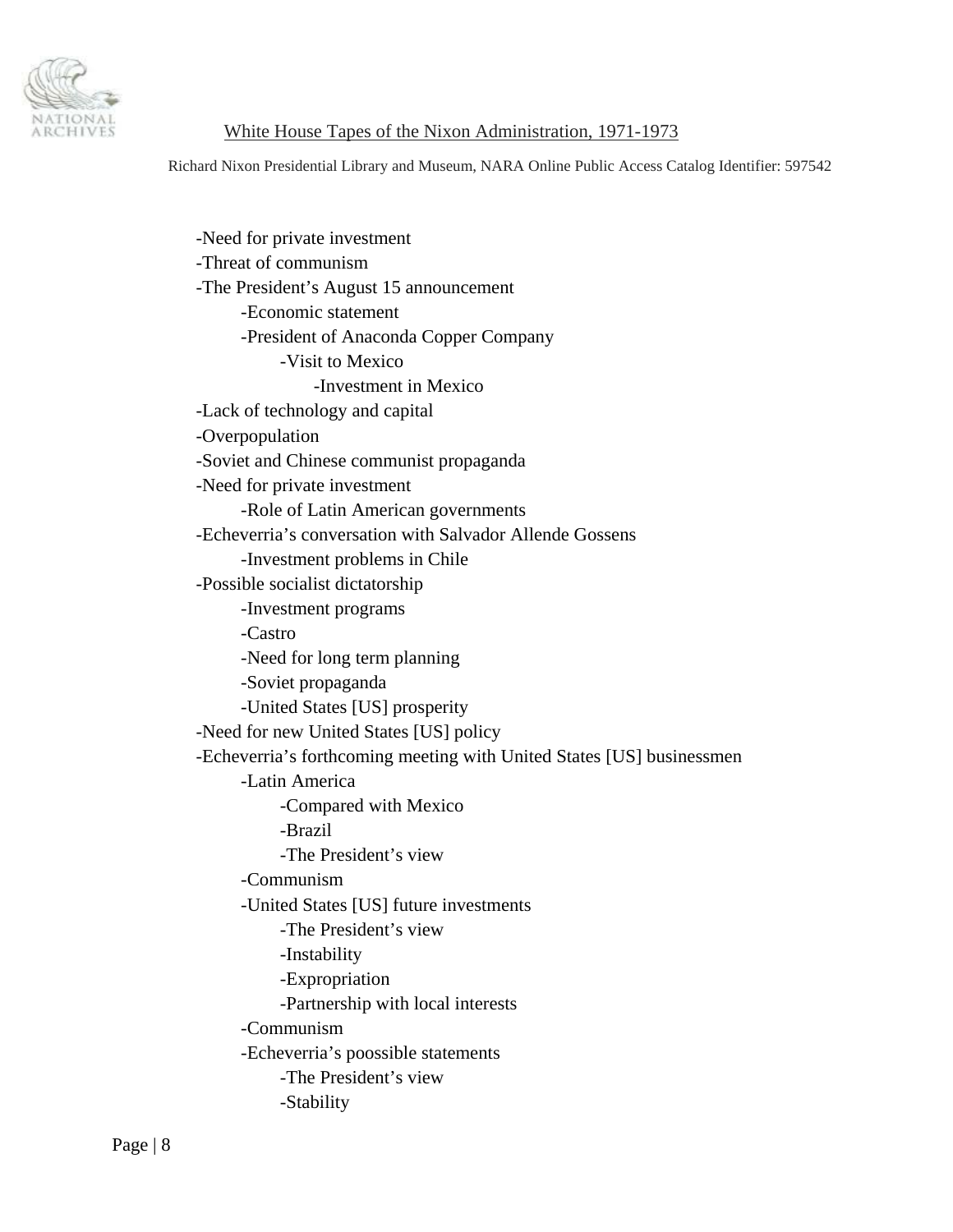

Richard Nixon Presidential Library and Museum, NARA Online Public Access Catalog Identifier: 597542

 -Business policy -Partnership -Need for United States [US] investment -Unemployment -Results -Instability -Echeverria's role in Latin America -Latin Americans' responsibility -Allende -Flight of foreign capital from Chile -Latin American business opportunities -Rockefeller -Comparison to other parts of the world -Indonesia -Thailand -Africa -Mexico as example -Instability, expropriation -Effect on investment -Echeverria's forthcoming meeting with businessmen -The President's support for investment -Cuba -Chile -Mexico's role of leadership -Castro

 United States [US]-Mexican relations -Echeverria's forthcoming speech to United States [US] Congress -Salinity of water in Mexico -Bilateral relations -The President's meeting

Kissinger entered at 11:56 am.

Kissinger's briefing of Congress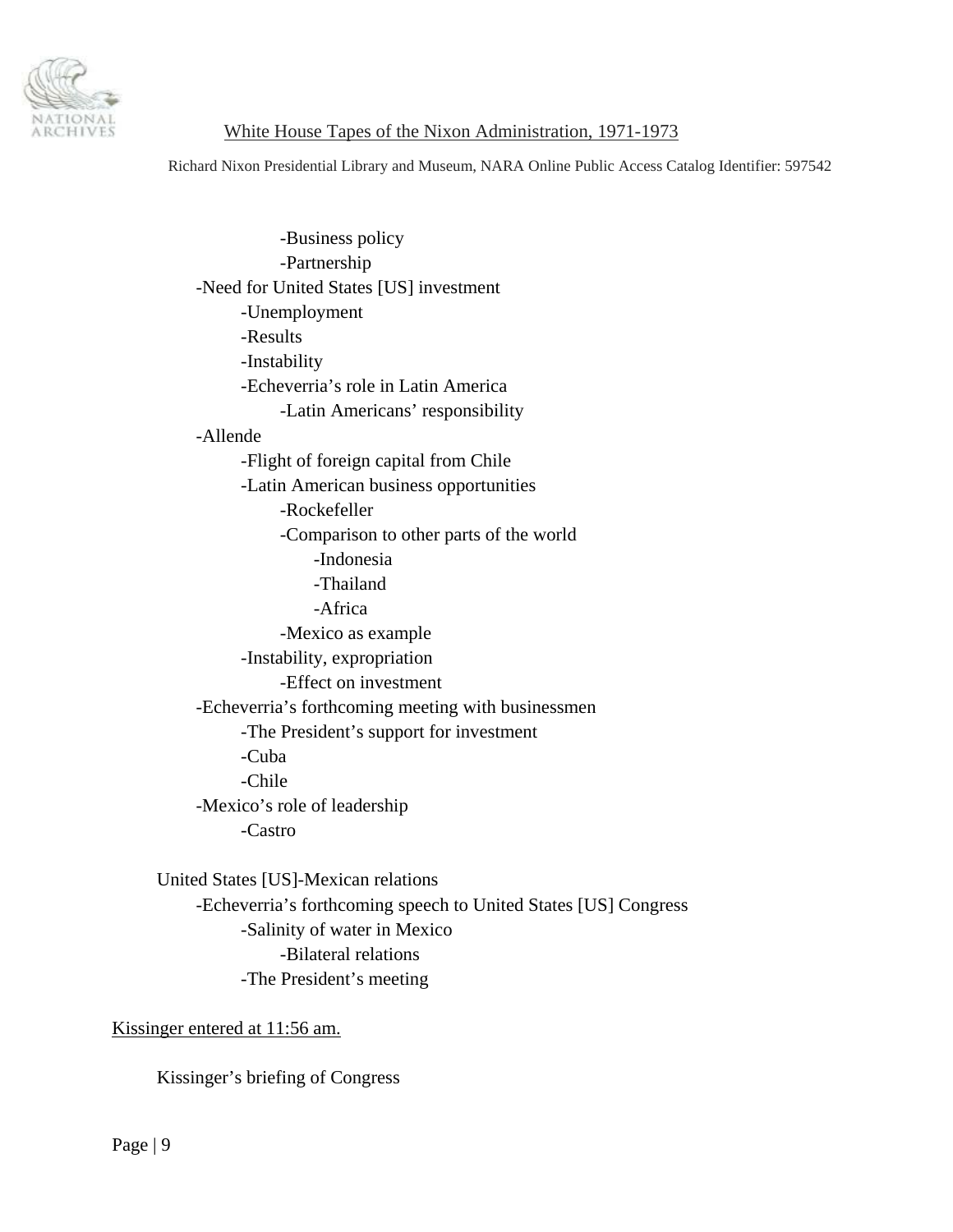

Richard Nixon Presidential Library and Museum, NARA Online Public Access Catalog Identifier: 597542

 United States [US]-Mexican relations -Instructions for Kissinger -Salinity of water -Public statement -The President's policy -Deadline for settlement -Memorandum from Foreign Minister -Farmers -Arizona, California -Baja, California Echeverria's forthcoming speech to United States [US] Congress -Illegal immgrants -Discussion -The President's meeting with Echeverria -The President's schedule -Forthcoming meeting with the President United States [US]-Mexican relations -Illegal immigrants -Working conditions in United States [US] -Study commission -Numbers in United States [US] -United States [US] farmers -Labor force -Location -Cities -California, Texas -Midwest -Chicago -Attitude of Chicano groups in United States [US] -Political activities -Working conditions in United States [US] -Kissinger's schedule -Trip to Mexico -Acapulco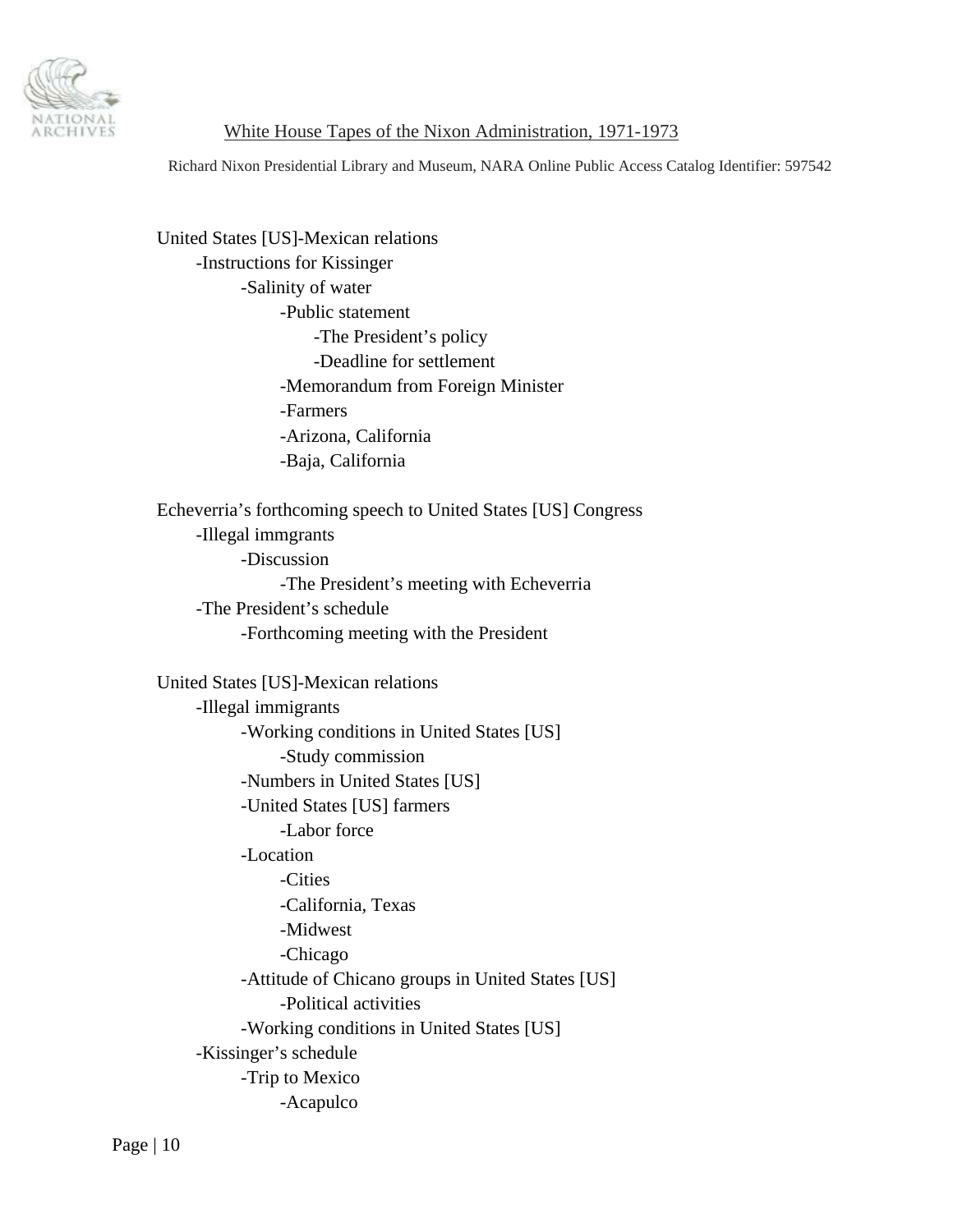<span id="page-10-0"></span>

Richard Nixon Presidential Library and Museum, NARA Online Public Access Catalog Identifier: 597542

# -Briefing of Echeverria

# Latin America

 -Activities of Soviet Union [USSR] and People's Republic of China [PRC] -Chile, Argentina, Mexico -Impact on United States [US] -Cuban precedent -Military dictatorships -Effects on United States [US] -Cuba -Military dictatorships -Subsidies to youth groups -Echeverria's view

 Echeverria's schedule -Forthcoming speech to Congress -White House dinner -Forthcoming meeting with the President

### The President, Echeverria, Haig, Barnes and Kissinger left at 12:10 pm.

Conversation No. 735-002

Date: June 15, 1972 Time: Unknown between 12:10 and 12:14 pm Location: Oval Office

Stephen B. Bull met with unknown persons.

 Gift for the President -Steuben glass -Walter H. Annenberg

Luis Echeverria Alvarez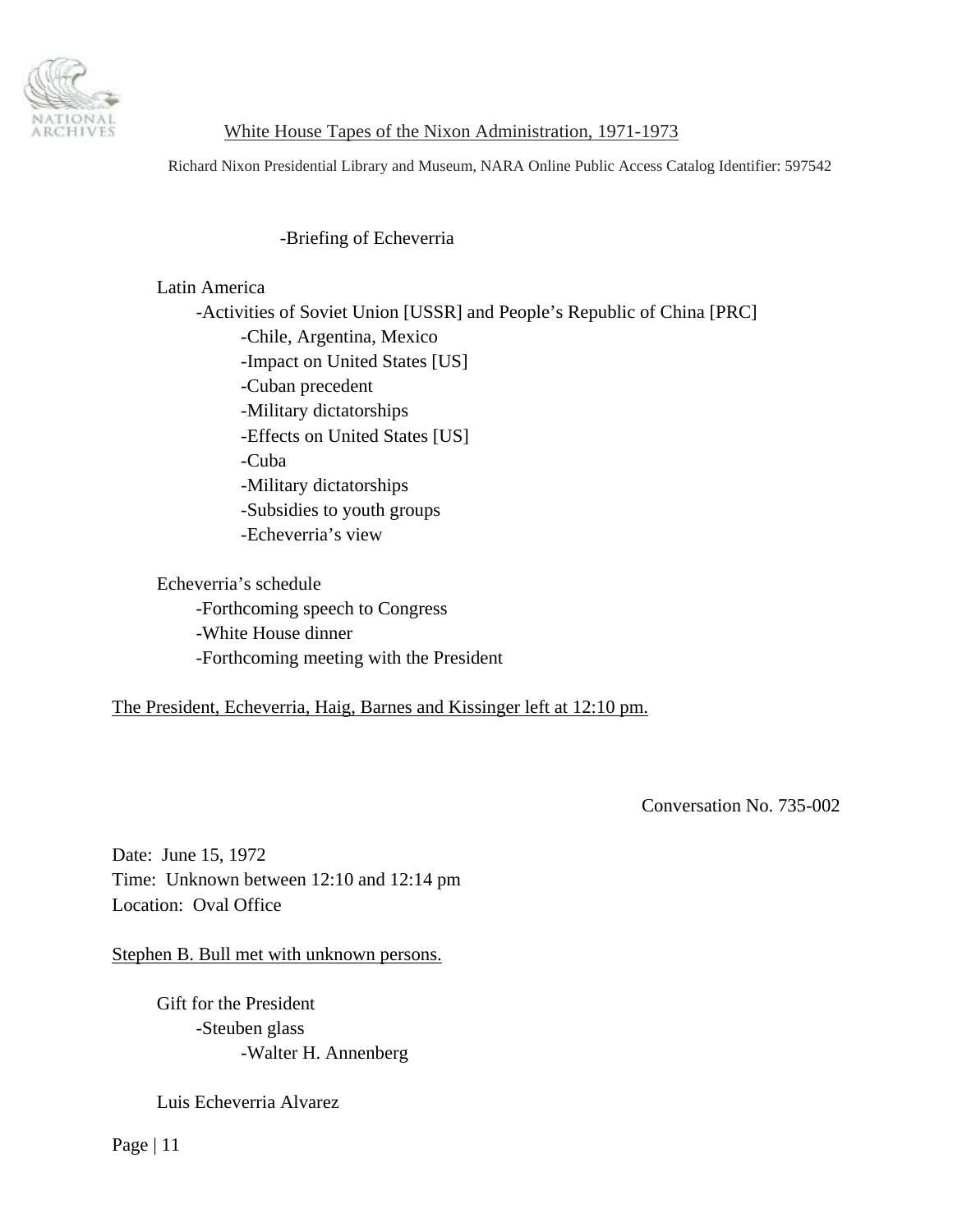<span id="page-11-0"></span>

Richard Nixon Presidential Library and Museum, NARA Online Public Access Catalog Identifier: 597542

The President's schedule

This conversation was cut off at an unknown time before 12:14 pm.

Conversation No. 735-003

Date: June 15, 1972 Time: Unknown between 12:14 and 12:16 pm Location: Oval Office

The President met with Stephen B. Bull.

 The President's schedule -Apollo astronauts -Gifts -Photograph -Press briefing -John W. Young -Thomas K. Mattingly, III

Bull left at an unknown time before 12:16 pm.

Conversation No. 735-004

Date: June 15, 1972 Time: 12:16-12:42 pm Location: Oval Office

The President met with Thomas K. Mattingly, III, John W. Young, Charles M. Duke, James C. Fletcher, and Alexander P. Butterfield.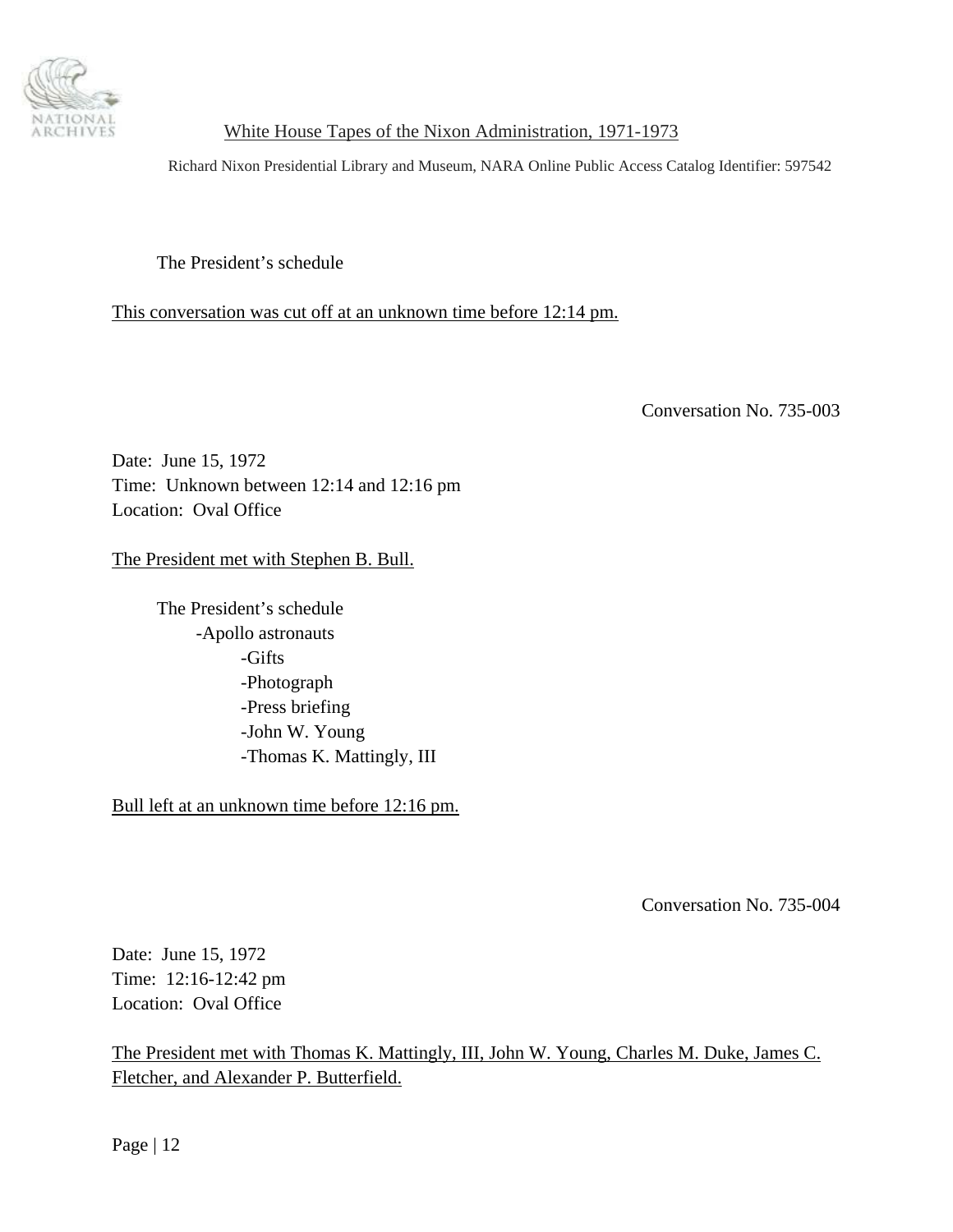

Richard Nixon Presidential Library and Museum, NARA Online Public Access Catalog Identifier: 597542

[Ronald L. Ziegler, members of the press and the White House photographer were present at the beginning of the meeting.]

**Introductions** 

Arrangements for photograph

 Presentation of gifts -Wrist watches

 Gift for Mexican President [Luis Echeverria Alvarez] -Picture of North America taken from the moon -Inscription

 Wrench used on moon -Presentation to the President

# Space program -Docking -William Proxmire -Cost of space exploration -Cooperation with Soviet Union [USSR] -Strategic Arms Limitation Talks [SALT] -Congress -Weapons -Future -Mars -Jupiter -Skylab -Uses -Space Shuttle -Availability to other countries -Japan -Interest -Europe -International cooperation

Page | 13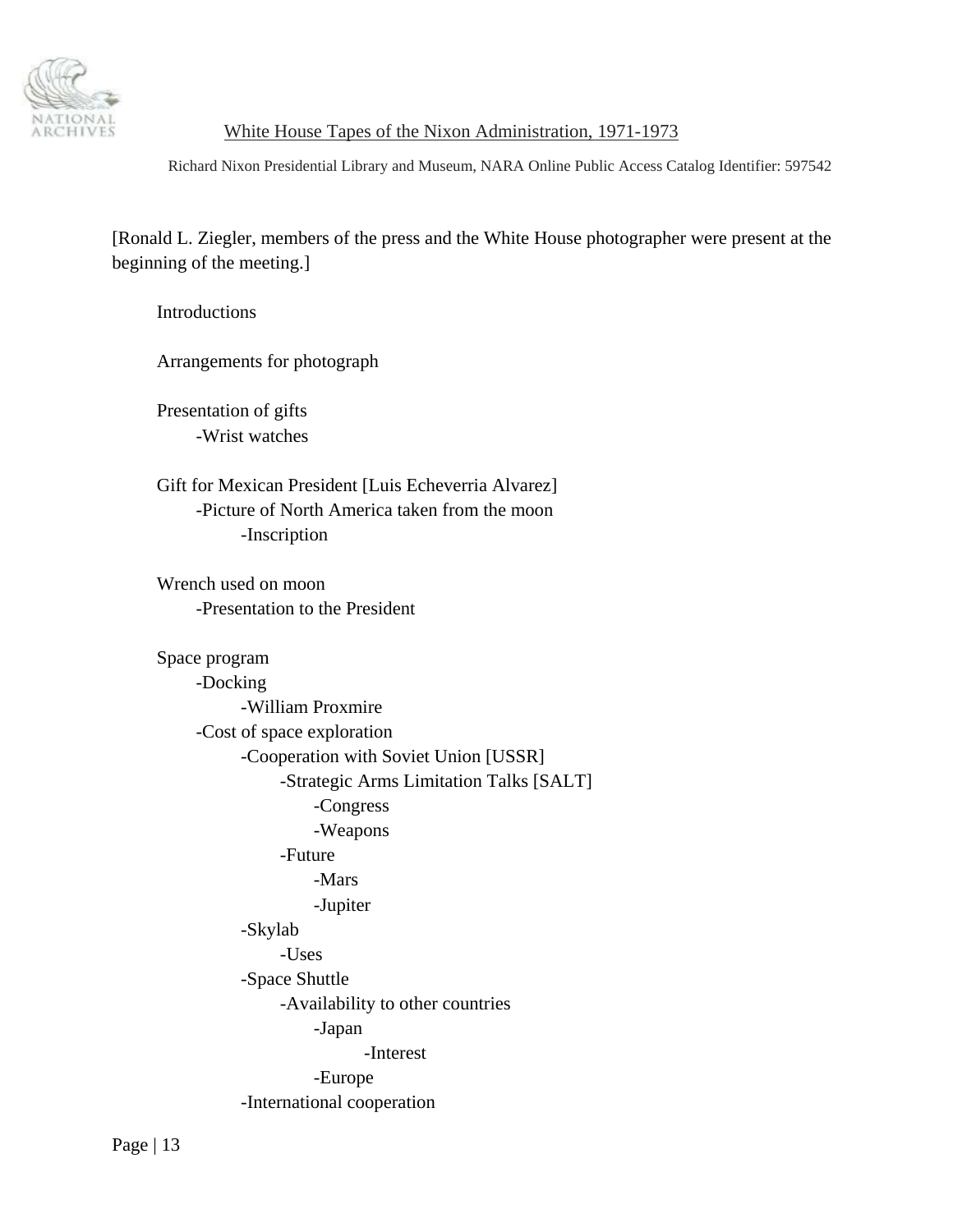

Richard Nixon Presidential Library and Museum, NARA Online Public Access Catalog Identifier: 597542

 -Allen S. Drury's book -The President's view -The press -Spiro T. Agnew -Joint mission with Soviets -Mars -Docking -Date -Budget -National attitudes -Domestic priorities -Soviet Union [USSR] attitudes -United States [US]-Soviet Union [USSR] competition -National greatness -The President's view -Exploration of unknown -Austria -Exploration of Western Hemisphere -Science -Medicine -National spirit -Exploration of Moon -Mars -Cooperation -Intellectuals -Criticism -Exploration of unknown -Science -Education -Technology -Transportation Astronauts' tour of United States [US] cities

-Public support

The President's meeting with cosmonauts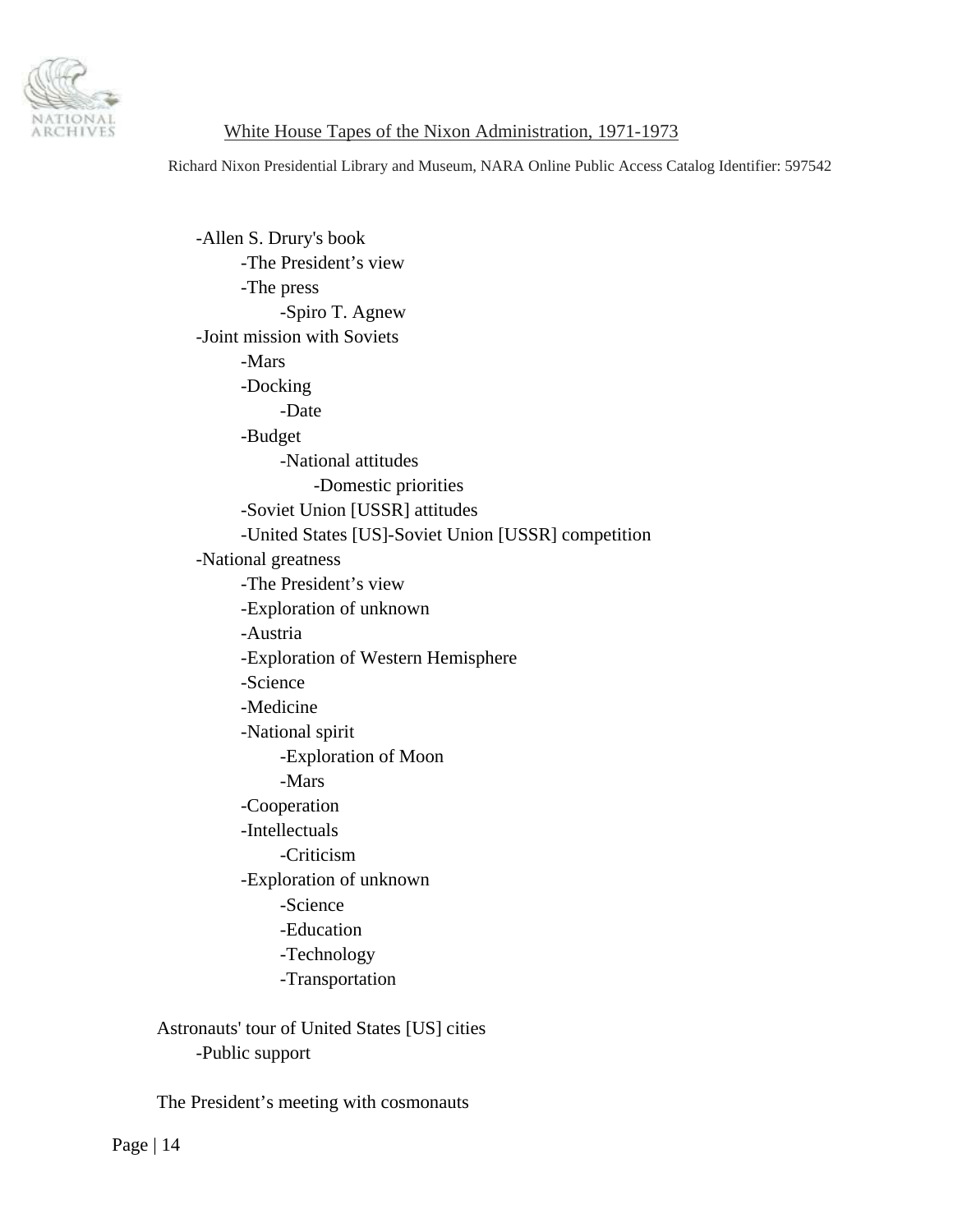

Richard Nixon Presidential Library and Museum, NARA Online Public Access Catalog Identifier: 597542

 -Physical appearance of cosmonauts and astronauts -The President's view -Woman cosmonaut -Physical requirements -The President's meeting in the Soviet Union [USSR]

 Soviet Union [USSR] cosmonauts -Frank Borman -Visit to the Soviet Union [USSR] -Thomas P. Stafford -Attendance at cosmonaut funeral

 Space program -Joint program with Soviet Union -Astronauts' visits -Arrangements -Henry A. Kissinger's staff -Purpose

 The President's meeting with Echeverria -Latin American problems -Radical solutions -Fidel Castro

# Stephen B. Bull entered at an unknown time after 12:16 pm.

The President's meeting with Kissinger

# Bull left at an unknown time before 12:42 pm.

 Space program -Exchange with Soviet Union [USSR] -Publicity -Level of exchange

### Astronauts' visit to Camp David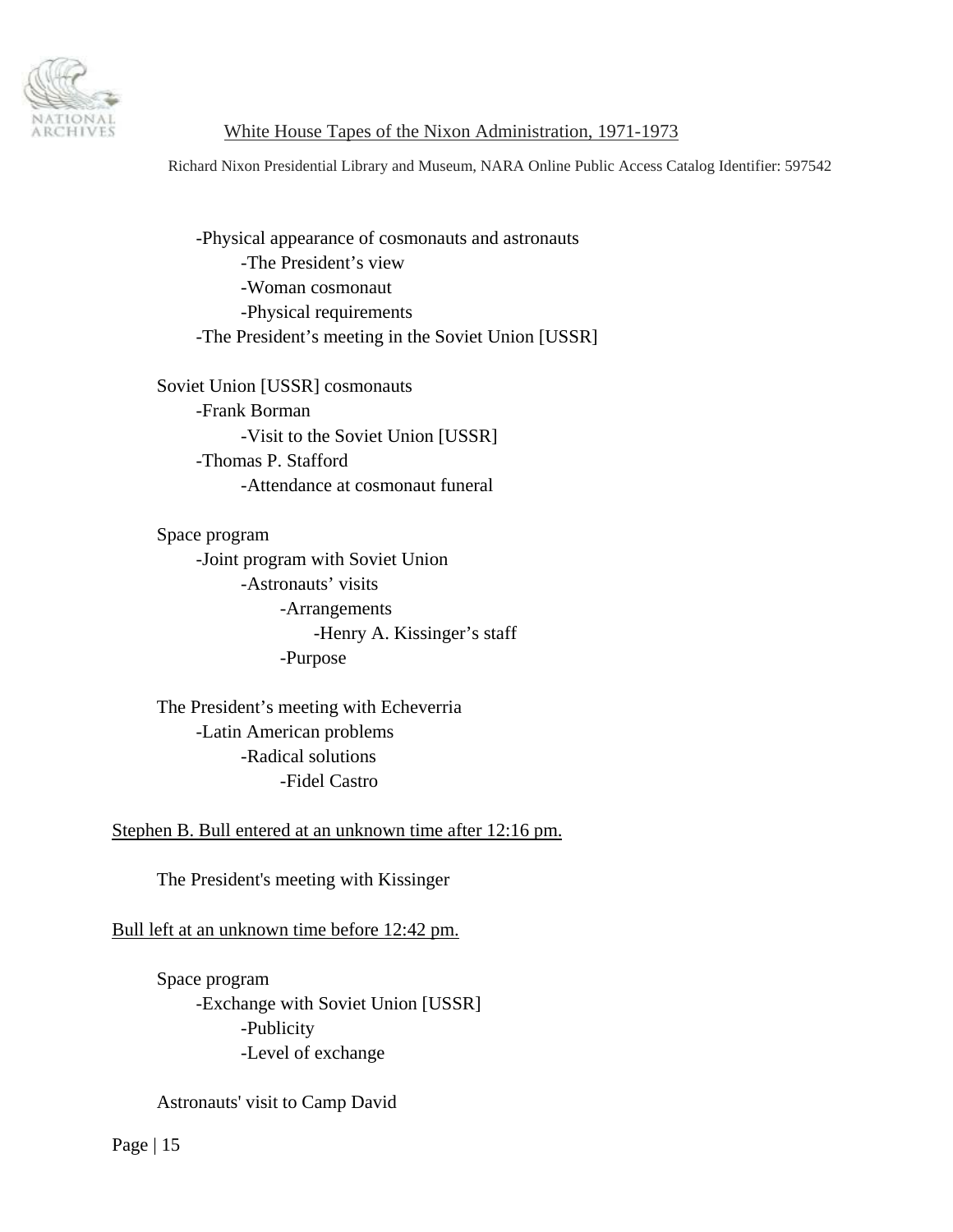<span id="page-15-0"></span>

Richard Nixon Presidential Library and Museum, NARA Online Public Access Catalog Identifier: 597542

 -Facilities -Recreation -Movies -Food

# Ziegler entered at 12:39 pm.

 Space program -Forthcoming press briefing -Exchange with Soviet Union [USSR] -Exchange with other nations -Impact

 Forthcoming head of state dinner -White wine

Mattingly, Young, Duke, Fletcher, and Ziegler left at 12:42 pm.

 Forthcoming head of state dinner -Presentation of Astronauts' picture -Young

Butterfield left at 12:42 pm.

Conversation No. 735-005

Date: June 15, 1972 Time: Unknown between 12:45 and 12:49 pm Location: Oval Office

The President met with Alexander P. Butterfield.

 Cabinet meeting -John D. Ehrlichman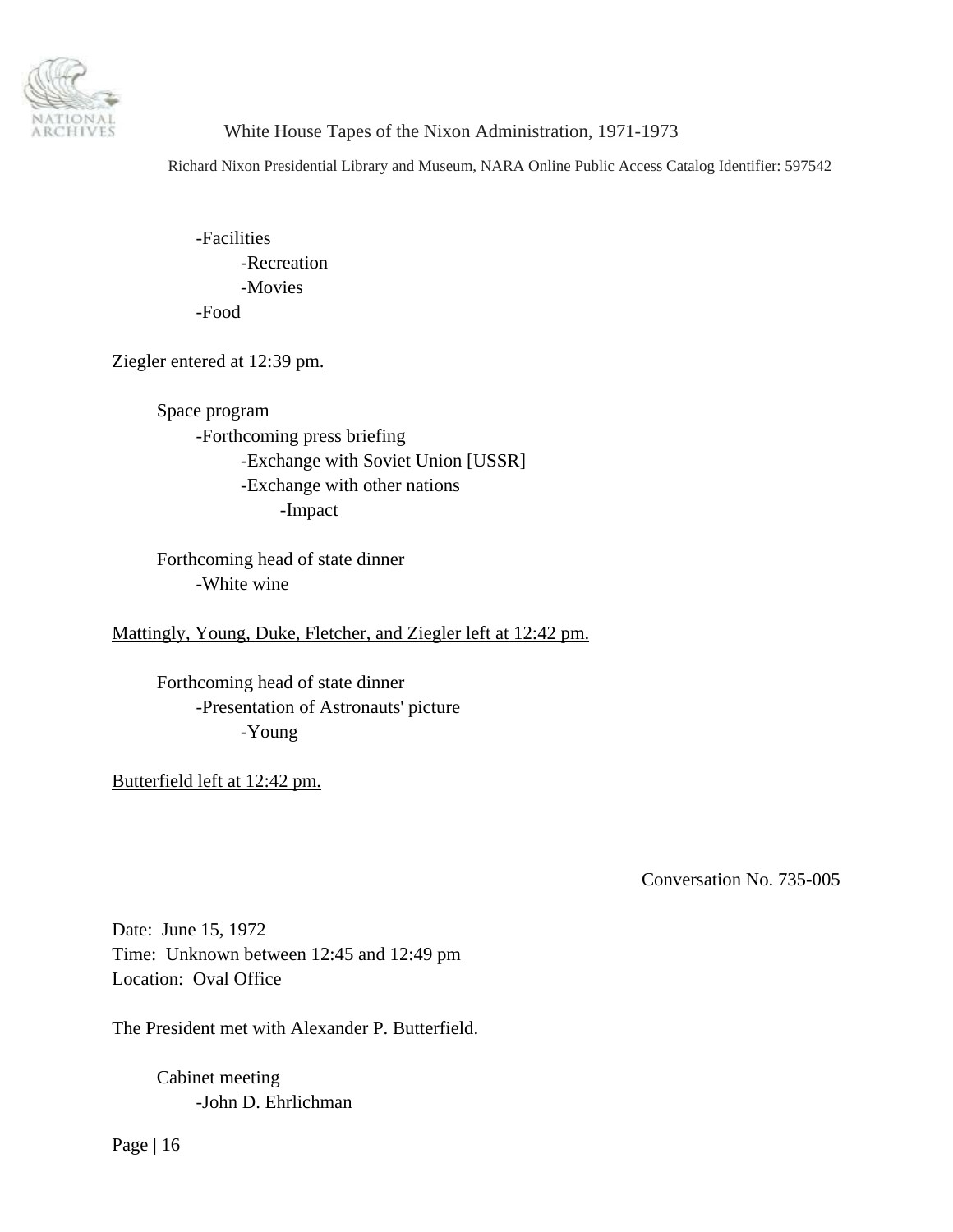<span id="page-16-0"></span>

Richard Nixon Presidential Library and Museum, NARA Online Public Access Catalog Identifier: 597542

 -H. R. ("Bob") Haldeman -John J. Rhodes -Republican party platform -Domestic agenda -Photographs -The President's remarks -Soviet Union [USSR] trip -Size of group -Maurice H. Stans -John N. Mitchell -Photographs -Subjects

Butterfield left at an unknown time before 12:49 pm.

Conversation No. 735-006

Date: June 15, 1972 Time: Unknown between 12:45 and 12:49 pm Location: Oval Office

The President met with Stephen B. Bull.

Henry A. Kissinger's schedule

Bull left at an unknown time before 12:49 pm.

Conversation No. 735-007

Date: June 15, 1972 Time: 12:49-1:26 pm Location: Oval Office

Page | 17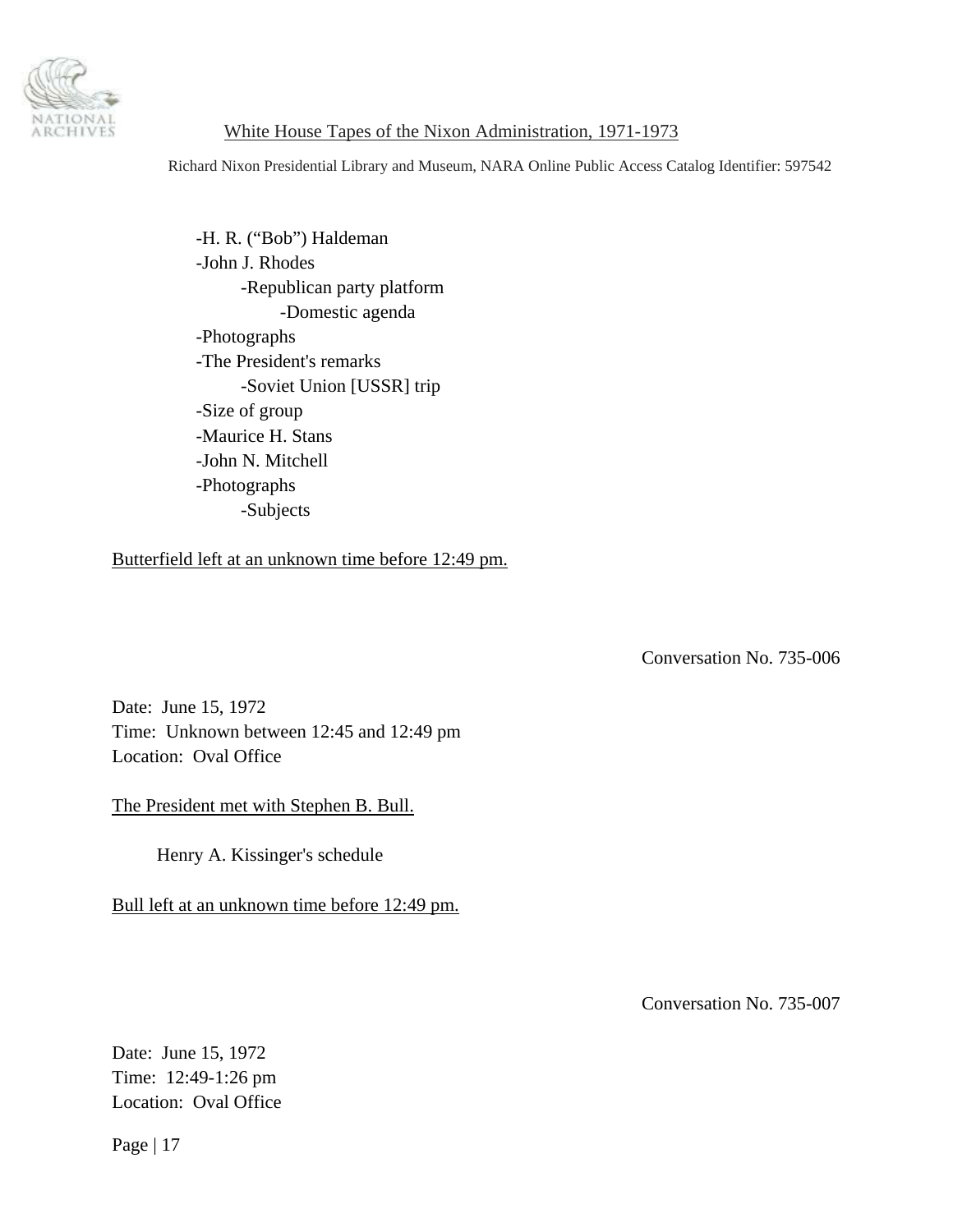

Richard Nixon Presidential Library and Museum, NARA Online Public Access Catalog Identifier: 597542

# The President met with Henry A. Kissinger.

 The President's meeting with Luis Echeverria Alvarez -Length of meeting -The President's re-election -Kissinger's schedule

 Strategic Arms Limitation Talks [SALT] negotiations -Length of Congressional briefing -The President's statement to Congressmen -Kissinger's briefing -Content -J. William Fulbright -Senate ratification date -Timing -Kissinger's briefing -Questions -John C. Stennis -Fulbright -Melvin R. Laird -New strategic programs -The President's view -Budget -Kissinger's response

An unknown person entered and left at an unknown time after 12:49 pm.

Refreshments

 Strategic Arms Limitation Talks [SALT] negotiations -Kissinger's briefing -John Sherman Cooper -Pace of arms build-up -Henry M. ("Scoop") Jackson -Numbers of Soviet Union missiles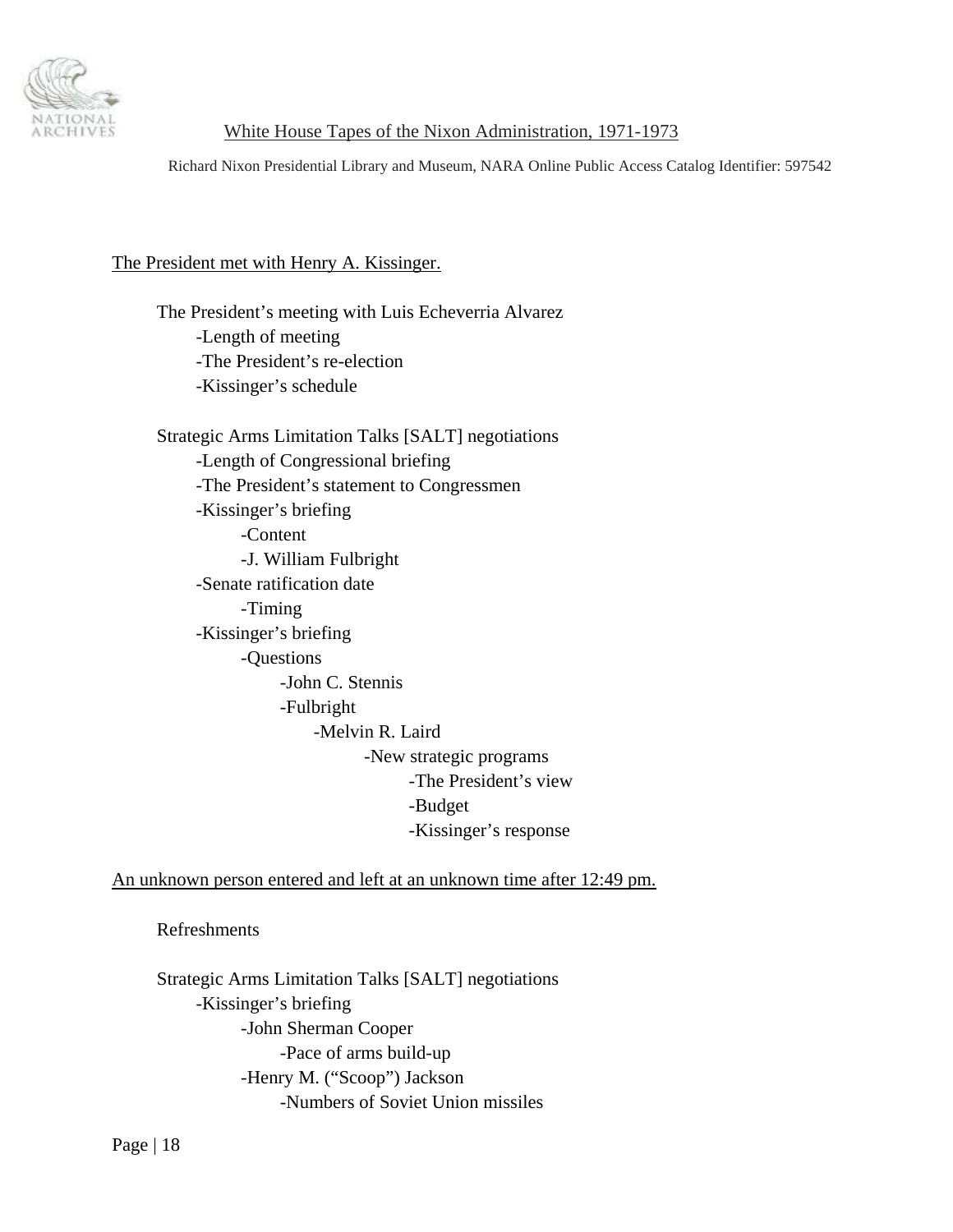

Richard Nixon Presidential Library and Museum, NARA Online Public Access Catalog Identifier: 597542

 -Limits -Verification -Light compared with heavy missiles -The President's meeting with Leonid I. Brezhnev -Missiles -Silos -Administration support -Laird -Strategic programs -Effects of program -Savings -Anti-ballistic Missile [ABM] Treaty -Stennis -Kissinger's briefing -Length limitations

Executive privilege

-Thomas E. ("Doc") Morgan's support for the President's position

 Congressional briefing on Strategic Arms Limitation Talks [SALT] -The President's comments -Quotation from [Thomas] Woodrow Wilson -Executive privilege -The President's role in negotiations -Kissinger's briefing -Donald M. Fraser's question -Four issues settled with Brezhnev

Democrats

-Foreign policy issues

 People's Republic of China [PRC] -Kissinger's announcement -Publicity -Press coverage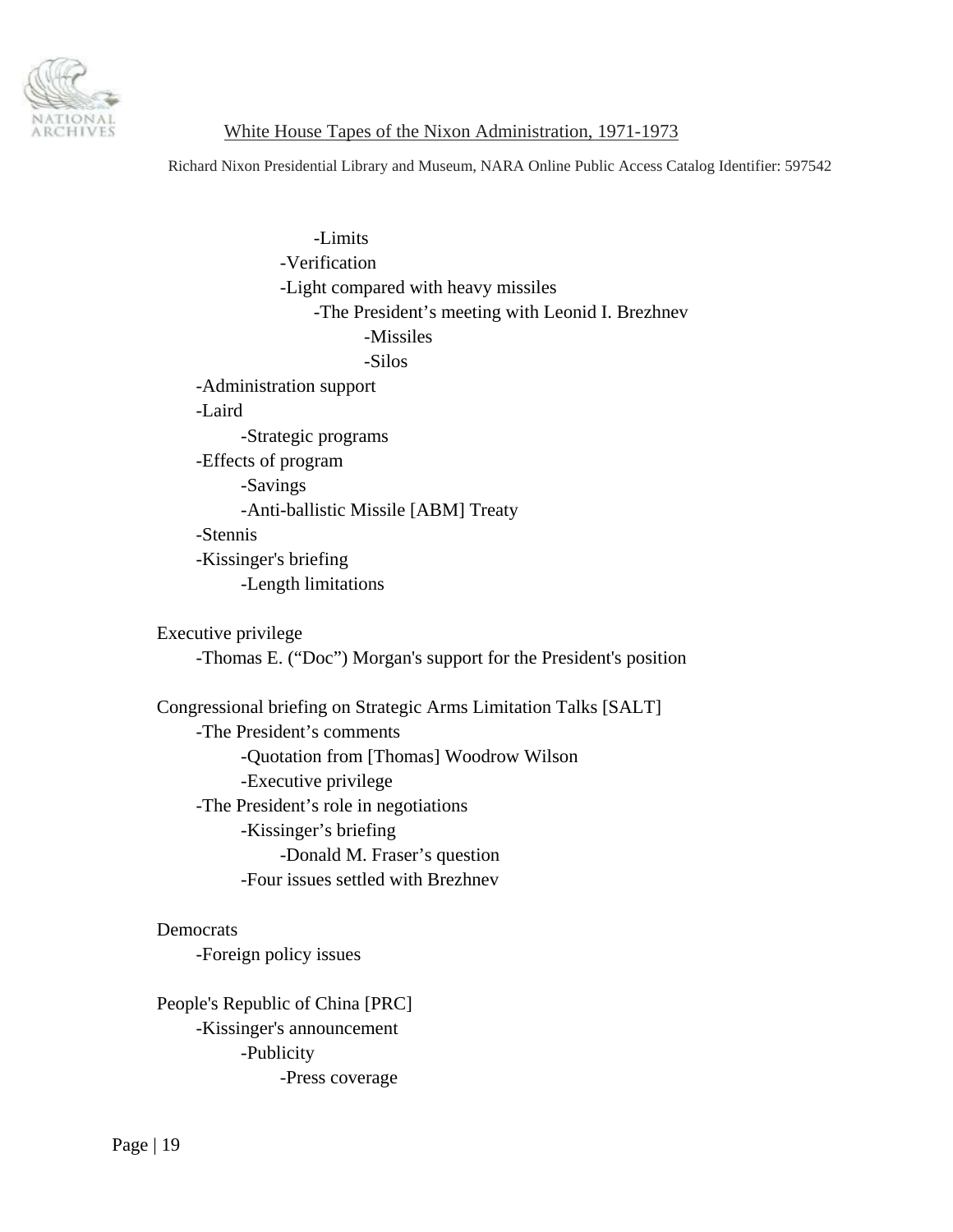

Richard Nixon Presidential Library and Museum, NARA Online Public Access Catalog Identifier: 597542

#### Vietnam

 -Trip by Nikolai V. Podgorny -Press coverage -Expectations -Statement -Kissinger's schedule -Contents -Joint statement with North Vietnamese -Le Duc Tho -End of war -Soviet Union [USSR] -George H. Gallup poll -Copies of latest results -H. R. ("Bob") Haldeman -Presidential race -George S. McGovern -Hubert H. Humphrey -George C. Wallace -Kissinger's view -Chou En-lai -Anatoliy F. Dobrynin -Transmission -Haldeman -The President's changes against McGovern

 The President's meeting with Echeverria -The President's re-election -The President's prestige in world

#### Vietnam

 -Mining of harbors -The President's May 8, 1972 speech -Effect -Lyndon B. Johnson -Press coverage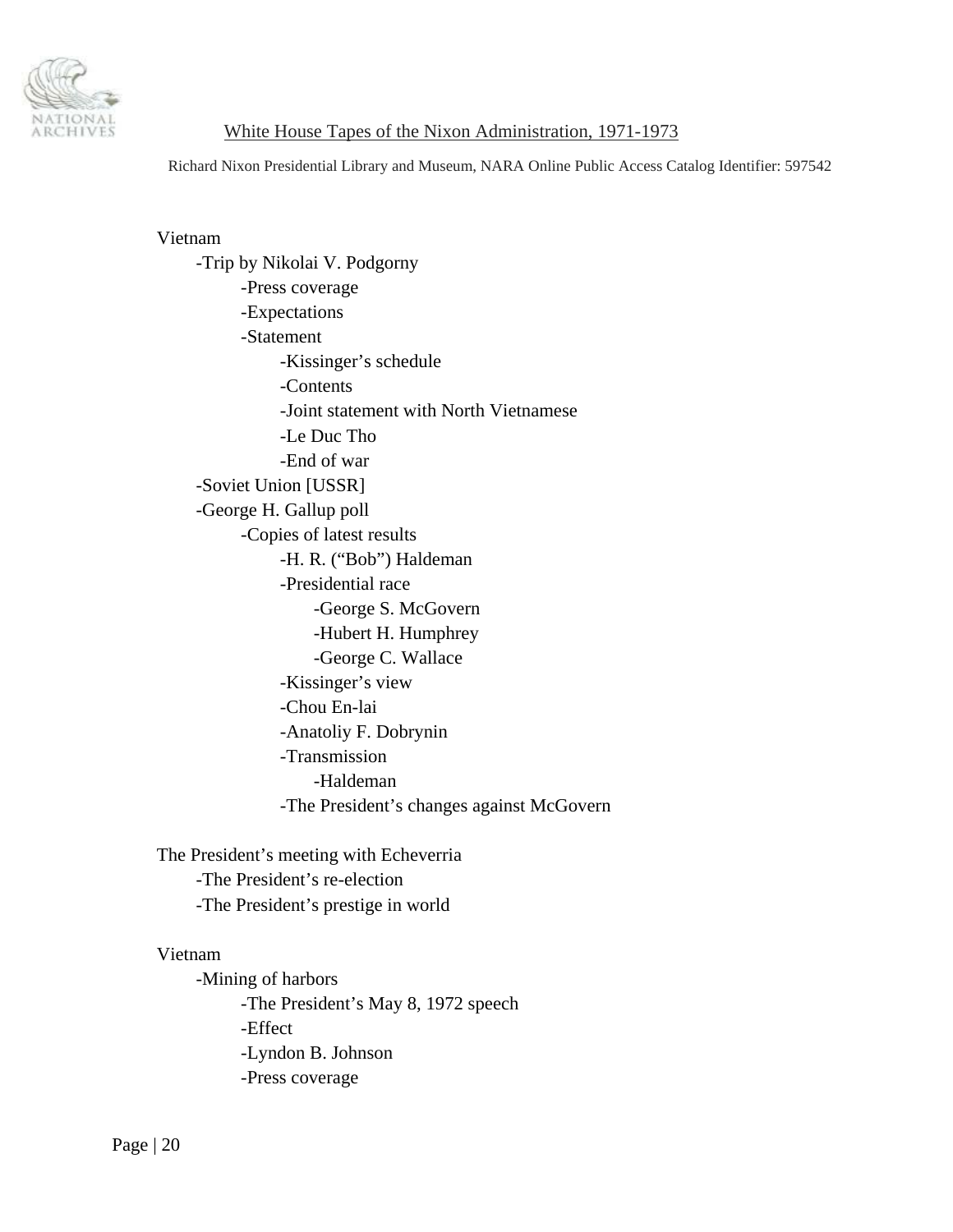

Richard Nixon Presidential Library and Museum, NARA Online Public Access Catalog Identifier: 597542

 Strategic Arms Limitation Talks [SALT] -Congressional action -Timing for ratification -Kissinger's view -William P. Rogers's statement -Gerard C. Smith's departure -Future negotiations by Kissinger -Further agreements -Brezhnev -The President's role in negotiations -Structure of treaty -Kissinger's role -Verification Panel -National Security Council [NSC] -John Foster Dulles -Smith -Rogers -Chou En-lai -Brezhnev -Rank of negotiators -Kissinger's role -Andrei A. Gromyko -Comparison with Kissinger -Rank of Secretary of State -Rogers -Relations with press -Dulles -Kissinger -Problems Kissinger's briefing of Congressmen -Timing -Clark MacGregor -Fulbright -Kissinger's statement -National television appearance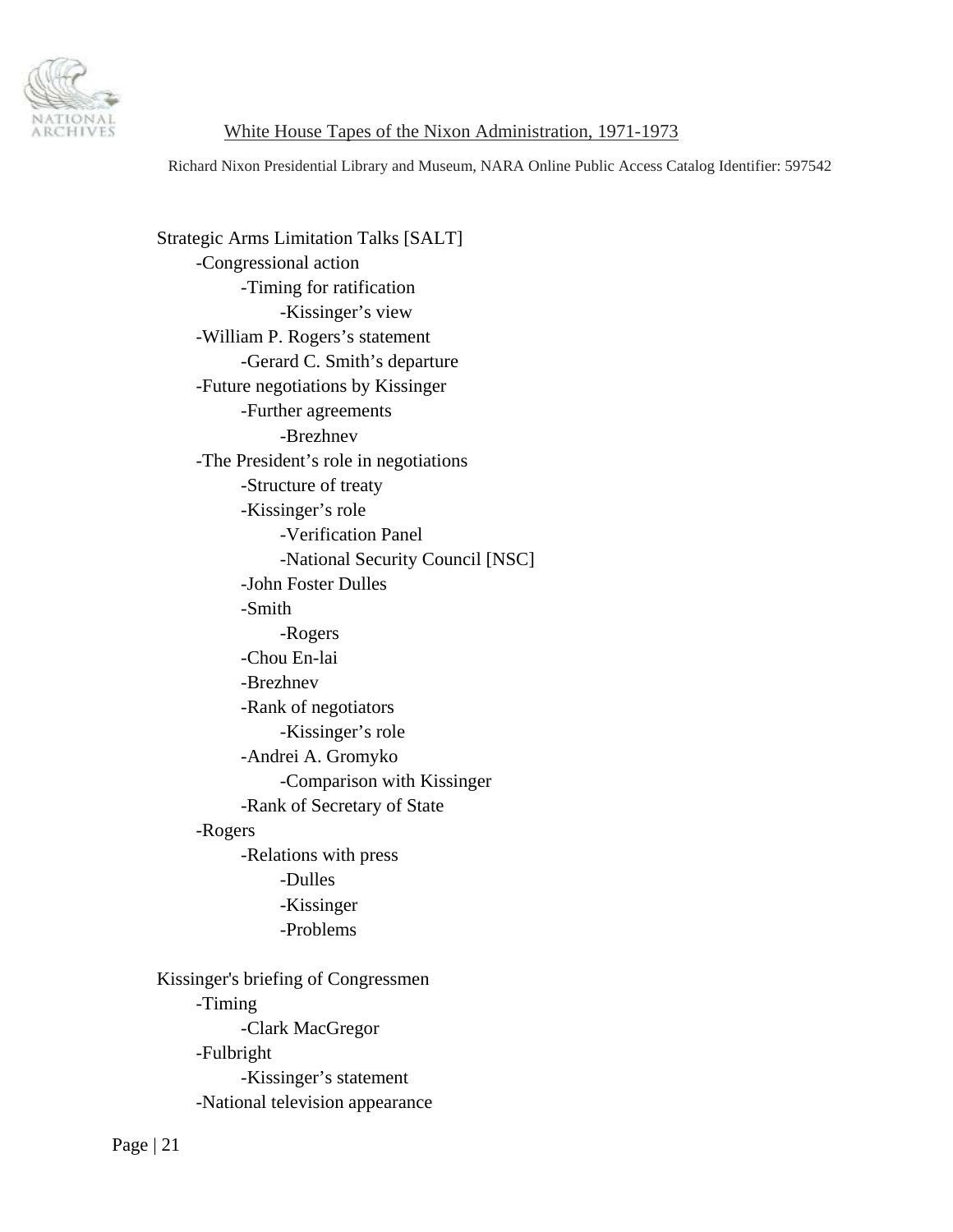

Richard Nixon Presidential Library and Museum, NARA Online Public Access Catalog Identifier: 597542

 -Timing -Newsmen -Marvin L. Kalb -Comparison with Howard K. Smith

The President's interview with Dan Rather

 Kissinger's future briefings on Strategic Arms Limitation Talks [SALT] -Foreign relations committees

 Congressional briefing on Strategic Arms Limitation Talks [SALT] -Kissinger -Rogers, Laird, Smith -Testimony -Question on secret agreements -Response -Three submarines -Construction -Missile systems -United States [US] position -Possible conversion -Defense program -McGovern's program -The President's view

 Kissinger's schedule -People's Republic of China [PRC] -Hawaii -Departure time -Shanghai -Guam -Stopover -Jet lag -Peking

Vietnam

Page | 22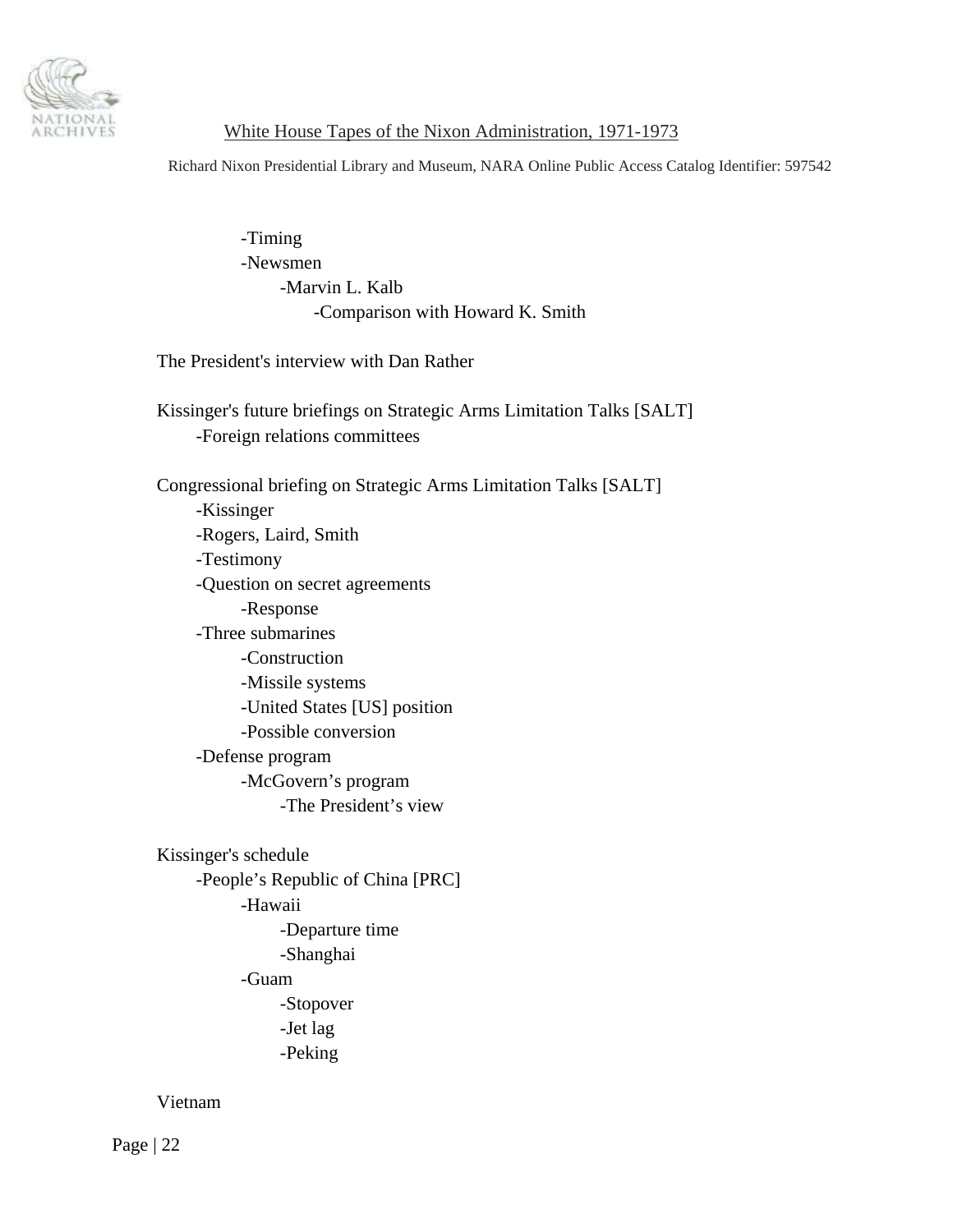

Richard Nixon Presidential Library and Museum, NARA Online Public Access Catalog Identifier: 597542

 -United States [US] air action -People's Republic of China [PRC] -Gen. John D. Lavelle -Possible role for the President -Alexander M. Haig, Jr. -The President's orders to Laird -Bombing -Laird's orders -The President's view -Retirement -Laird's role at Defense Department -Handling of case -The President's critics -Compared with My Lai -Authority to bomb North Vietnam -Missile sites -Demilitarized zone [DMZ]

The President's meeting with Echeverria

 -Business investment in Latin America -The President's view -Stability -Chile -Salvador Allende Gossens -Investment capital flight -Latin American attitudes -Mexican Foreign Minister [Emilio Rabasa Mishkin] -Meetings with Kissinger -Dobrynin -Future meeting with Kissinger -Salinity of Colorado River -The President's comments

 Kissinger's schedule -Visit to Acapulco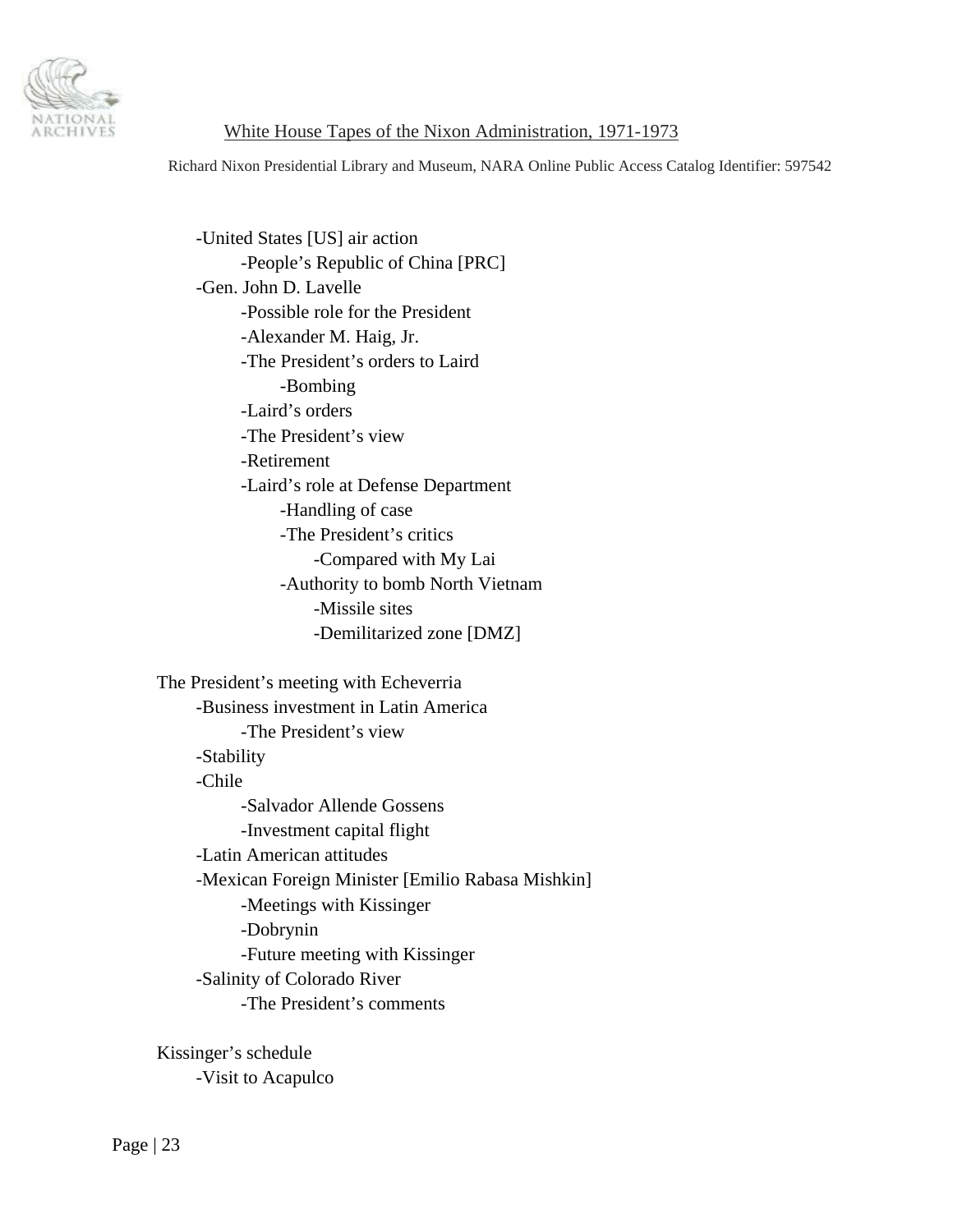<span id="page-23-0"></span>

Richard Nixon Presidential Library and Museum, NARA Online Public Access Catalog Identifier: 597542

\*\*\*\*\*\*\*\*\*\*\*\*\*\*\*\*\*\*\*\*\*\*\*\*\*\*\*\*\*\*\*\*\*\*\*\*\*\*\*\*\*\*\*\*\*\*\*\*\*\*\*\*\*\*\*\*\*\*\*\*\*\*\*\*\*\*\*\*\*\*\*\*\*\*\*\*\*\*

[*Previous PRMPA Personal Returnable (G) withdrawal reviewed under deed of gift 10/28/2017. Segment cleared for release*.] [Personal Returnable] [735-007-w006] [Duration: 13s]

 1972 campaign -George S. McGovern -Henry A. Kissinger's opinion

\*\*\*\*\*\*\*\*\*\*\*\*\*\*\*\*\*\*\*\*\*\*\*\*\*\*\*\*\*\*\*\*\*\*\*\*\*\*\*\*\*\*\*\*\*\*\*\*\*\*\*\*\*\*\*\*\*\*\*\*\*\*\*\*\*\*\*\*\*\*\*\*\*\*\*\*\*\*

 Kissinger's briefing on Strategic Arms Limitation Talks [SALT] -Question on the President's role in negotiations -Smith

Kissinger left at 1:26 pm.

Conversation No. 735-008

Date: June 15, 1972 Time: Unknown between 1:26 and 1:35 pm Location: Oval Office

The President met with Manolo Sanchez.

 The President's schedule -Oval Office

Sanchez left at an unknown time before 1:35 pm.

Page | 24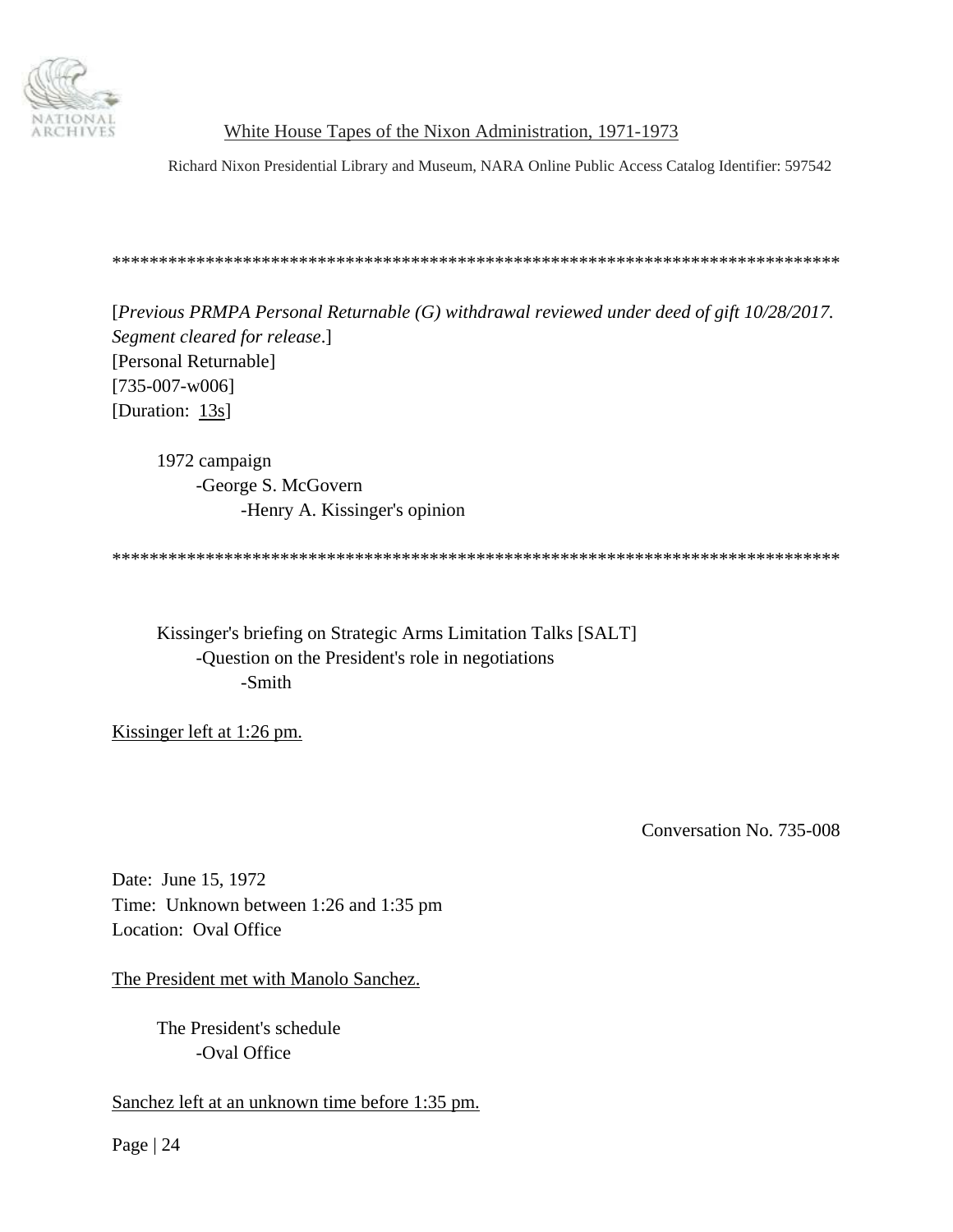<span id="page-24-0"></span>

Richard Nixon Presidential Library and Museum, NARA Online Public Access Catalog Identifier: 597542

Conversation No. 735-009

Date: June 15, 1972 Time: 1:35-1:36 pm Location: Oval Office

The President met with Alexander P. Butterfield.

Items for the President's signature

Butterfield left at 1:36 pm.

Conversation No. 735-010

Date: June 15, 1972 Time: Unknown between 1:36 and 2:30 pm Location: Oval Office

The President met with an unknown person.

Meeting with Ronald L. Ziegler

The unknown person left at an unknown time before 2:30 pm.

Conversation No. 735-011

Date: June 15, 1972 Time: Unknown between 1:36 and 2:30 pm Location: Oval Office

Page | 25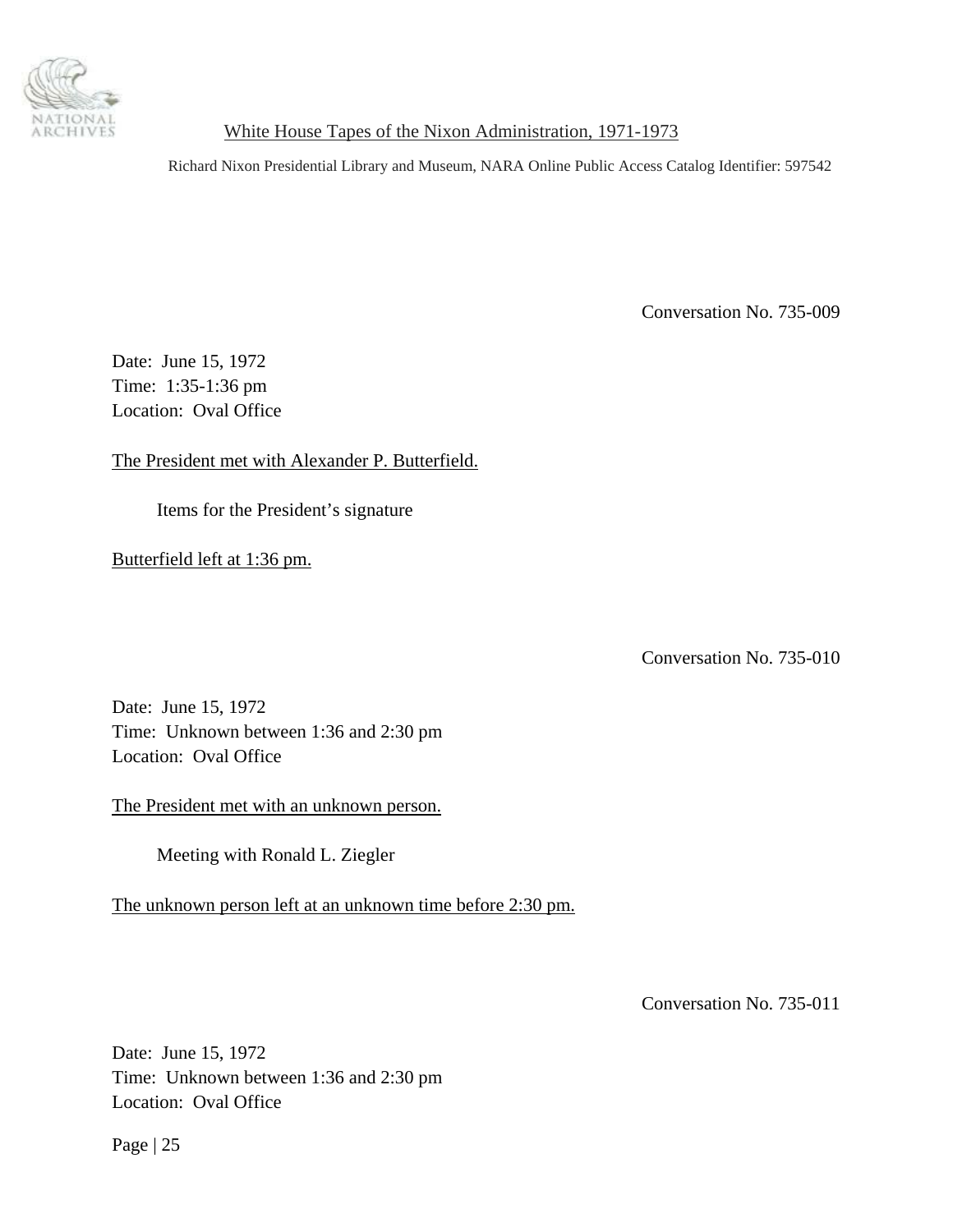<span id="page-25-0"></span>

Richard Nixon Presidential Library and Museum, NARA Online Public Access Catalog Identifier: 597542

The President met with an unknown woman.

Ronald L. Ziegler's location

The unknown woman left at an unknown time before 2:30 pm.

Conversation No. 735-012

Date: June 15, 1972 Time: Unknown between 1:36 and 2:30 pm Location: Oval Office

The President talked with an unknown person.

An unknown person's location

Conversation No. 735-013

Date: June 15, 1972 Time: 2:30-3:03 pm Location: Oval Office

The President met with H. R. ("Bob") Haldeman.

 John D. Ehrlichman -Return from trip

Chairs at the Congressional briefing on the Strategic Arms Limitation Talks [SALT]

 Hugh Scott -Health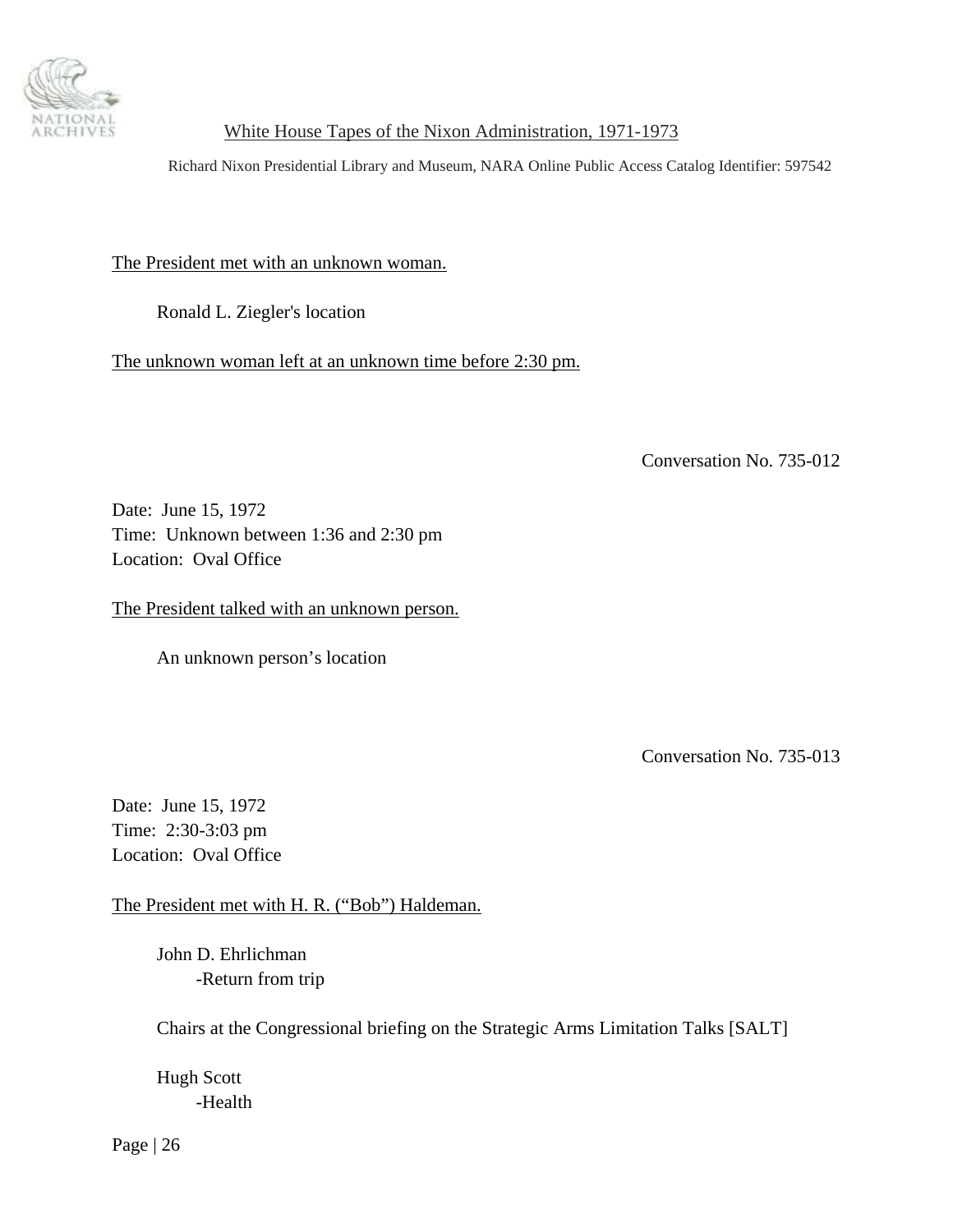

Richard Nixon Presidential Library and Museum, NARA Online Public Access Catalog Identifier: 597542

 Ehrlichman -Meeting with the President

 United States [US] domestic policies -Busing -Detroit decision -Higher Education Act -Administration's plan -Stephen J. Roth's order -Provision

\*\*\*\*\*\*\*\*\*\*\*\*\*\*\*\*\*\*\*\*\*\*\*\*\*\*\*\*\*\*\*\*\*\*\*\*\*\*\*\*\*\*\*\*\*\*\*\*\*\*\*\*\*\*\*\*\*\*\*\*\*\*\*\*\*\*\*\*\*\*\*\*\*\*\*\*\*\*

[*Previous PRMPA Personal Returnable (G) withdrawal reviewed under deed of gift 11/28/2017. Segment cleared for release*.] [735-013-w002] [Personal Returnable] [Duration: 6m 18s]

 1972 campaign -Committee to Reelect the President (CRP) -Salaries -Frederic V. Malek's analysis -Salaries -Overpaid employees -Changes -White House complaints -Control -John N. Mitchell -Management of committee -John N. Mitchell -Arthur S. Flemming -Recruitment -John N. Mitchell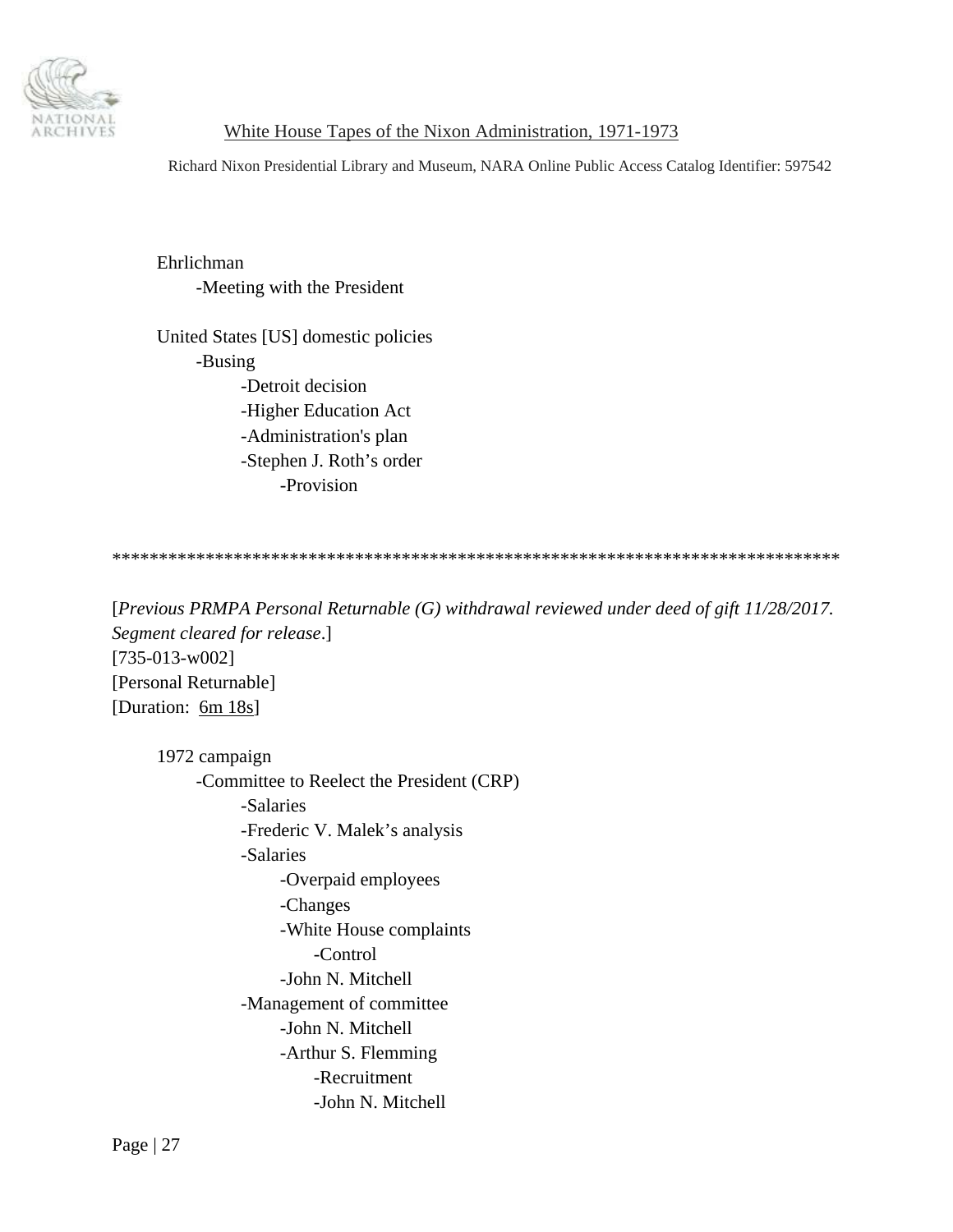

Richard Nixon Presidential Library and Museum, NARA Online Public Access Catalog Identifier: 597542

 -Frederic V. Malek -Frederic V. Malek -Analysis of management -Conclusions -Good judge of people and morale -Committee to Reelect the President staff morale -Press coverage -John N. Mitchell's meeting -Ultimatum to staff

\*\*\*\*\*\*\*\*\*\*\*\*\*\*\*\*\*\*\*\*\*\*\*\*\*\*\*\*\*\*\*\*\*\*\*\*\*\*\*\*\*\*\*\*\*\*\*\*\*\*\*\*\*\*\*\*\*\*\*\*\*\*\*\*\*\*\*\*\*\*\*\*\*\*\*\*\*\*

 Thelma C. ("Pat") Nixon -William R. Codus -Constance M. Stuart -Rose Mary Woods -Stuart -Instructions from Haldeman -Advance staff -Codus -Personality

\*\*\*\*\*\*\*\*\*\*\*\*\*\*\*\*\*\*\*\*\*\*\*\*\*\*\*\*\*\*\*\*\*\*\*\*\*\*\*\*\*\*\*\*\*\*\*\*\*\*\*\*\*\*\*\*\*\*\*\*\*\*\*\*\*\*\*\*\*\*\*\*\*\*\*\*\*\*

[*Previous PRMPA Personal Returnable (G) withdrawal reviewed under deed of gift 11/28/2017. Segment cleared for release*.] [Personal Returnable] [735-013-w003] [Duration: 3m 3s]

 Film crew -Tricia Nixon Cox -Mrs. Nixon -Edward R. Spiegel

Page | 28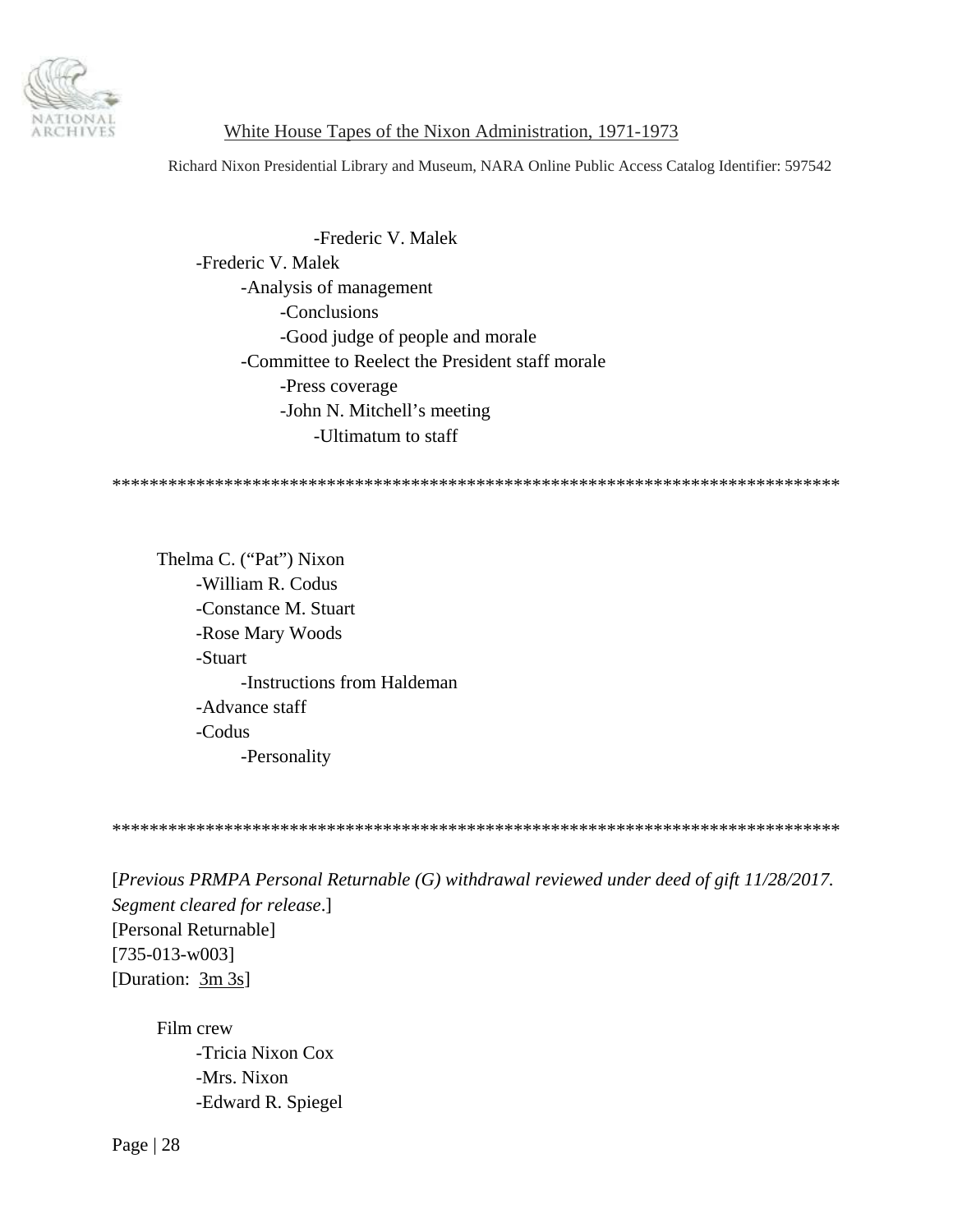

Richard Nixon Presidential Library and Museum, NARA Online Public Access Catalog Identifier: 597542

 -Interview -New York -Background -Jew -Liberal -Editor -Comparison to 1968 film crew -Leonard Garment -Edward R. Spiegel's role -Experience -Producing -Editing -White House supervision -Rough cut -Schedule and shooting approval -Richard Moore, William H. Carruthers -Audience -Liberals -Column "The Movement is Head [?]" -Edward R. Spiegel -President's opinion

\*\*\*\*\*\*\*\*\*\*\*\*\*\*\*\*\*\*\*\*\*\*\*\*\*\*\*\*\*\*\*\*\*\*\*\*\*\*\*\*\*\*\*\*\*\*\*\*\*\*\*\*\*\*\*\*\*\*\*\*\*\*\*\*\*\*\*\*\*\*\*\*\*\*\*\*\*\*

 Environment -Dichlorodiphenyltrichloroethane [DDT] -Ehrlichman -William D. Ruckelshaus -The President's position -Effects in Ceylon [Sri Lanka] -Statement by Nobel laureate -Effect -Ruckelshaus's associates -Political leanings -Frederic V. Malek study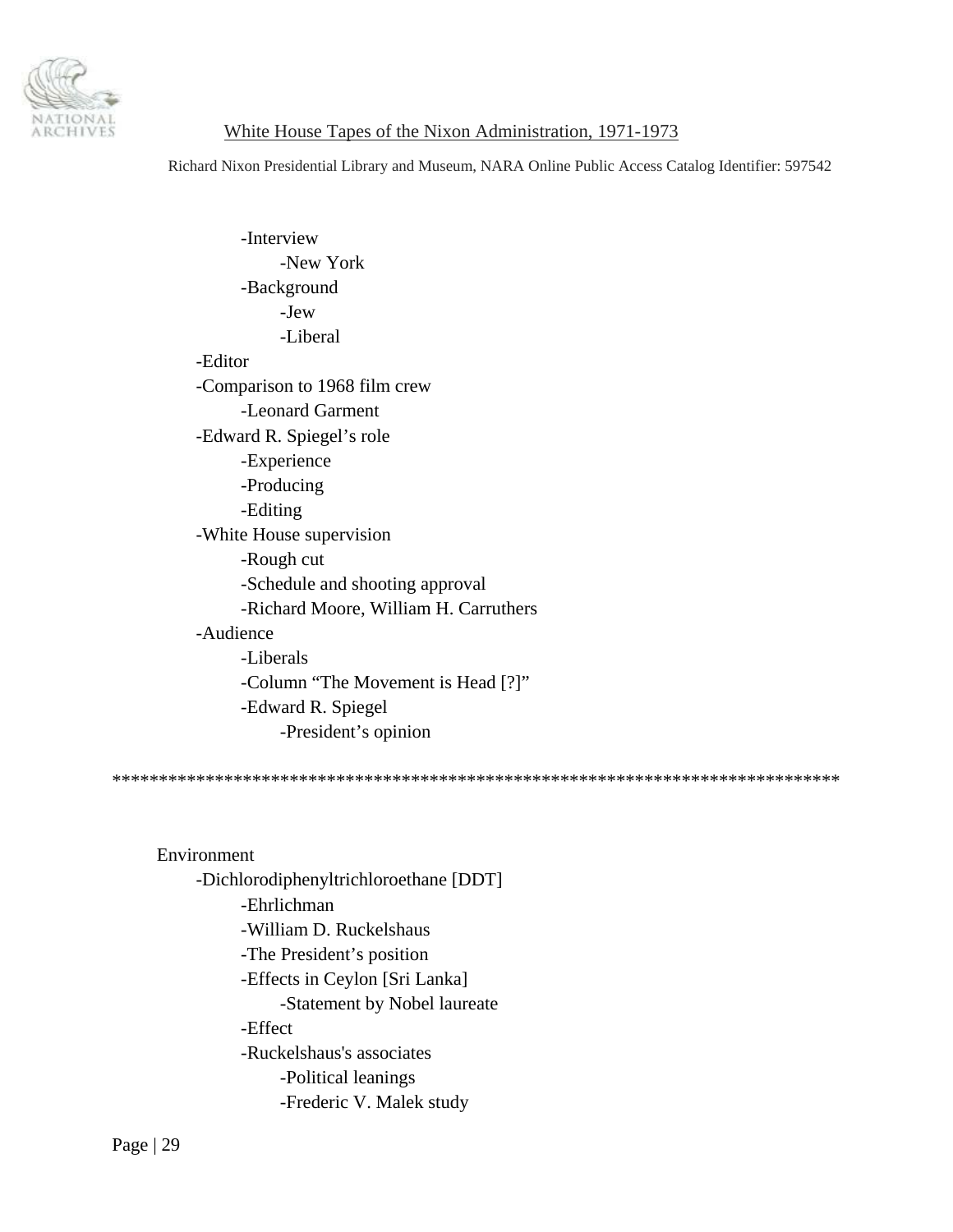

Richard Nixon Presidential Library and Museum, NARA Online Public Access Catalog Identifier: 597542

 -Ford Motor Company study -The President's position -Ehrlichman, John C. Whitaker -Judgment

-Sugar

 United States [US] Government personnel -Liberals -Effect of Washington on White House staff -Daniel P. Moynihan, Robert H. Finch, Donald H. Rumsfeld, Ehrlichman, William P. Rogers -Youth

 Public relations -Spiegel filming -Haldeman

\*\*\*\*\*\*\*\*\*\*\*\*\*\*\*\*\*\*\*\*\*\*\*\*\*\*\*\*\*\*\*\*\*\*\*\*\*\*\*\*\*\*\*\*\*\*\*\*\*\*\*\*\*\*\*\*\*\*\*\*\*\*\*\*\*\*\*\*\*\*\*\*\*\*\*\*\*\*

[*Previous PRMPA Personal Returnable (G) withdrawal reviewed under deed of gift 11/28/2017. Segment cleared for release*.] [Personal Returnable] [735-013-w004] [Duration: 2m 49s]

 Film documentaries -Spyros Skouras -1960 documentary -Quality -Focus -Mrs. Nixon -John F. Kennedy

 Documentary -Professional film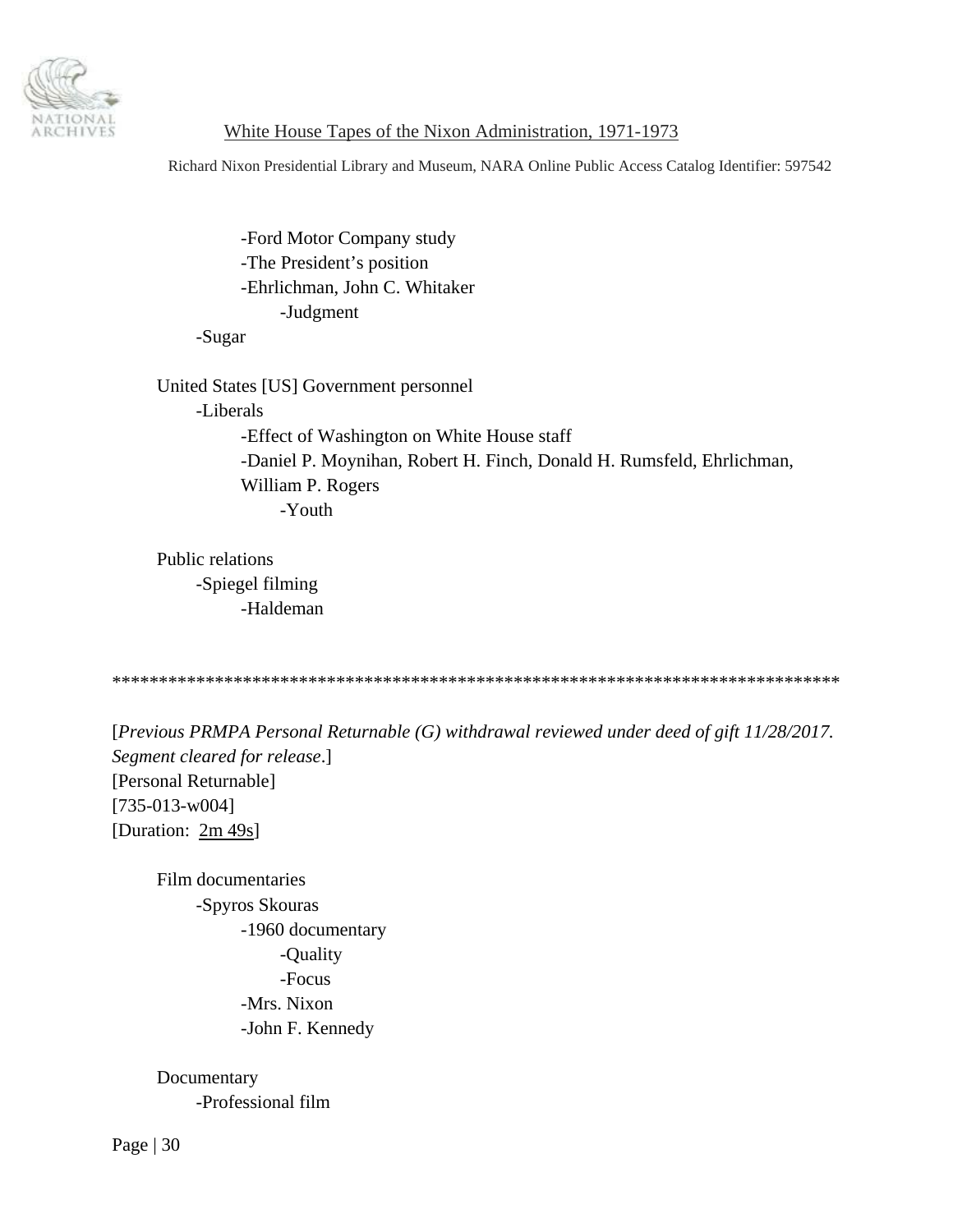

Richard Nixon Presidential Library and Museum, NARA Online Public Access Catalog Identifier: 597542

 -Old movies vs. modern movies -Box office -Broad appeal -Potential directors -White House supervision -Rough cut -Length of documentary -Half hour -Flexibility to expand

\*\*\*\*\*\*\*\*\*\*\*\*\*\*\*\*\*\*\*\*\*\*\*\*\*\*\*\*\*\*\*\*\*\*\*\*\*\*\*\*\*\*\*\*\*\*\*\*\*\*\*\*\*\*\*\*\*\*\*\*\*\*\*\*\*\*\*\*\*\*\*\*\*\*\*\*\*\*

Stephen B. Bull entered at an unknown time after 2:30 pm.

 The President's schedule -Sultan ibn Abd al-Aziz -Melvin R. Laird -Photographs

Bull left at an unknown time before 3:02 pm.

 John Paul Vann's funeral -Vann's family -Medal of Freedom presentation -Alexander M. Haig, Jr. -Vann's letter to Joseph W. Alsop -The President's policy -Bombing -Vo Nguyen Giap's offensive -North Vietnamese military situation -Medal of Freedom presentation -Haig -The President's schedule -Family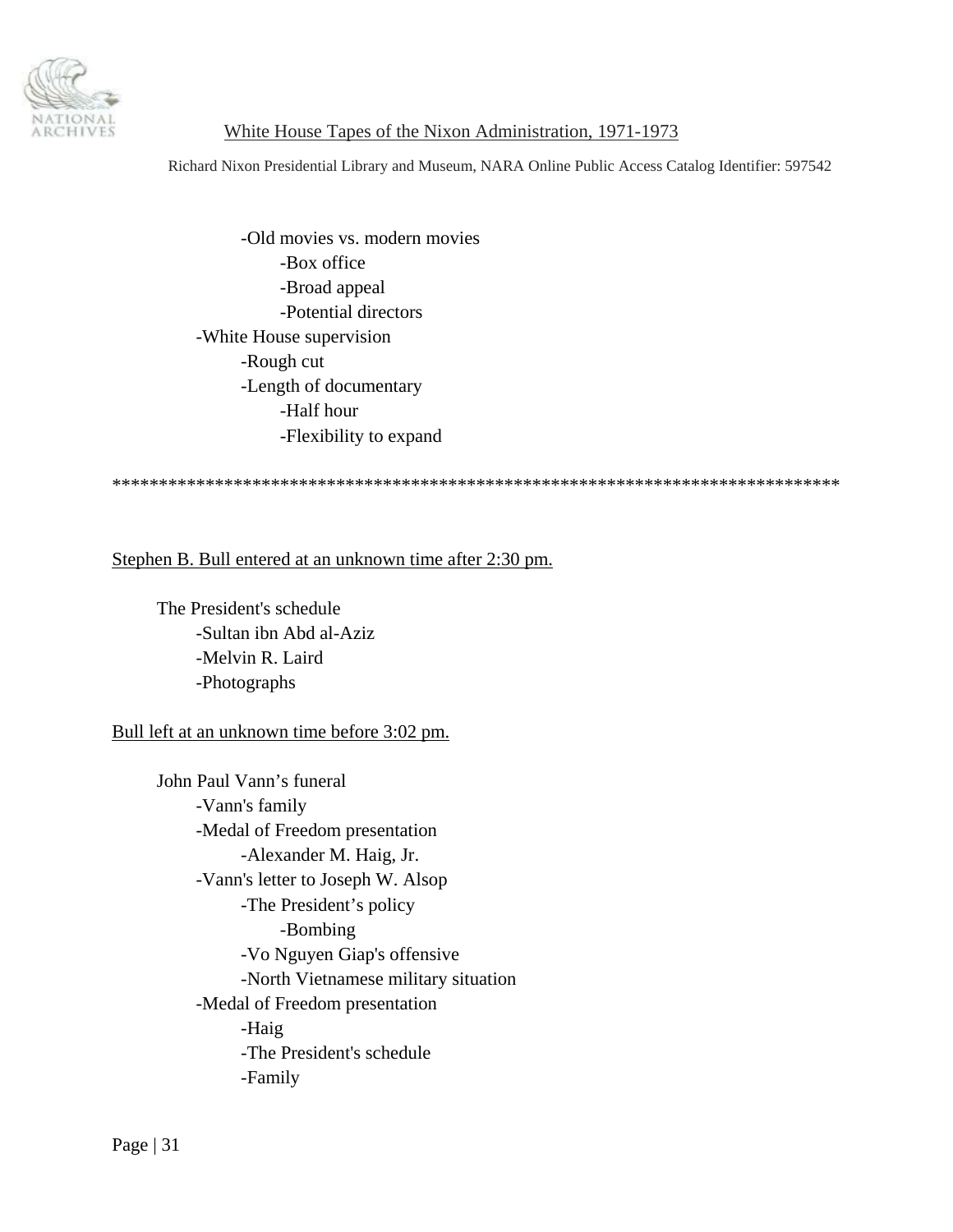<span id="page-31-0"></span>

Richard Nixon Presidential Library and Museum, NARA Online Public Access Catalog Identifier: 597542

 The President's schedule -Presentation of Medal of Freedom -Charles G. ("Bebe") Rebozo -*Sequoia* -Walker's Cay, Florida -Logistics

Vann

 -Haig -Medal of Freedom

#### The President talked with Henry A. Kissinger at an unknown time between 2:30 and 3:03 pm.

[Conversation No. 735-013A]

 Possible message to Nguyen Van Thieu -Defense of An Loc

[End of telephone conversation]

The President's schedule

Haldeman left at 3:03 pm.

Conversation No. 735-014

Date: June 15, 1972 Time: 3:04-3:45 pm Location: Oval Office

The President met with Sultan ibn Abd al-Aziz, Ibrahim al-Sowayel, Melvin R. Laird, Alexander M. Haig, Jr., and Camile Nowfel.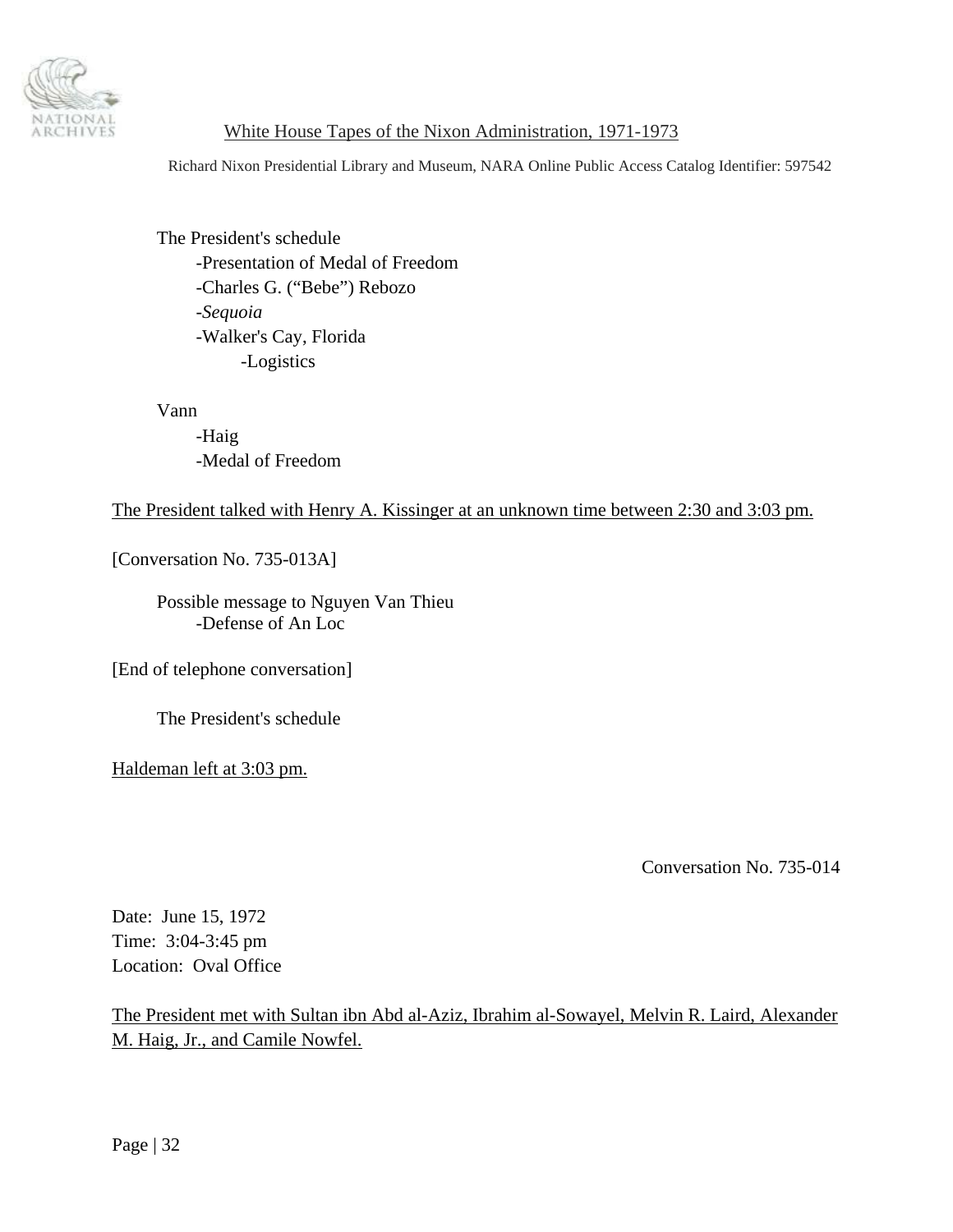

Richard Nixon Presidential Library and Museum, NARA Online Public Access Catalog Identifier: 597542

[Members of the press and the White House photographer were present at the beginning of the meeting.]

\*\*\*\*\*\*\*\*\*\*\*\*\*\*\*\*\*\*\*\*\*\*\*\*\*\*\*\*\*\*\*\*\*\*\*\*\*\*\*\*\*\*\*\*\*\*\*\*\*\*\*\*\*\*\*\*\*\*\*\*\*\*\*\*\*\*\*\*\*\*\*\*\*\*\*\*\*\*

[*Previous National Security (B) withdrawal reviewed under MDR guidelines case number LPRN-T-MDR-2014-009. Segment partially declassified with 25m41s cleared for release and 15m06s remains exempt as 735-014-w001 per Executive Order 13526 50x6, on 11/17/2017. Archivist: DR*] [National Security] [735-014-w001] [Duration: 25m 41s]

**Introductions** 

Seating

Photographs

Sultan's meeting with Laird

General conversation

Mrs. Nixon's forthcoming trip to Texas

 The President's conversation with Melvin R. Laird -Official United States [US] position of support -Saudi Arabia's difficulties in Middle East

 The President's conversation with the Shah of Iran -Iran's relationship with Saudi Arabia

Iraq

-Dangers to confront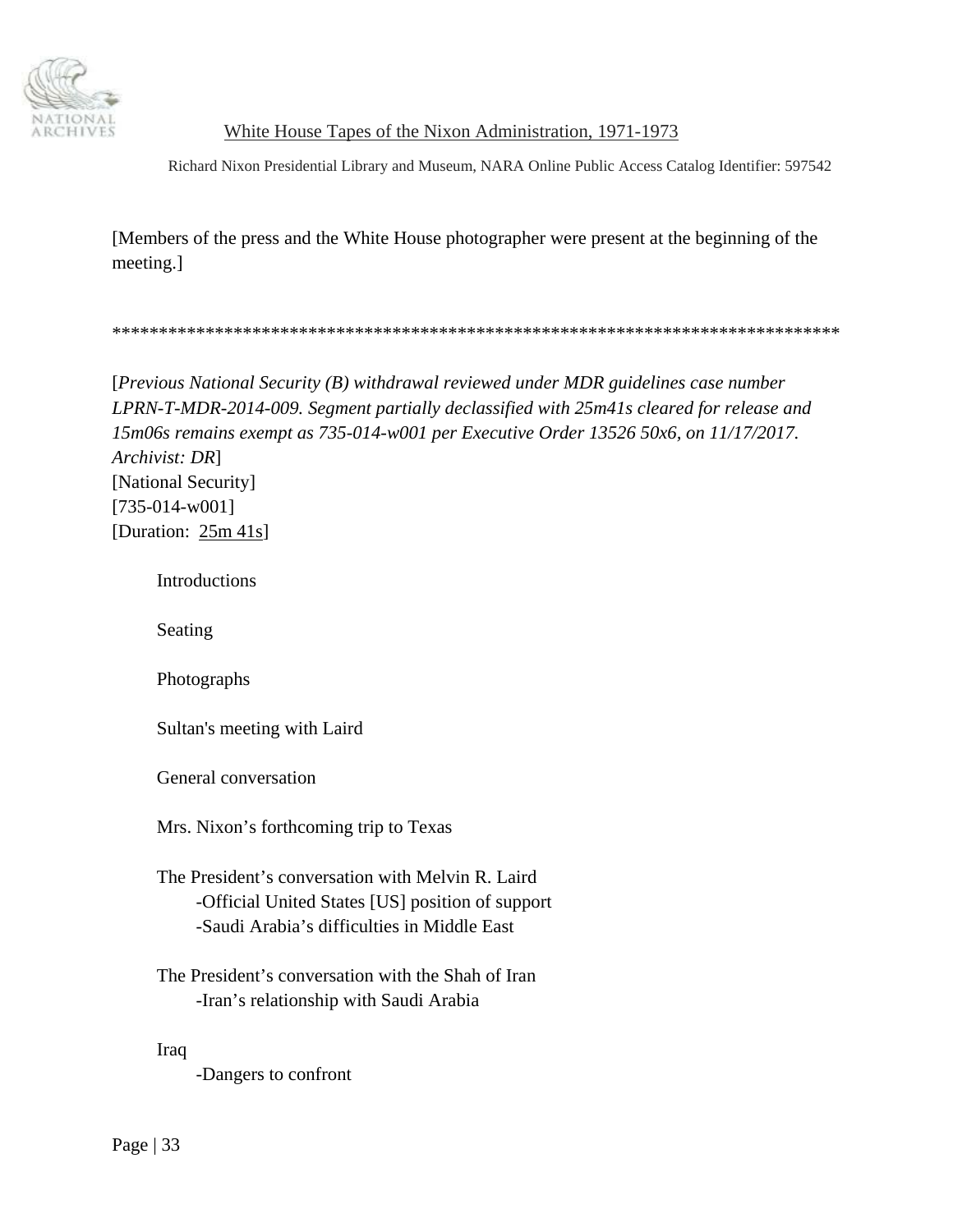

Richard Nixon Presidential Library and Museum, NARA Online Public Access Catalog Identifier: 597542

# Saudi Arabia, Kuwait, Iran, oil producing countries, Jordan -Importance to security

## Jordan

 -Support from Saudi Arabia and Iran -King Hussein I -Abilities -Survival

Saudi-U.S. Relations

 -Message from King Malik Faisal ibn Abd al-Aziz al-Saud -Well wishes -The President's efforts for peace -United States [US] position in the world -President Nixon synonymous with peace -Saudi Arabian relations -Iran -Jordan -Kuwait -Friendship with most Middle East countries -Bahrain -Future visit by William P. Rogers -Base -Planned Naval usage -Melvin R. Laird's previous meeting with Sultan -Development of Saudi military -Training -Equipment -Sultan's meeting with Melvin R. Laird and service secretaries -United States [US] support -F-5 program -United States [US] support -Department of Defense [DoD] contract -Military cooperation among Saudi Arabia, Kuwait, Iran -Iraq

-Support of subversive elements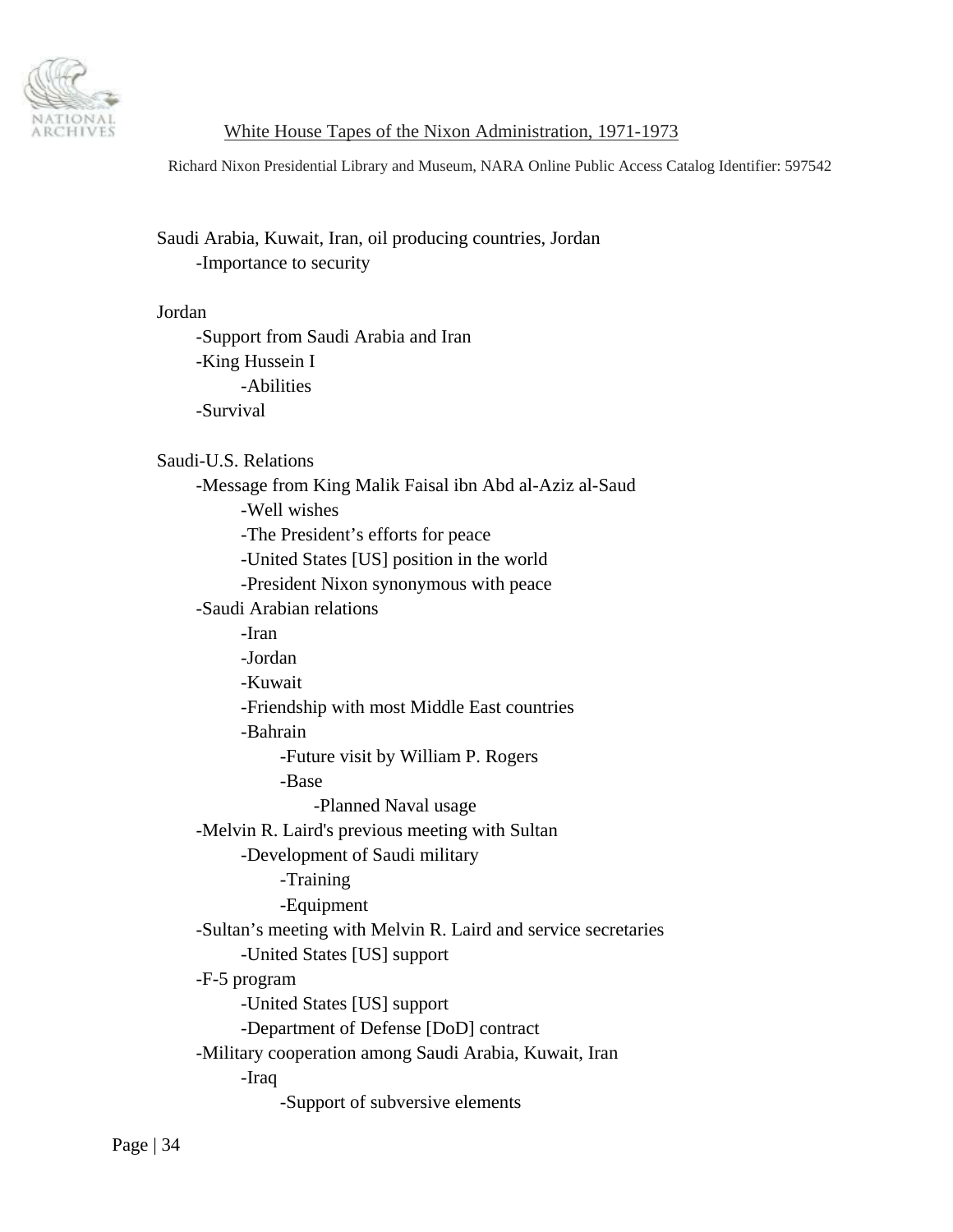

Richard Nixon Presidential Library and Museum, NARA Online Public Access Catalog Identifier: 597542

 -Saudi relations with Iran -Faisal -Borders -Saudi Relations with Kuwait -Borders -Land and sea -Territory ceded to Kuwait -Policy of Saudi Arabia -Peace -Building not destroying

\*\*\*\*\*\*\*\*\*\*\*\*\*\*\*\*\*\*\*\*\*\*\*\*\*\*\*\*\*\*\*\*\*\*\*\*\*\*\*\*\*\*\*\*\*\*\*\*\*\*\*\*\*\*\*\*\*\*\*\*\*\*\*\*\*\*\*\*\*\*\*\*\*\*\*\*\*\*

BEGIN WITHDRAWN ITEM NO. 1 [National Security] [735-014-w001] [Duration: 15m 06s]

#### SAUDI ARABIA

#### END WITHDRAWN ITEM NO. 1

\*\*\*\*\*\*\*\*\*\*\*\*\*\*\*\*\*\*\*\*\*\*\*\*\*\*\*\*\*\*\*\*\*\*\*\*\*\*\*\*\*\*\*\*\*\*\*\*\*\*\*\*\*\*\*\*\*\*\*\*\*\*\*\*\*\*\*\*\*\*\*\*\*\*\*\*\*\*

 Saudi-United States [US] Relations -Maintain close ties -Message from King Faisal -Invitation from Melvin R. Laird -Well wishes of health and success -Mutual concerns -Peace and stability and security in Middle East -Well wishes to American people -The President's response to Faisal -Haig

Page | 35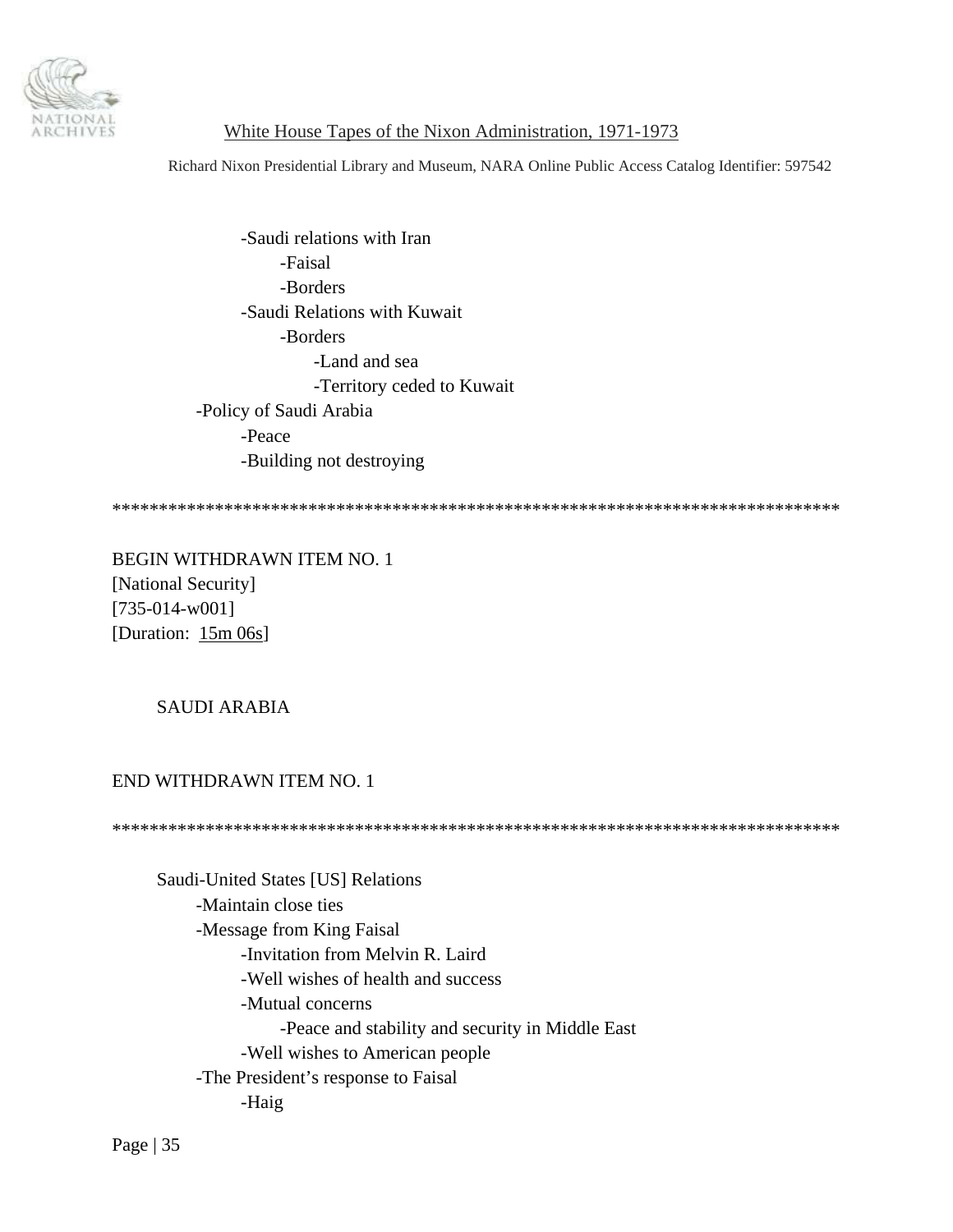<span id="page-35-0"></span>

Richard Nixon Presidential Library and Museum, NARA Online Public Access Catalog Identifier: 597542

 -Saudi policies -Friendship and cooperation with United States [US] -Possible visit to Saudi Arabia by the President -Laird's visit -King Faisal -Invitation to Laird and the President -Prince Fahd -Personal greetings -Sultan's gifts to the President and family

\*\*\*\*\*\*\*\*\*\*\*\*\*\*\*\*\*\*\*\*\*\*\*\*\*\*\*\*\*\*\*\*\*\*\*\*\*\*\*\*\*\*\*\*\*\*\*\*\*\*\*\*\*\*\*\*\*\*\*\*\*\*\*\*\*\*\*\*\*\*\*\*\*\*\*\*\*\*

Sultan ibn 'Abd al-'Aziz, al-Sowayel, Laird, Haig, and Nowfel left at 3:45 pm.

Conversation No. 735-015

Date: June 15, 1972 Time: Unknown between 3:45 and 3:47 pm Location: Oval Office

The President met with Stephen B. Bull.

Ronald L. Ziegler's briefing

 The President's schedule -John D. Ehrlichman -Busing -Ziegler

Bull left at an unknown time before 3:47 pm.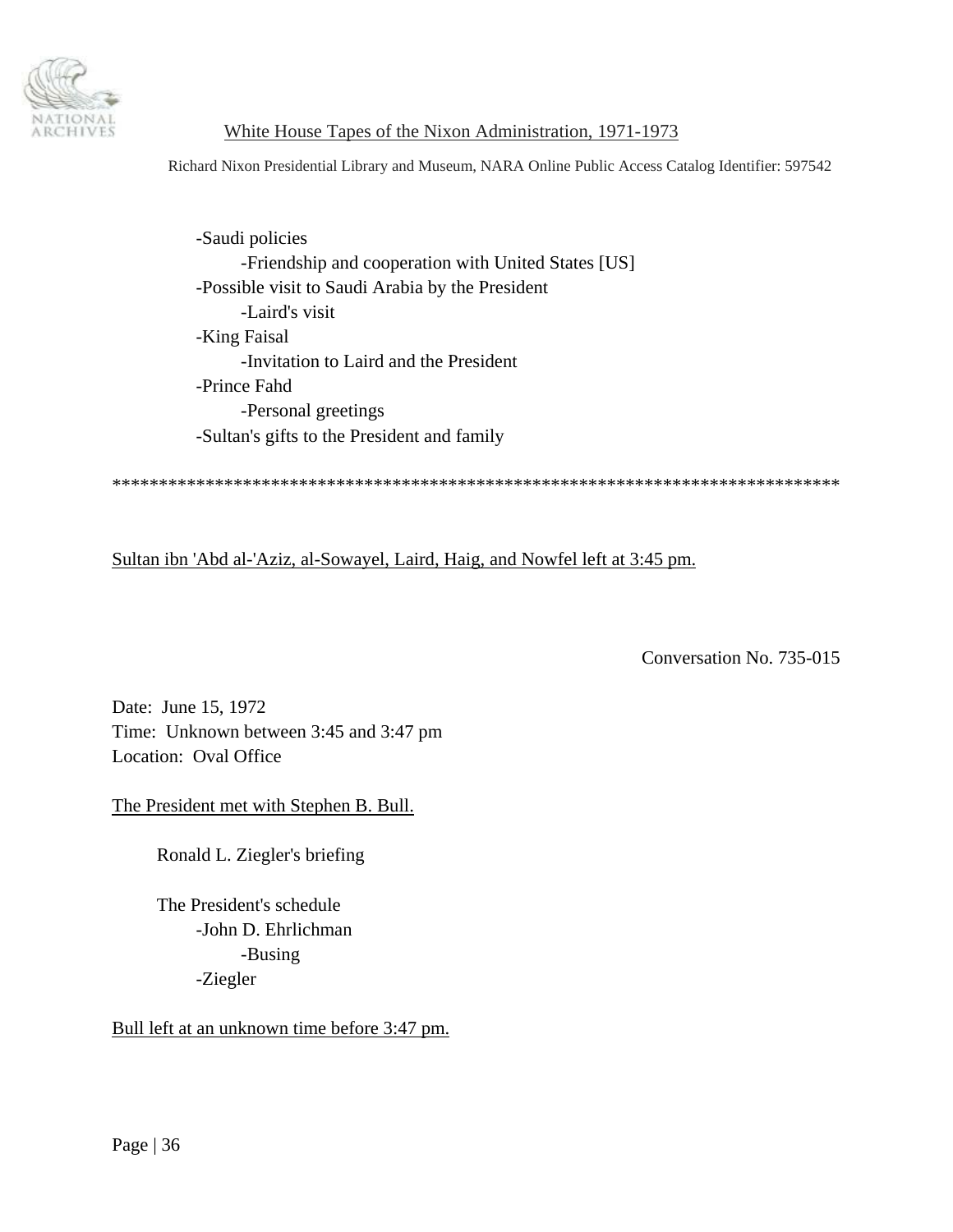<span id="page-36-0"></span>

Richard Nixon Presidential Library and Museum, NARA Online Public Access Catalog Identifier: 597542

Conversation No. 735-016/736-001

Date: June 15, 1972 Time: 3:47-5:25 pm Location: Oval Office

The President met with H. R. ("Bob") Haldeman.

\*\*\*\*\*\*\*\*\*\*\*\*\*\*\*\*\*\*\*\*\*\*\*\*\*\*\*\*\*\*\*\*\*\*\*\*\*\*\*\*\*\*\*\*\*\*\*\*\*\*\*\*\*\*\*\*\*\*\*\*\*\*\*\*\*\*\*\*\*\*\*\*\*\*\*\*\*\*

[*Previous PRMPA Personal Returnable (G) withdrawal reviewed under deed of gift 11/28/2017. Segment cleared for release*.] [Personal Returnable] [735-016-w001] [Duration:  $4m 14s$ ]

 Film documentaries -Film crew -William H. Carruthers -Meeting with Dwight Chapin -Edward R. Spiegel -Producer -Appearance -Patrick J. Buchanan -Samuel Thomas -Wrote *Freedom's Finest Hour* -The President's letter -Warren Brooks -Political philosophy -Dean Burch -National Georgraphic series -Style -David Wolper -Documentarian -*Years of Lightning, Days of Drums*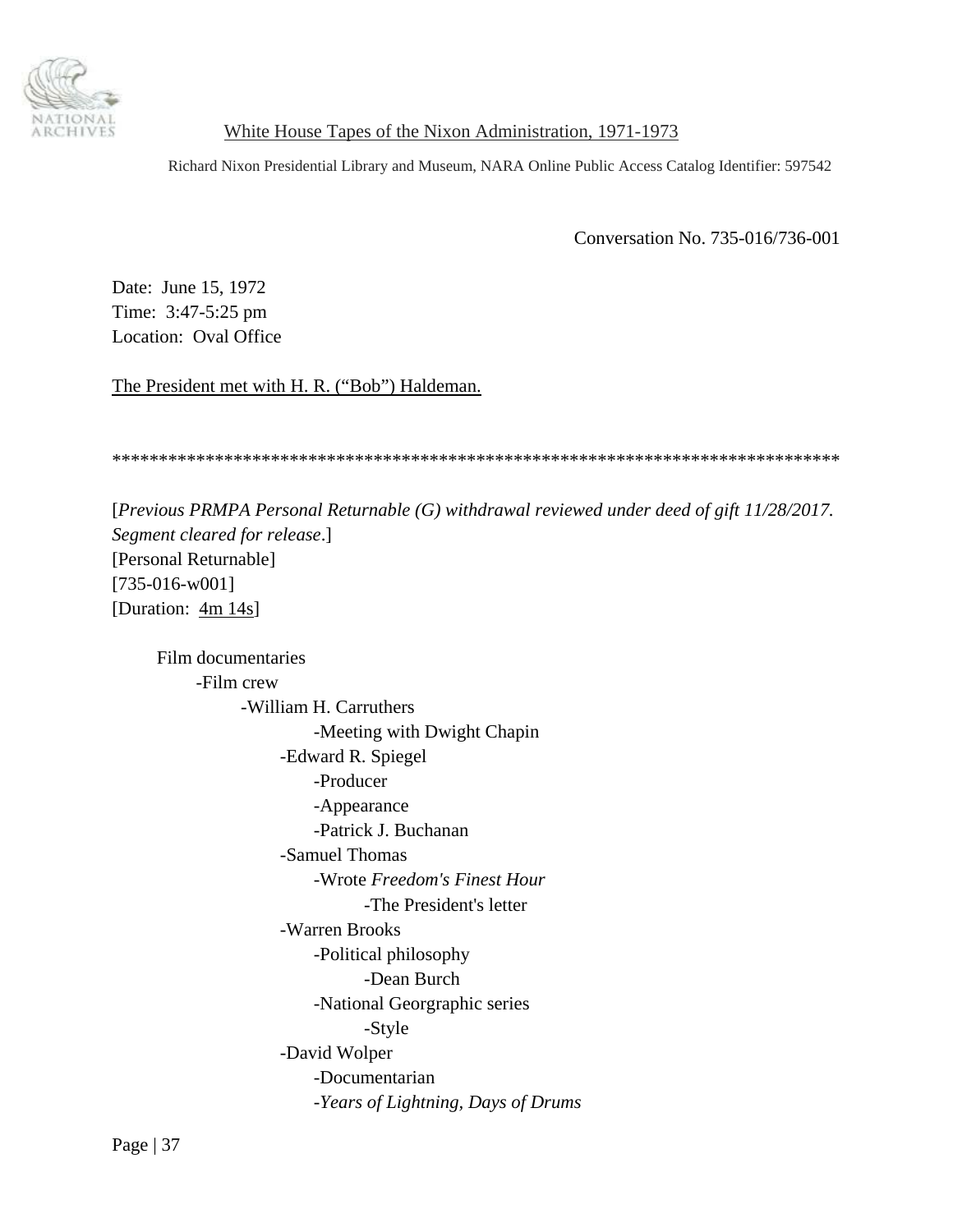

Richard Nixon Presidential Library and Museum, NARA Online Public Access Catalog Identifier: 597542

 -George S. McGovern documentary -Producer -David Wolper -*Appointment with Destiny* series -Lee at Appomattox -Abraham Lincoln -Quality of work -TV work -Edward R. Spiegel -Reputation -Amount film shot vs. used -Network news -Editorial control -Richard A. Moore -Views -Republican convention -Potential audience

\*\*\*\*\*\*\*\*\*\*\*\*\*\*\*\*\*\*\*\*\*\*\*\*\*\*\*\*\*\*\*\*\*\*\*\*\*\*\*\*\*\*\*\*\*\*\*\*\*\*\*\*\*\*\*\*\*\*\*\*\*\*\*\*\*\*\*\*\*\*\*\*\*\*\*\*\*\*

Ronald L. Ziegler entered at 3:48 pm.

 The President's schedule -Public relations -Henry A. Kissinger's forthcoming trip to the People's Republic of China [PRC] -Congressional briefing on Strategic Arms Limitation Talks [SALT] -The President's comments -Head of state visit by Luis Echeverria Alvarez -Astronauts' meeting

#### **Astronauts**

 -John W. Young -Columbia Broadcasting System [CBS] interview -Statement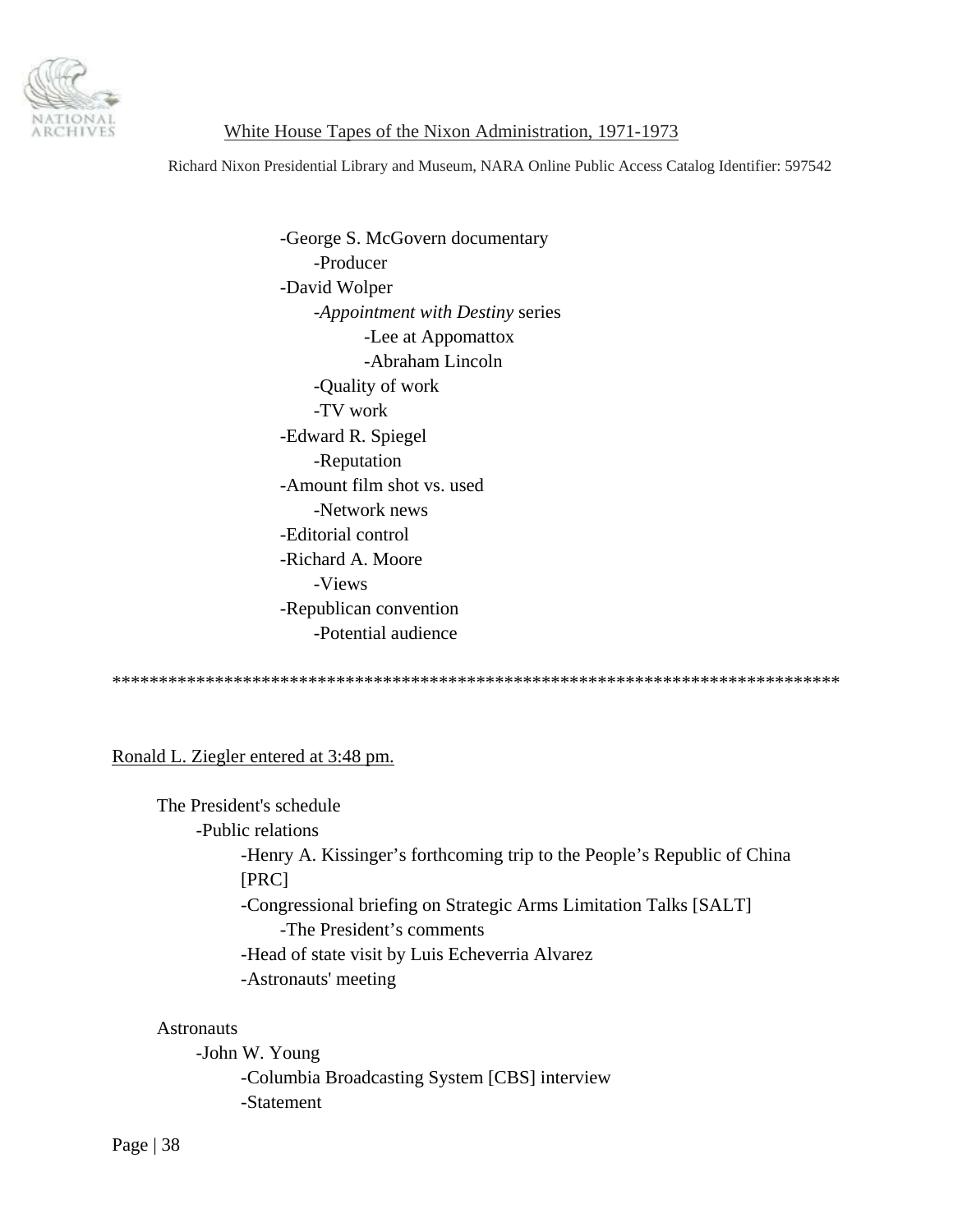

Richard Nixon Presidential Library and Museum, NARA Online Public Access Catalog Identifier: 597542

 -Schedule -Camp David -Young's statement on trip around country -Space program -Popularity -Joint program with the Soviet Union [USSR] Congressional briefing on Strategic Arms Limitation Talks [SALT] -Kissinger -Statement -Length -Press reaction -Preparation -Staff problems -Reasons -Alexander M. Haig, Jr. -Length of statement -Time of start -Clark MacGregor -J. William Fulbright -The President's statement -The President's role in negotiations -Negotiations with the Soviet Union -State Department -Nature of agreement -Arms spending -Leonid I. Brezhnev -Spending levels -George S. McGovern -Press coverage -Press coverage -Size of briefing -Length of briefing -Kissinger's view -Henry M. ("Scoop") Jackson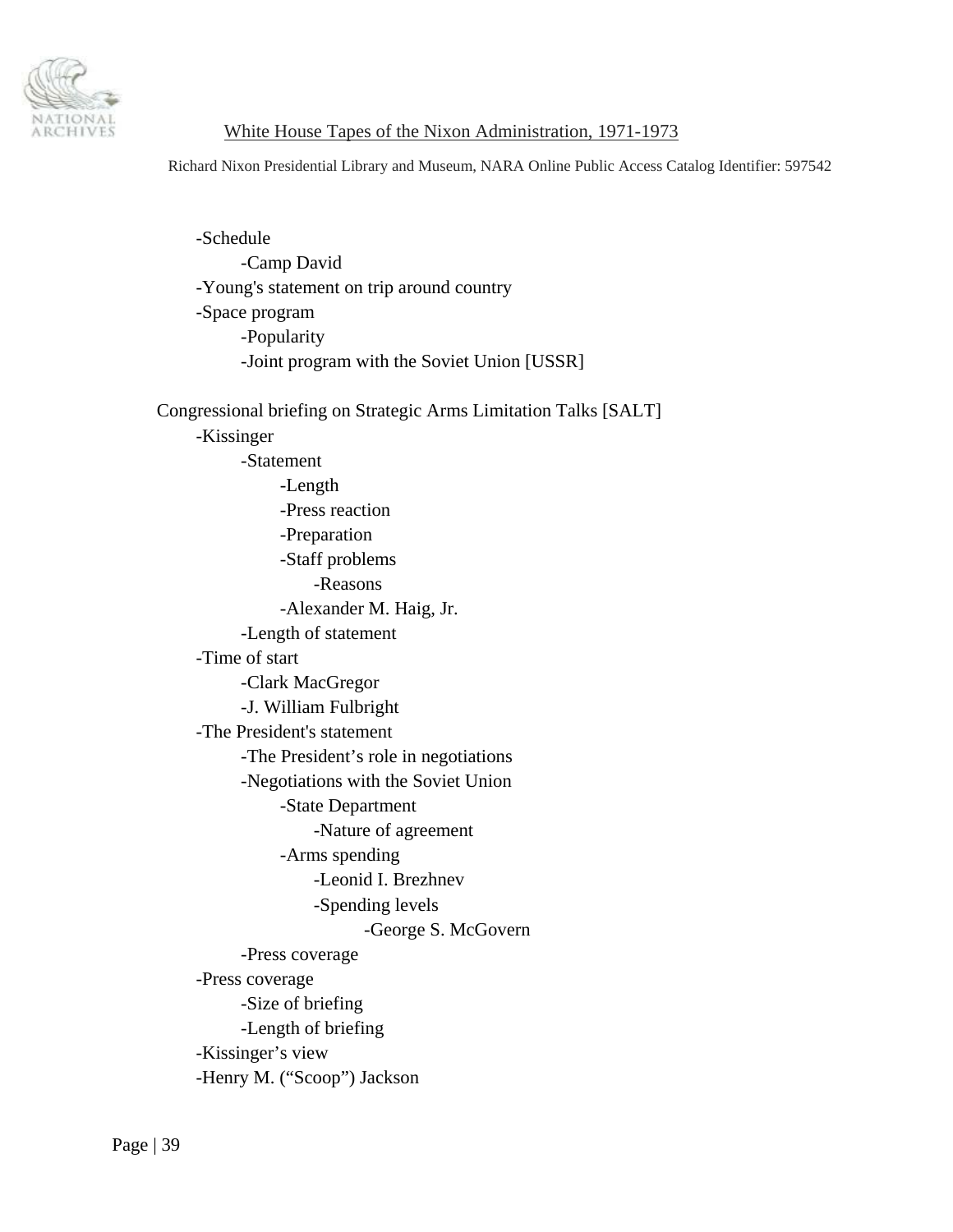

Richard Nixon Presidential Library and Museum, NARA Online Public Access Catalog Identifier: 597542

# Space program -Astronauts -Young's statement -Joint mission between United States [US] and Soviet Union [USSR] -Language study -Details

 Kissinger's trip to the People's Republic of China [PRC] -News leads -Network television -*New York Times* -*Washington Post*, *Washington Star*

#### Vietnam

 -Nikolai V. Podgorny trip -Kissinger's trip to the People's Republic of China [PRC] -Effect -People's Republic of China's [PRC's] reaction to Vietnam War -Michael J. Mansfield's statement -The President's opponents on war -Reactions of People's Republic of China [PRC] to Soviet Union [USSR] -Tactics

#### Echeverria

 -Political skills -Statement on children

### Kissinger entered at 4:05 pm.

-Meeting with mothers and children

# Vietnam

 -Charles McC. Mathias, Jr.'s call to Kissinger -Mansfield amendment -Opposition -Dinner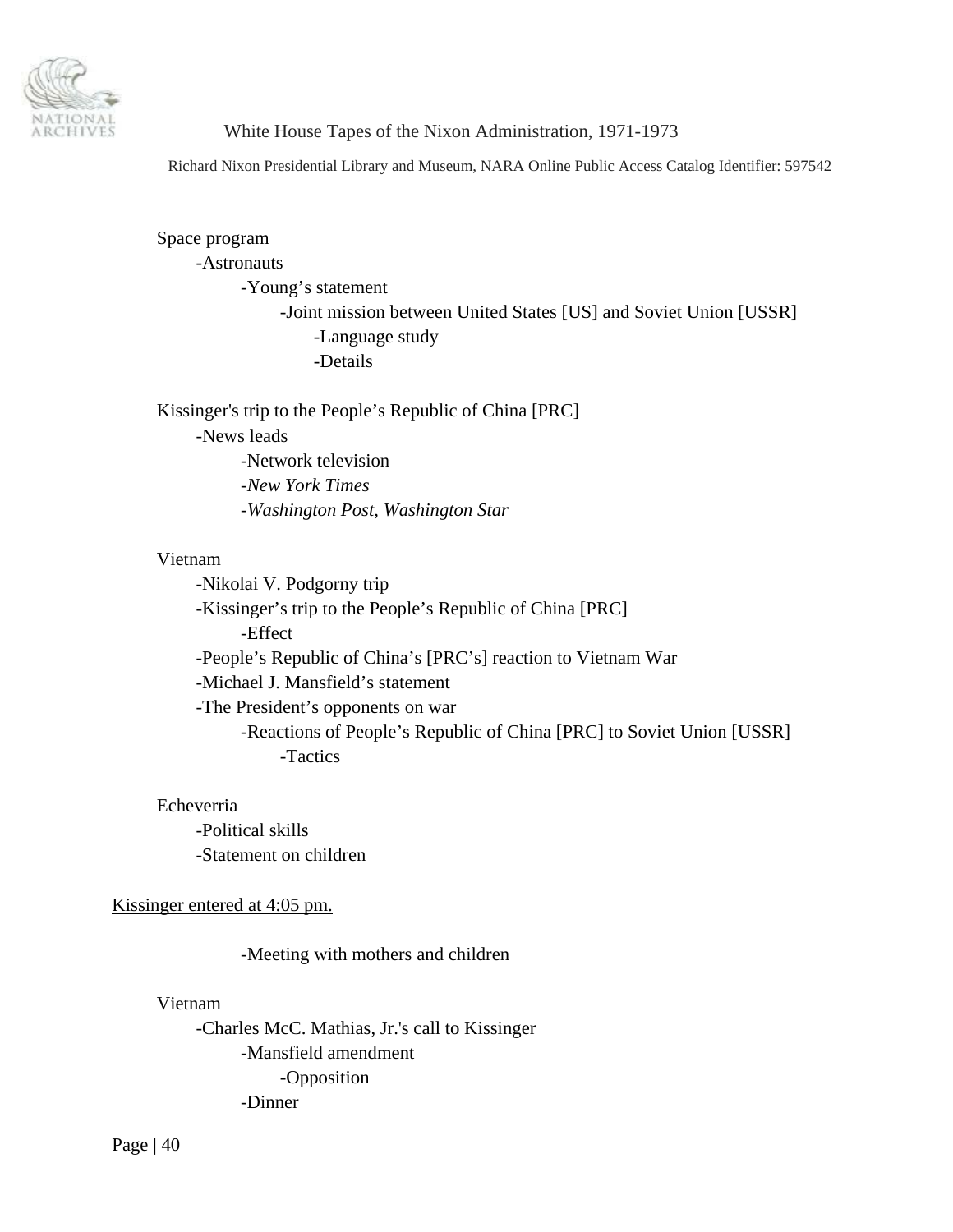

Richard Nixon Presidential Library and Museum, NARA Online Public Access Catalog Identifier: 597542

 -Kissinger's remarks -Nelson A. Rockefeller -Mathias -Support in Maryland -[John] Fife Symington [?] -Liberals

 Kissinger's trip to the People's Republic of China [PRC] -Press coverage -Trip announcement -Effect -Podgorny's trip to Hanoi -Effect -Honolulu, Hawaii

 Vietnam War -Military activity -Gen. Creighton W. Abrams, Jr. analysis -21st Division -Nguyen Van Thieu -Performance -Kissinger's assessment -III Corps -An Loc -Press coverage -Effect -Performance of South Vietnamese Army -Kissinger's view -23rd Division -Kontum John Paul Vann's funeral -Joesph W. Alsop's letter to the President -Presentation of Medal of Freedom

-Vann

-The President's view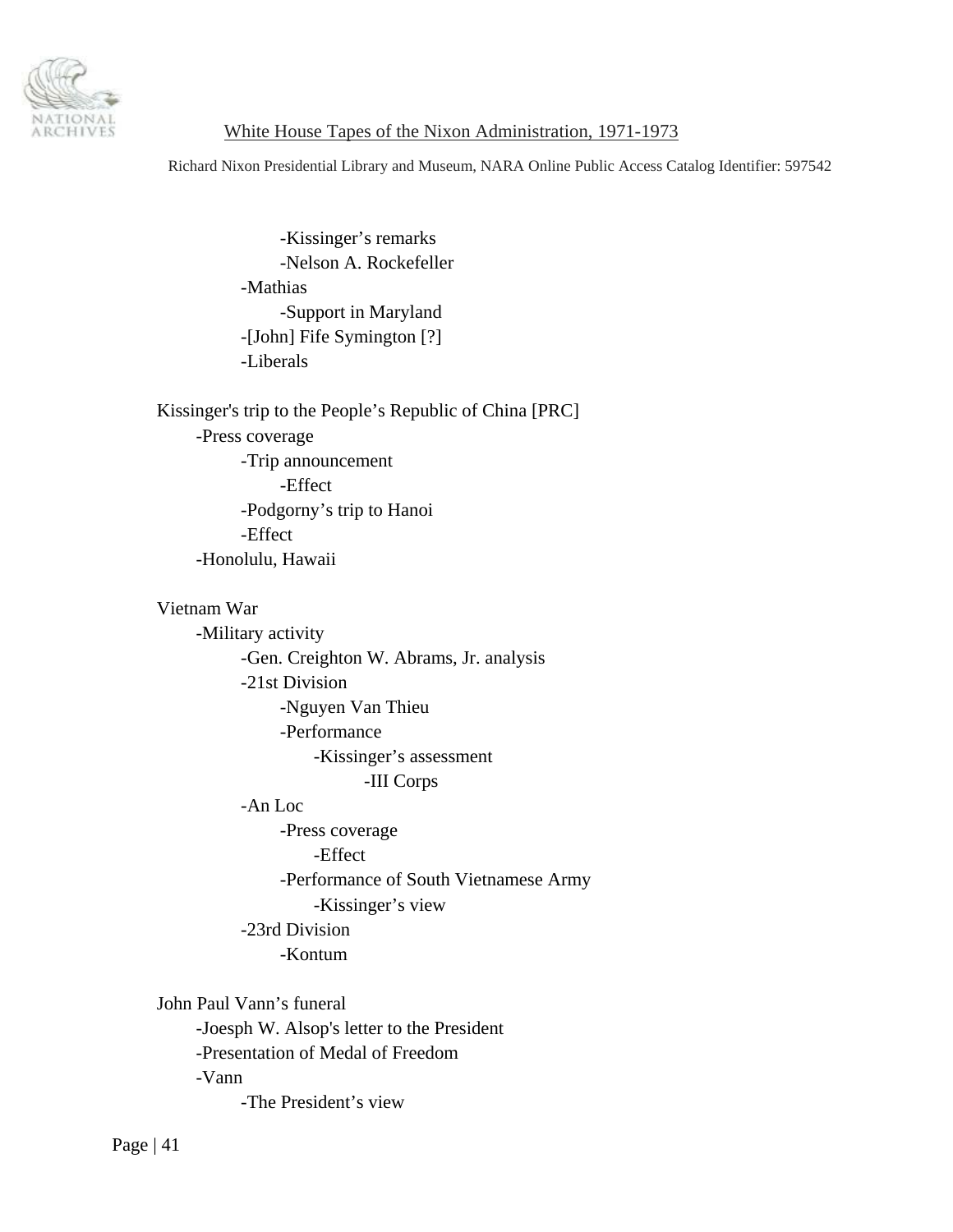

Richard Nixon Presidential Library and Museum, NARA Online Public Access Catalog Identifier: 597542

-Performance

 Vietnam military activity -Hue -North Vietnamese Army -B-52 sorties -Bombing -Mansfield's statement -Mining -Kissinger's trip to the People's Republic of China [PRC]

# Mexico

 -Military -Quality -Echeverria's entourage -Number -Composition -Acapulco -Miguel Aleman's cove -Gustavo Diaz-Ordaz -Puerto Vallarta

 Key Biscayne, Florida -Background -Refugee Cuban Minister of Education -Purchase of island -Graft

 United States [US] foreign aid -Recipients -Corruption -Latin American conditions -The President's view -Mexican presidents -Adolfo Ruiz Cortines -Aleman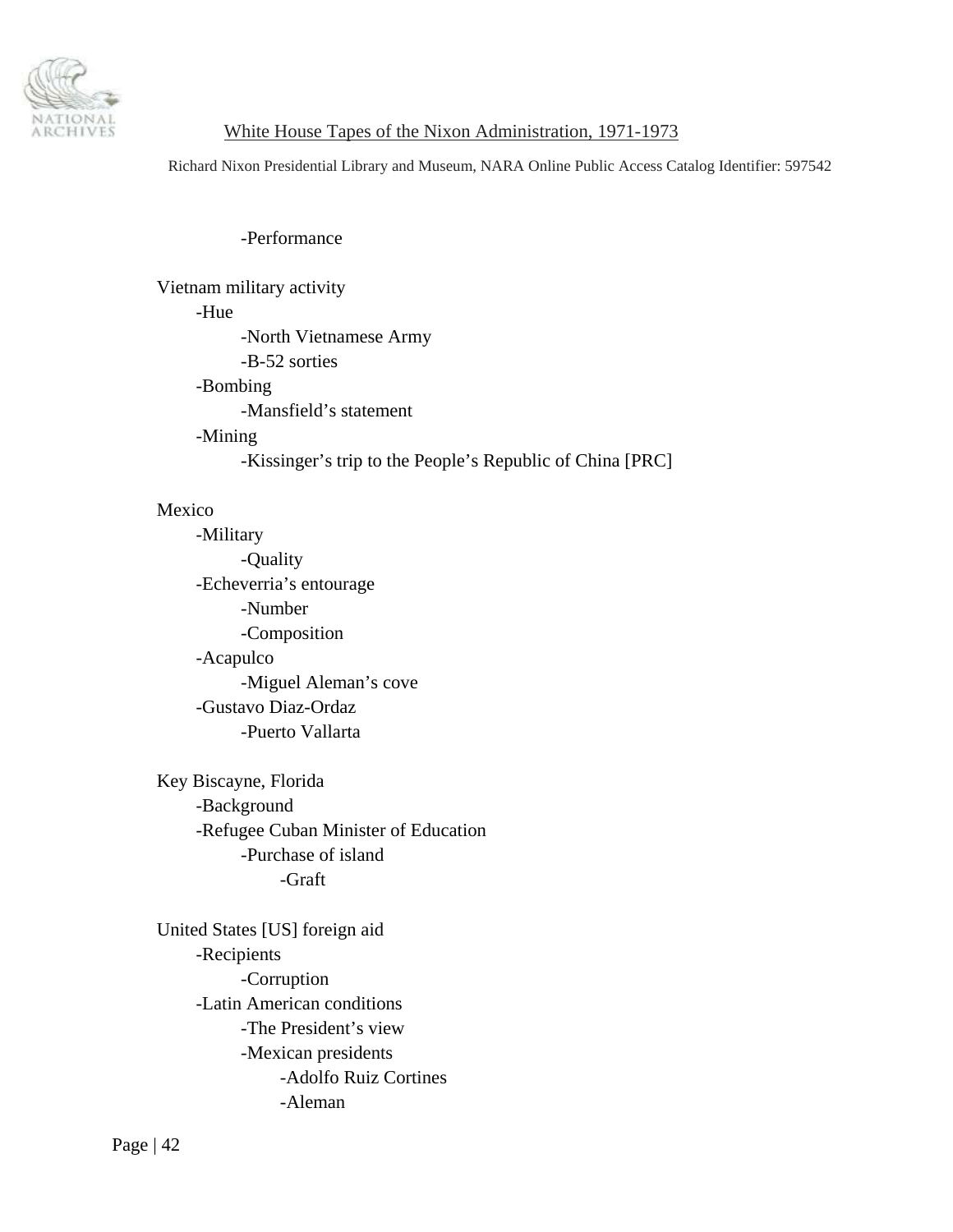

Richard Nixon Presidential Library and Museum, NARA Online Public Access Catalog Identifier: 597542

 -Residence -Mohammed Reza Pahlavi [Shah of Iran] -Mexican upper class -Lower classes -Head of Mexican public relations -Acapulco

 Kissinger's forthcoming trip to the People's Republic of China [PRC] -Honolulu -Gerald R. Ford's and [Thomas] Hale Boggs's forthcoming People's Republic of China [PRC] trip -Bryce N. Harlow -The President's message for Chou En-lai -Kissinger's meeting with the Soviets -The President's meeting with Chou En-lai -The President's meeting with Brezhnev -Soviet strategy -Chinese interests -Agreements with the Soviets -Astronauts -People's Republic of China [PRC] program

### Kissinger left at 4:26 pm.

Kissinger

 -Mathias -Dinner

-Schedule

-Echeverria dinner

-Trip to the People's Republic of China [PRC]

-Workload

 -Meeting with Mexican Foreign Minister [Emilio Rabasa Mishkin] -Salinity of the Colorado River

Latin America

-United States [US] ambassadors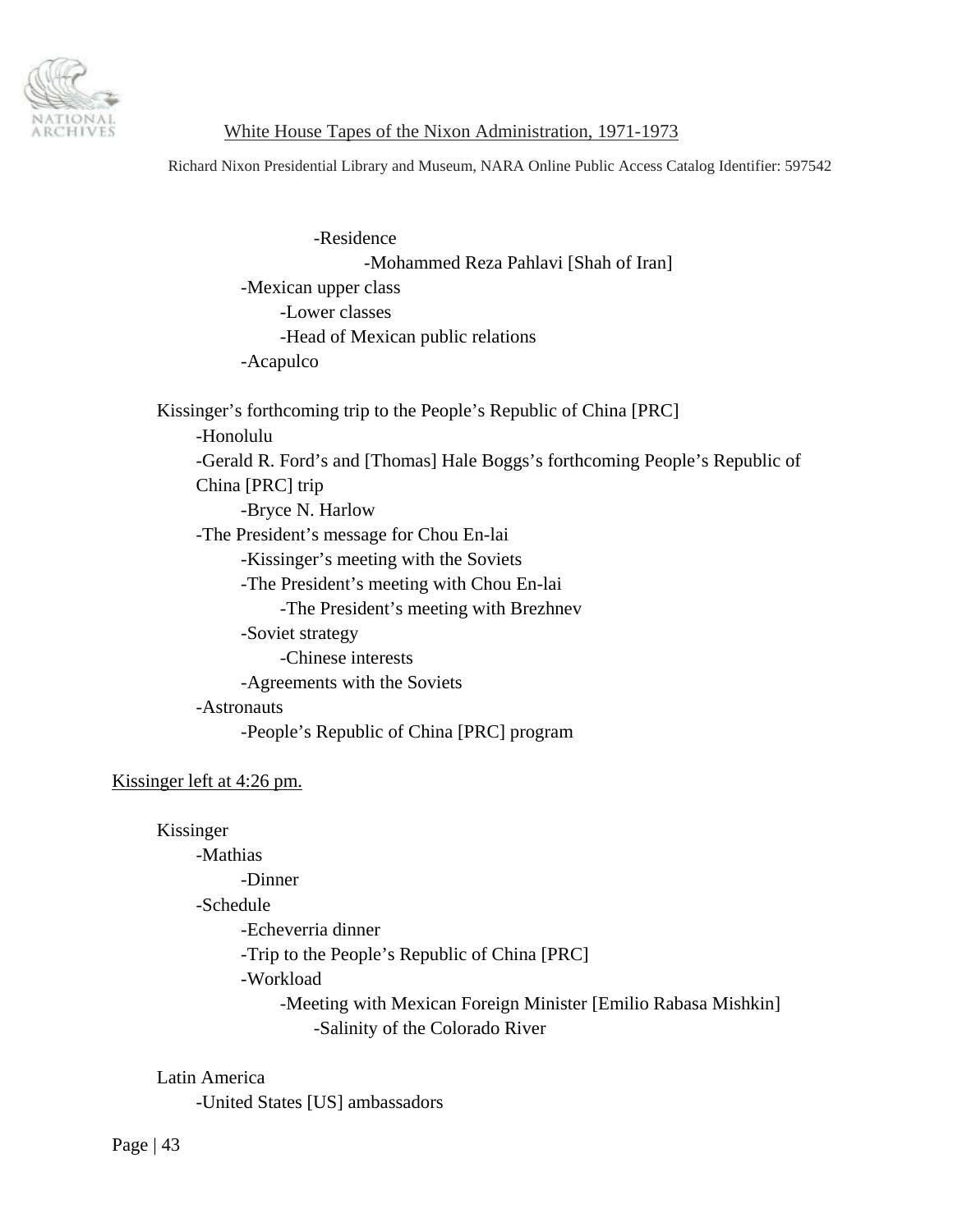

Richard Nixon Presidential Library and Museum, NARA Online Public Access Catalog Identifier: 597542

 -Work responsibilities -Residences -Servants -Foreign Service -Servants

# Kissinger -Reaction to briefing

# Ziegler left at 4:30 pm.

 Congressional briefing on Strategic Arms Limitation Talks [SALT] -Starting time -Delay -F. Edward Hebert

 Strategic Arms Limitation Talks [SALT] -Senate ratification -The President's view -Congressional debate -Fulbright

\*\*\*\*\*\*\*\*\*\*\*\*\*\*\*\*\*\*\*\*\*\*\*\*\*\*\*\*\*\*\*\*\*\*\*\*\*\*\*\*\*\*\*\*\*\*\*\*\*\*\*\*\*\*\*\*\*\*\*\*\*\*\*\*\*\*\*\*\*\*\*\*\*\*\*\*\*\*

[*Previous PRMPA Personal Returnable (G) withdrawal reviewed under deed of gift 11/28/2017. Segment cleared for release*.] [Personal Returnable] [735-016-w009] [Duration: 1m]

 Henry Kissinger's meeting with Henry M. ("Scoop") Jackson -Edmund S. Muskie -Charles W. Colson -Comments regarding George S. McGovern -On paper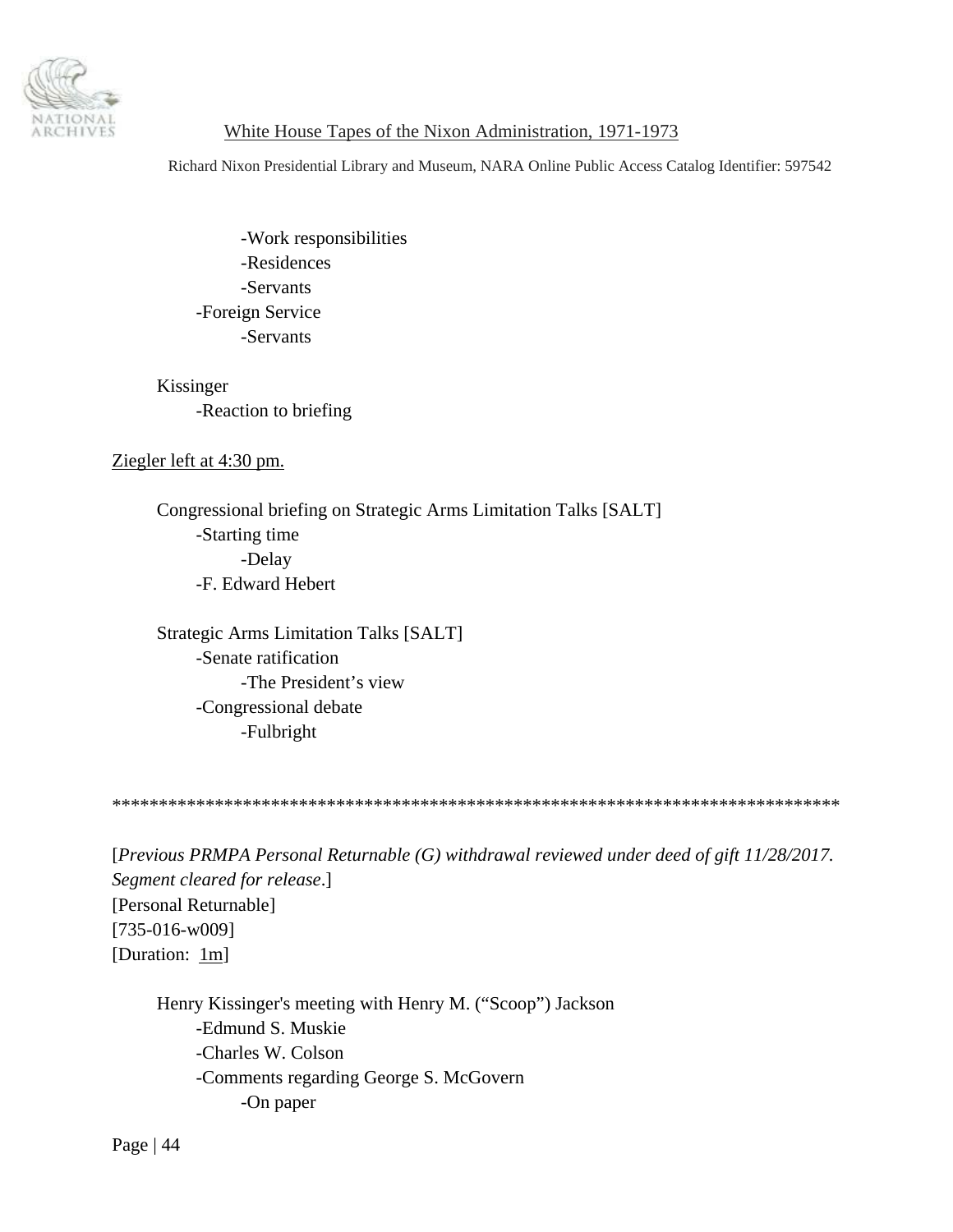

Richard Nixon Presidential Library and Museum, NARA Online Public Access Catalog Identifier: 597542

\*\*\*\*\*\*\*\*\*\*\*\*\*\*\*\*\*\*\*\*\*\*\*\*\*\*\*\*\*\*\*\*\*\*\*\*\*\*\*\*\*\*\*\*\*\*\*\*\*\*\*\*\*\*\*\*\*\*\*\*\*\*\*\*\*\*\*\*\*\*\*\*\*\*\*\*\*\*

 Harlow's meeting with Jackson -Support for the President -Democrats for Nixon -Possible position in Administration

Rose Mary Woods entered at 4:34 pm.

 Tables for Echeverria dinner -Seating arrangements -Maurice H. Stans -Cabinet officers -Ignacio E. Lozano, Jr. -Martin S. Hayden -Astronauts -Young -Mrs. Willis Smith, Jr. -Mrs. Charles H. Meyer

Gifts for Echeverria

Woods left at 4:37 pm.

 Echeverria dinner -Unknown woman -Lozano -Patricia R. Hitt -Stans -Mrs. Smith -Astronauts

Jackson

-Harlow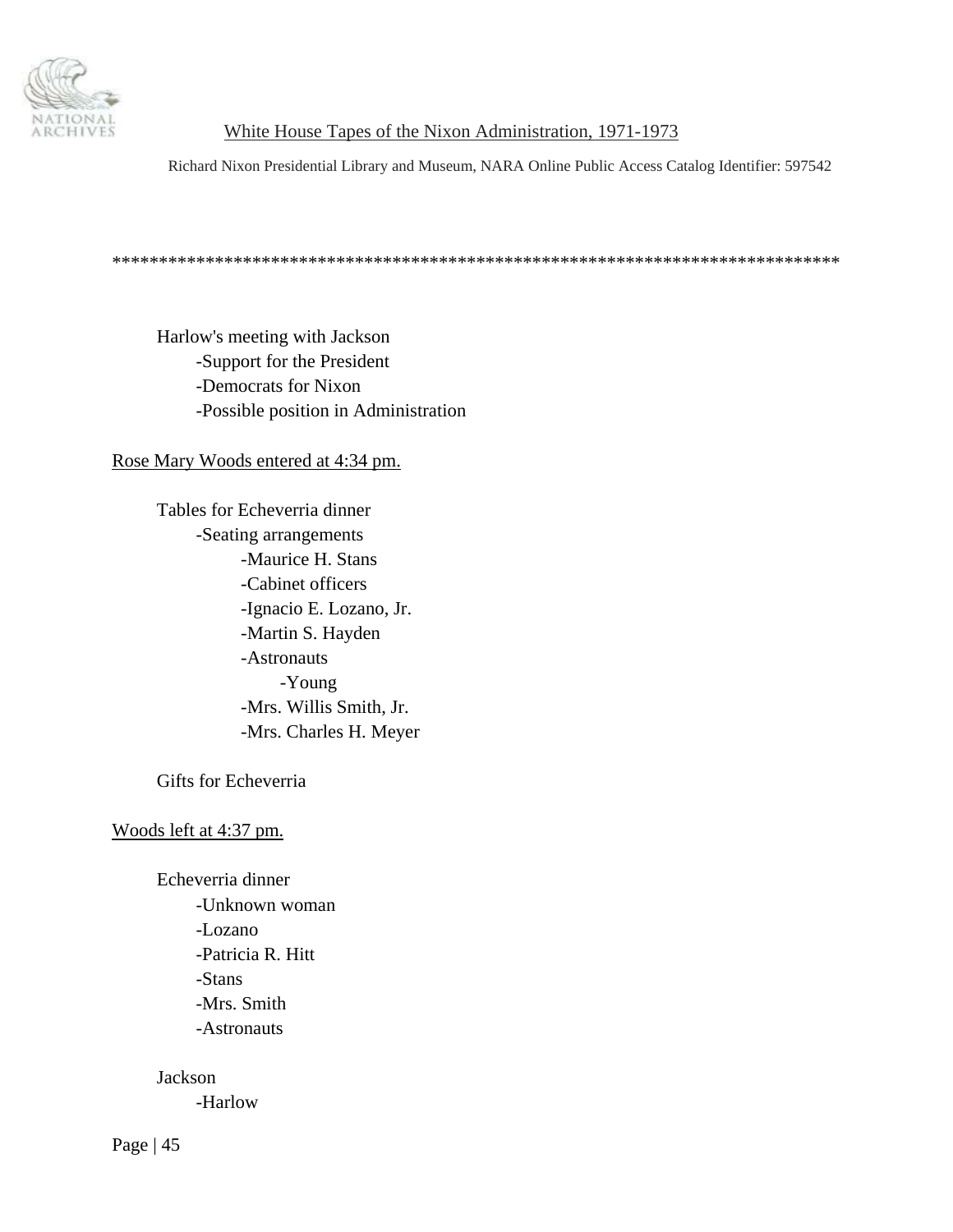

Richard Nixon Presidential Library and Museum, NARA Online Public Access Catalog Identifier: 597542

-Possible Cabinet position

\*\*\*\*\*\*\*\*\*\*\*\*\*\*\*\*\*\*\*\*\*\*\*\*\*\*\*\*\*\*\*\*\*\*\*\*\*\*\*\*\*\*\*\*\*\*\*\*\*\*\*\*\*\*\*\*\*\*\*\*\*\*\*\*\*\*\*\*\*\*\*\*\*\*\*\*\*\*

[*Previous PRMPA Personal Returnable (G) withdrawal reviewed under deed of gift 11/28/2017. Segment cleared for release*.] [Personal Returnable] [735-016-w010] [Duration:  $3m/45s$ ]

 1972 campaign -Democrats for Nixon -John N. Mitchell -Charles W. Colson -John B. Connally -Prominent individuals -Recruitment -Harry F. Byrd, Jr. -John N. Mitchell -Harry S. Dent -Bryce N. Harlow -Samuel W. Yorty -Jesse Unruh -John Brademas -George S. McGovern -*Los Angeles Times* editorials -National defense -Teamsters Executive Committee meeting -California -Frank E. Fitzsimmons -Charles W. Colson -Possible meeting with the President in San Clemente -Endorsement first then meeting with President -John B. Connally's ranch -Democrat defectors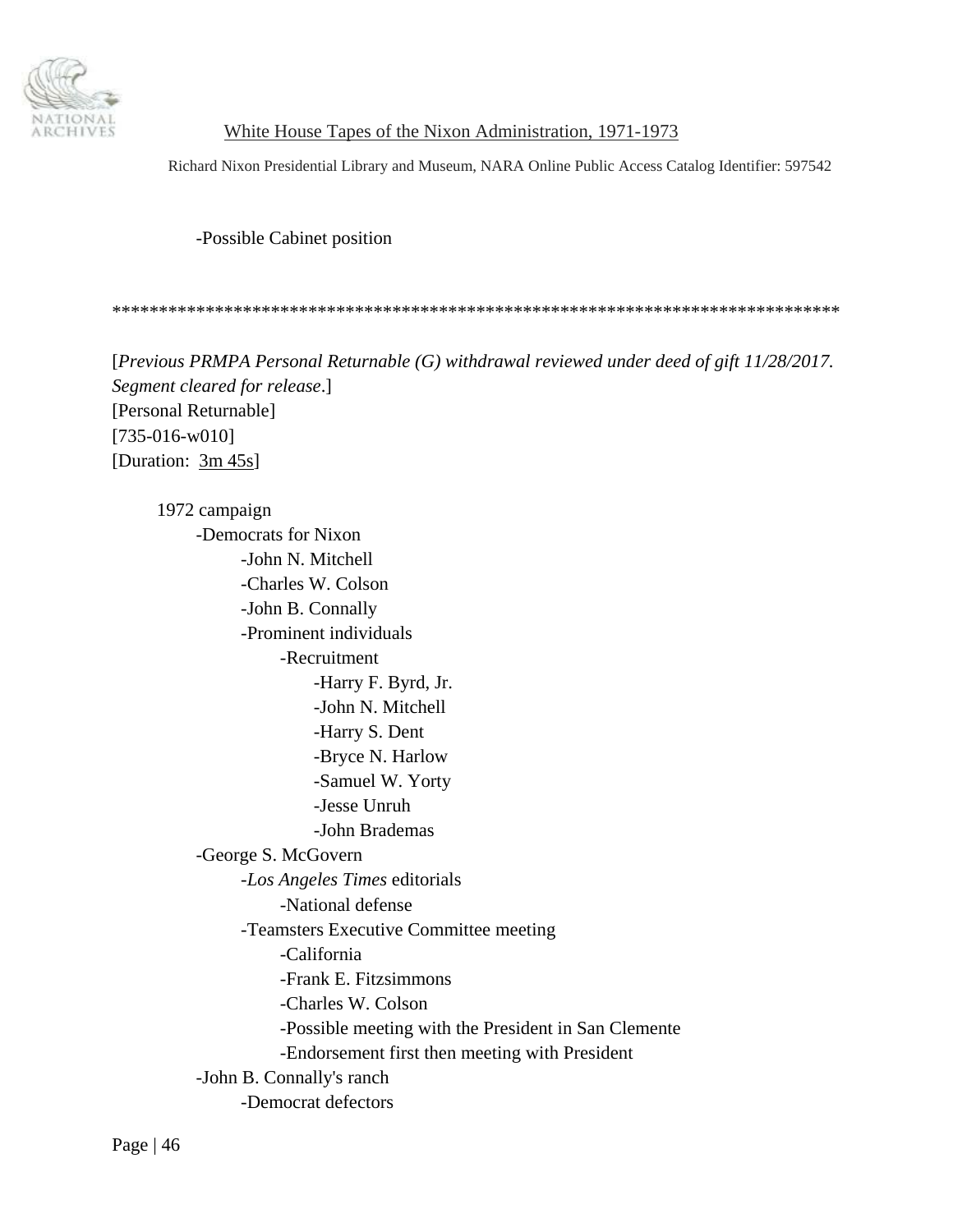

Richard Nixon Presidential Library and Museum, NARA Online Public Access Catalog Identifier: 597542

#### -Create an atmosphere of anti-McGovernism

\*\*\*\*\*\*\*\*\*\*\*\*\*\*\*\*\*\*\*\*\*\*\*\*\*\*\*\*\*\*\*\*\*\*\*\*\*\*\*\*\*\*\*\*\*\*\*\*\*\*\*\*\*\*\*\*\*\*\*\*\*\*\*\*\*\*\*\*\*\*\*\*\*\*\*\*\*\*

 Parochial school aid -Wilbur D. Mills bill -John Cardinal Krol -John D. Ehrlichman -Timing of support -John N. Mitchell and Charles W. Colson -The President's forthcoming meeting with Krol -Philadelphia plan

 Edward M. Kennedy -Colson -*Boston Globe* article

 William F. ("Billy") Graham's call to the President -Request for telegram -Explo '72 -Message from the President -Attendance -Television coverage -L. Nelson Bell's election in the Presbyterian Church of the United States [US]

\*\*\*\*\*\*\*\*\*\*\*\*\*\*\*\*\*\*\*\*\*\*\*\*\*\*\*\*\*\*\*\*\*\*\*\*\*\*\*\*\*\*\*\*\*\*\*\*\*\*\*\*\*\*\*\*\*\*\*\*\*\*\*\*\*\*\*\*\*\*\*\*\*\*\*\*\*\*

[*Previous PRMPA Personal Returnable (G) withdrawal reviewed under deed of gift 11/28/2017. Segment cleared for release*.] [Personal Returnable] [735-016-w011] [Duration: 50s]

1972 campaign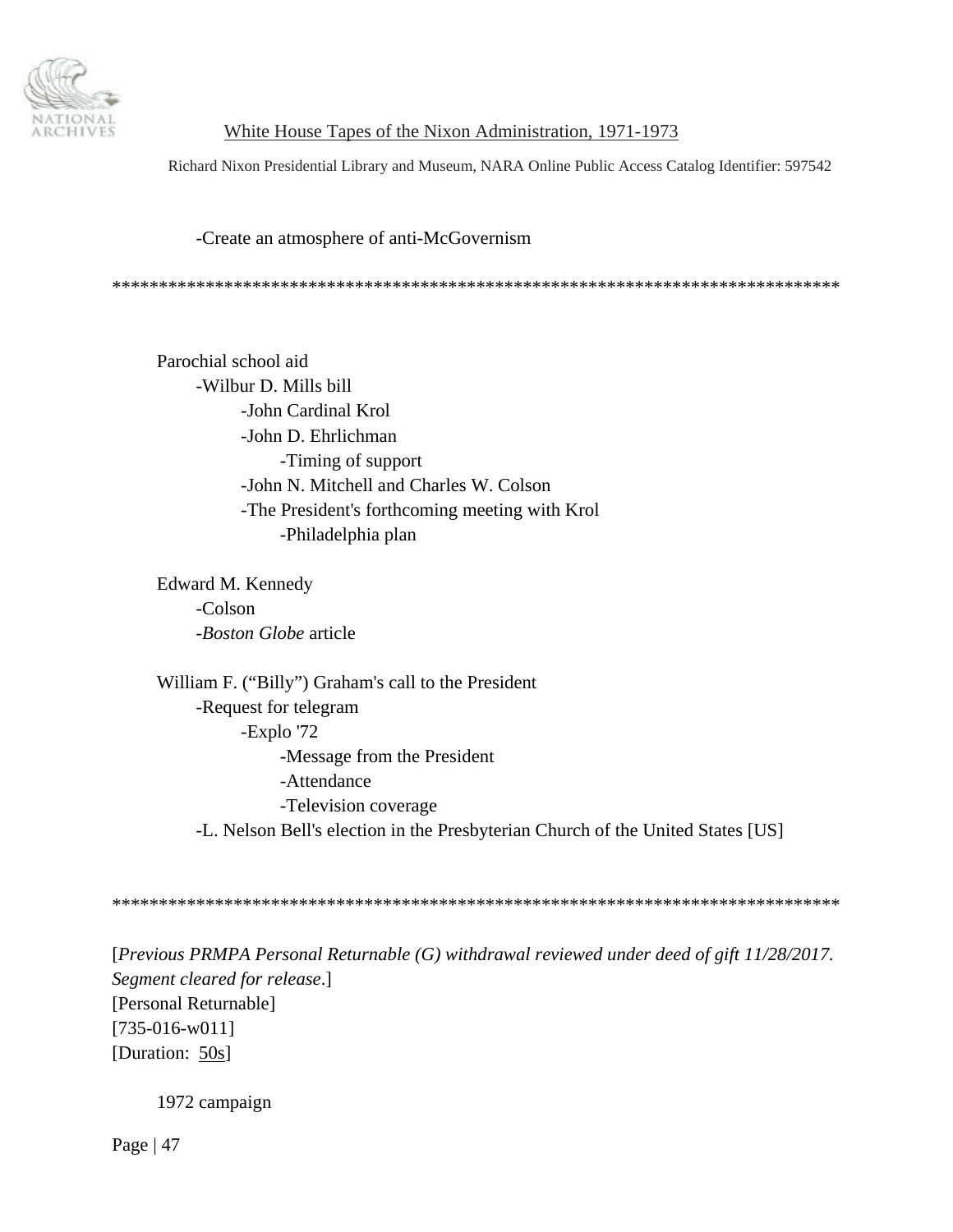

Richard Nixon Presidential Library and Museum, NARA Online Public Access Catalog Identifier: 597542

 -George S. McGovern -Nomination -Religion will be a factor -National Council of Churches Endorsement of George S. McGovern -Pastoral background -Church attendance

\*\*\*\*\*\*\*\*\*\*\*\*\*\*\*\*\*\*\*\*\*\*\*\*\*\*\*\*\*\*\*\*\*\*\*\*\*\*\*\*\*\*\*\*\*\*\*\*\*\*\*\*\*\*\*\*\*\*\*\*\*\*\*\*\*\*\*\*\*\*\*\*\*\*\*\*\*\*

 Graham -The President's previous call from Soviet Union -Graham's location in Ireland -Explo '72

\*\*\*\*\*\*\*\*\*\*\*\*\*\*\*\*\*\*\*\*\*\*\*\*\*\*\*\*\*\*\*\*\*\*\*\*\*\*\*\*\*\*\*\*\*\*\*\*\*\*\*\*\*\*\*\*\*\*\*\*\*\*\*\*\*\*\*\*\*\*\*\*\*\*\*\*\*\*

[*Previous PRMPA Personal Returnable (G) withdrawal reviewed under deed of gift 11/28/2017. Segment cleared for release*.] [Personal Returnable] [735-016-w012] [Duration: 14s]

 1972 campaign -George S. McGovern -Appeal to liberal protestant churchman -Pacifist -Marijuana

\*\*\*\*\*\*\*\*\*\*\*\*\*\*\*\*\*\*\*\*\*\*\*\*\*\*\*\*\*\*\*\*\*\*\*\*\*\*\*\*\*\*\*\*\*\*\*\*\*\*\*\*\*\*\*\*\*\*\*\*\*\*\*\*\*\*\*\*\*\*\*\*\*\*\*\*\*\*

 The President's schedule -Florida

Page | 48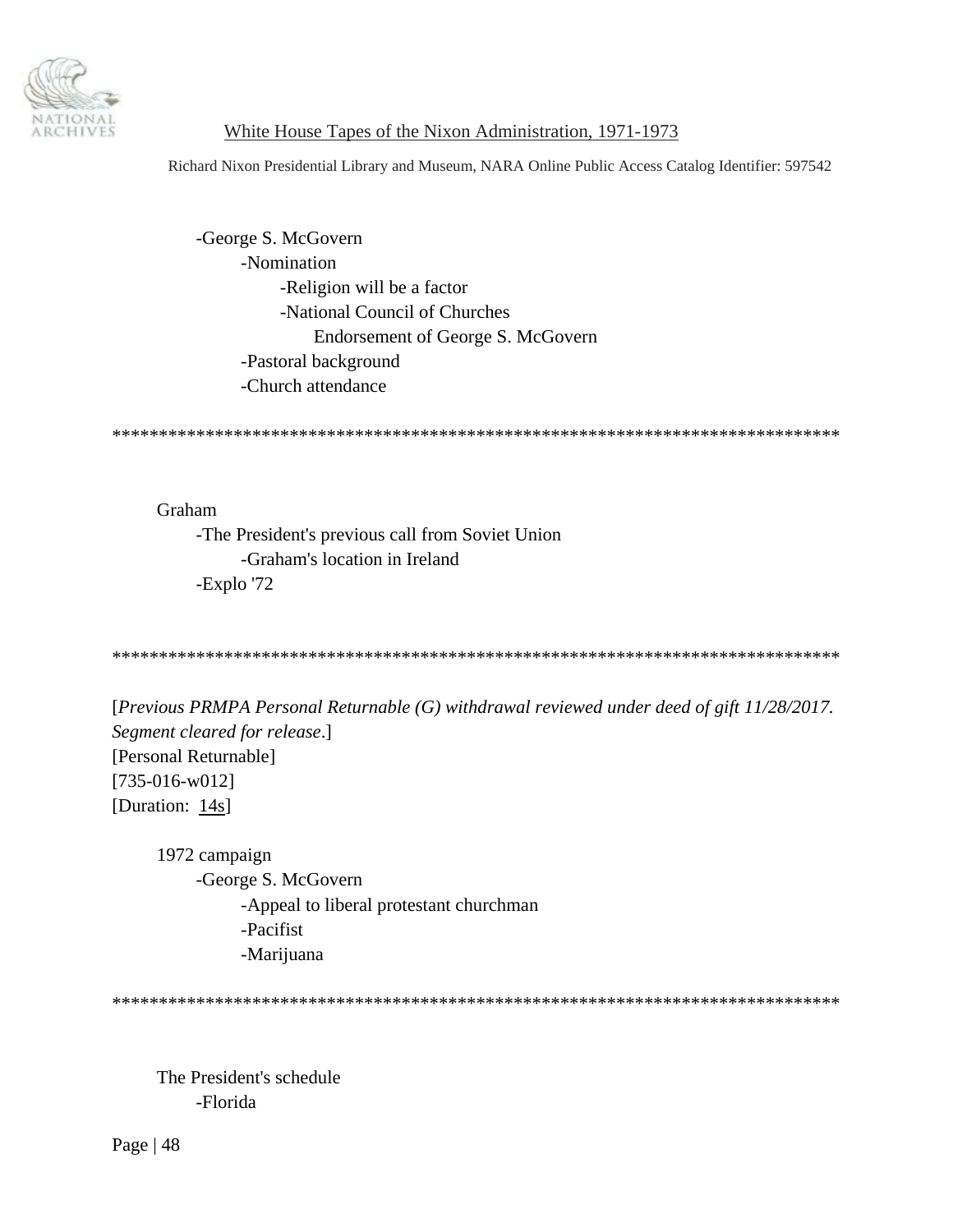

Richard Nixon Presidential Library and Museum, NARA Online Public Access Catalog Identifier: 597542

 -Jaycee Convention -Spiro T. Agnew -Public appearances -Activities since return from Soviet Union [USSR] -Press coverage -The President's view

\*\*\*\*\*\*\*\*\*\*\*\*\*\*\*\*\*\*\*\*\*\*\*\*\*\*\*\*\*\*\*\*\*\*\*\*\*\*\*\*\*\*\*\*\*\*\*\*\*\*\*\*\*\*\*\*\*\*\*\*\*\*\*\*\*\*\*\*\*\*\*\*\*\*\*\*\*\*

[*Previous PRMPA Personal Returnable (G) withdrawal reviewed under deed of gift 11/28/2017. Segment cleared for release*.] [Personal Returnable] [735-016-w013] [Duration: 3m 20s]

 1972 campaign -California -Campaign kick-off -President's opinion -Comparison with Dwight D. Eisenhower's Gettysburg -Costs -\$400,000 -Attendees' pay -Publicity -El Adobe donates dinner -San Diego meeting -San Clemente -Convention hall in San Diego -Stay in San Clemente -Modifications needed -Timing -Speech

\*\*\*\*\*\*\*\*\*\*\*\*\*\*\*\*\*\*\*\*\*\*\*\*\*\*\*\*\*\*\*\*\*\*\*\*\*\*\*\*\*\*\*\*\*\*\*\*\*\*\*\*\*\*\*\*\*\*\*\*\*\*\*\*\*\*\*\*\*\*\*\*\*\*\*\*\*\*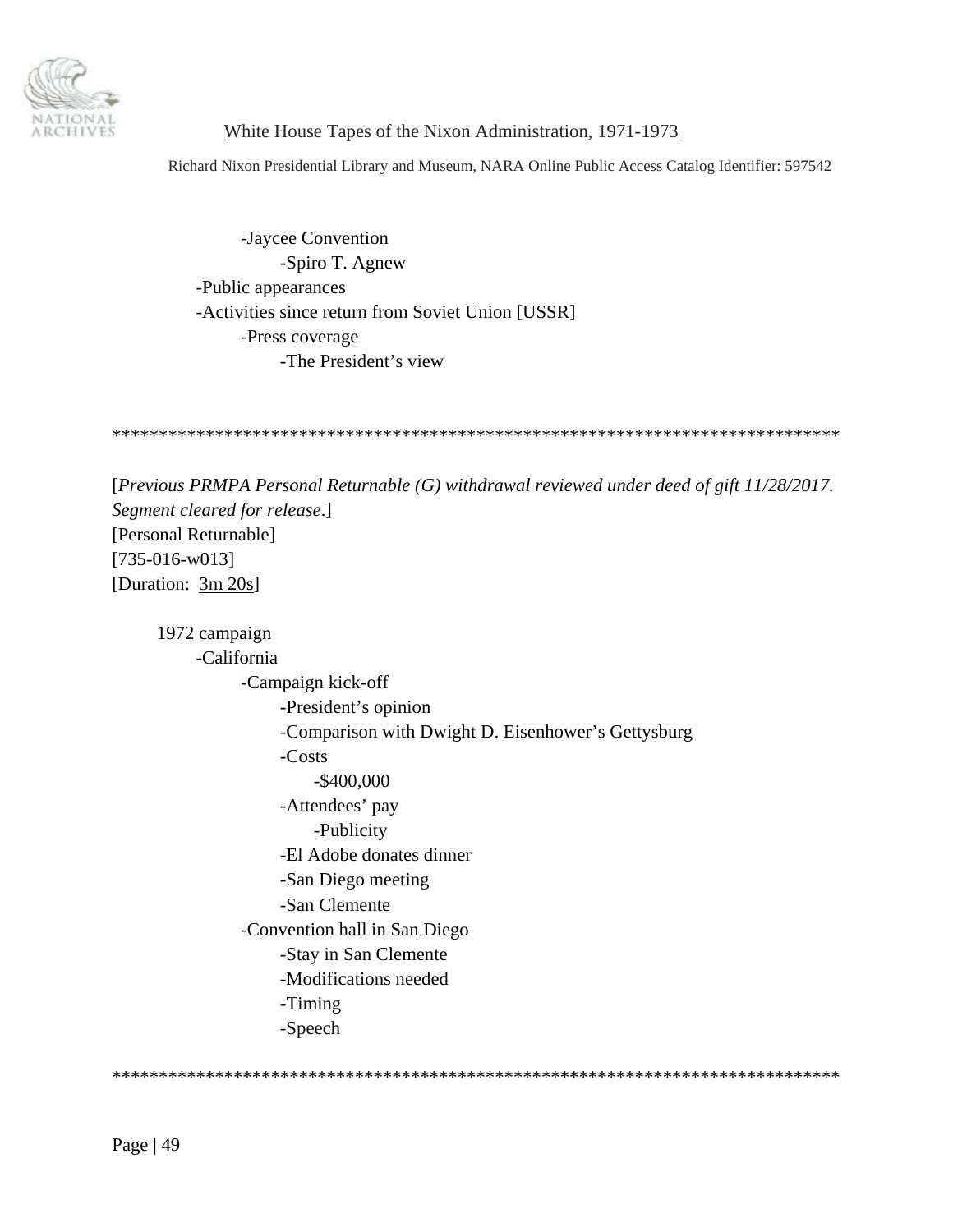

Richard Nixon Presidential Library and Museum, NARA Online Public Access Catalog Identifier: 597542

An unknown person entered at an unknown time after 4:37 pm.

Refreshment

The unknown person left before 4:57 pm.

\*\*\*\*\*\*\*\*\*\*\*\*\*\*\*\*\*\*\*\*\*\*\*\*\*\*\*\*\*\*\*\*\*\*\*\*\*\*\*\*\*\*\*\*\*\*\*\*\*\*\*\*\*\*\*\*\*\*\*\*\*\*\*\*\*\*\*\*\*\*\*\*\*\*\*\*\*\*

[*Previous PRMPA Personal Returnable (G) withdrawal reviewed under deed of gift 11/28/2017. 1m 5s segment cleared for release. 24s remain closed as 735-016-w014.*] [Personal Returnable] [735-016-w014] [Duration: 1m 5s]

 1972 campaign -Start

Stephen B. Bull entered at an unknown time after 4:37 p.m.

\*\*\*\*\*\*\*\*\*\*\*\*\*\*\*\*\*\*\*\*\*\*\*\*\*\*\*\*\*\*\*\*\*\*\*\*\*\*\*\*\*\*\*\*\*\*\*\*\*\*\*\*\*\*\*\*\*\*\*\*\*\*\*\*\*\*\*\*\*\*\*\*\*\*\*\*\*\*

BEGIN WITHDRAWN ITEM NO. 1 [Personal Returnable] [735-016-w014] [Duration: 24s]

END WITHDRAWN ITEM NO. 14

\*\*\*\*\*\*\*\*\*\*\*\*\*\*\*\*\*\*\*\*\*\*\*\*\*\*\*\*\*\*\*\*\*\*\*\*\*\*\*\*\*\*\*\*\*\*\*\*\*\*\*\*\*\*\*\*\*\*\*\*\*\*\*\*\*\*\*\*\*\*\*\*\*\*\*\*\*\*